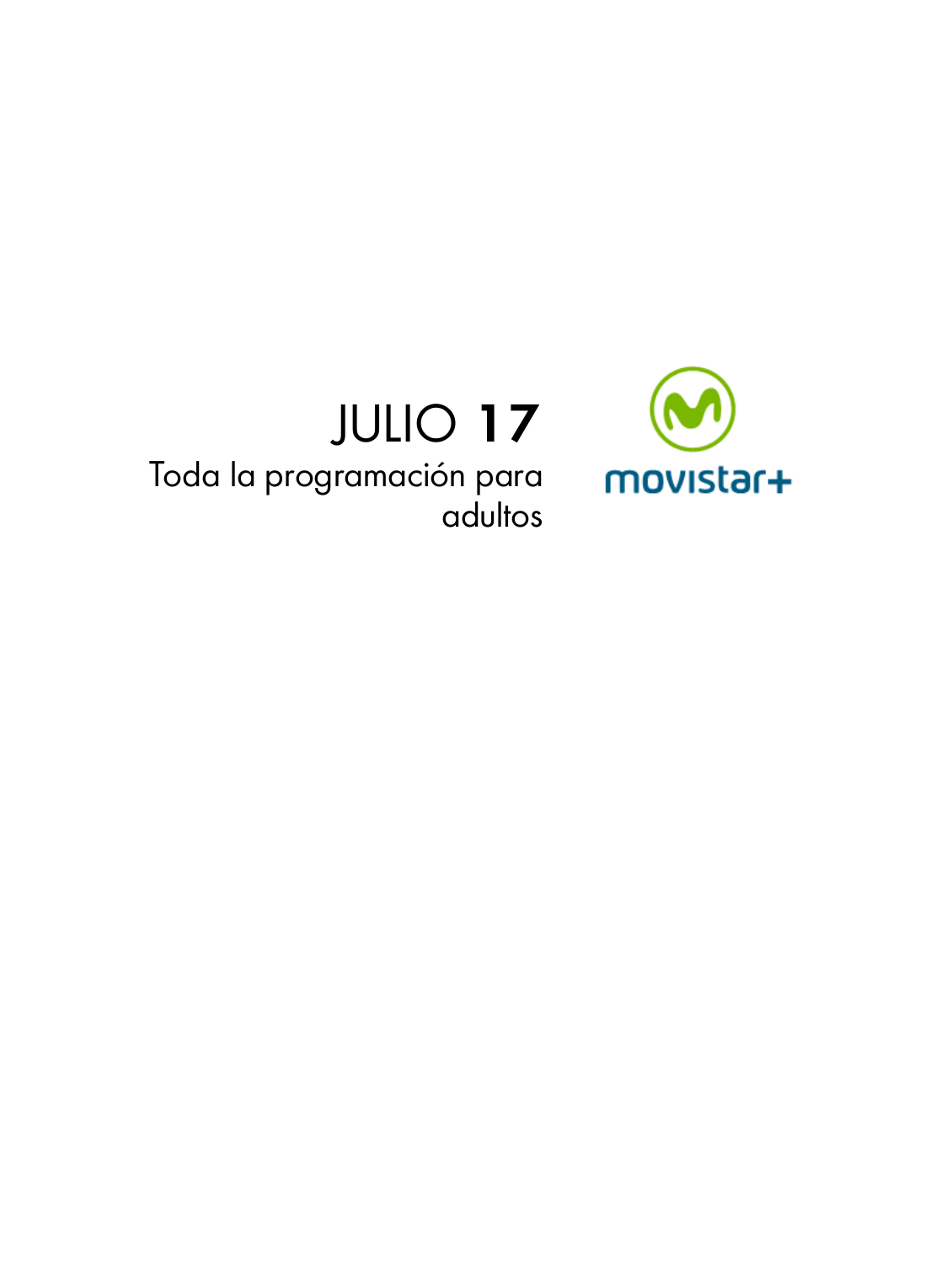# Toda la programación para adultos Sábado, 01 de julio de 2017



# MAÑANA

- 07:30 **Boarding Pass (T1): Episodio 20** Otros - Playboy TV
- 08:00 **69 cosas que debes hacer antes de morir: Emisión 20** Noche - Playboy TV
- 08:30 **Triple Play (T1): Episodio 2** Otros - Playboy TV

09:00 **Arcade** Noche - Playboy TV

- 09:30 **The Truth About Sex: Episodio 8** Noche - Playboy TV
- 10:00 **Uncut: Spring Break Edition: Episodio 2** Noche - Playboy TV
- 10:00 **Cincuenta sombras más oscuras** Adulto - Alquiler 3
- 10:30 **Secretos de alcoba: Episodio 10** Otros - Playboy TV
- 11:00 **Catfished** Adulto - Playboy TV

#### MEDIODÍA

- 12:30 **69 cosas que debes hacer antes de morir: Emisión 16** Noche - Playboy TV
- 13:00 **69 cosas que debes hacer antes de morir: Emisión 17** Noche - Playboy TV
- 13:30 **Groundbreakers** Noche - Playboy TV
- 14:00 **Cincuenta sombras más oscuras** Adulto - Alquiler 3

#### **SOBREMESA**

- 15:30 **Uncut: Spring Break Edition: Episodio 7** Noche - Playboy TV
- 16:00 **Titlicious #3** Adulto - Playboy TV
- 17:30 **Bellas delincuentes: Episodio 4** Noche - Playboy TV

#### **TARDE**

- 18:00 **Boarding Pass (T1): Episodio 16** Otros - Playboy TV
- 18:00 **Cincuenta sombras más oscuras** Adulto - Alquiler 3
- 18:30 **Boarding Pass (T1): Episodio 17** Otros - Playboy TV
- 19:00 **Chicas desnudas y felices: Emisión 7** Noche - Playboy TV
- 19:30 **Chicas desnudas y felices: Emisión 8** Noche - Playboy TV
- 20:00 **Casting Online: Episodio 9** Noche - Playboy TV
- 20:30 **Casting Online: Episodio 10** Noche - Playboy TV
- 21:00 **Summer in love: in the farm: Episodio 7** Noche - Playboy TV
- 21:30 **Summer in love: in the farm: Episodio 8** Noche - Playboy TV

#### NOCHE

- 22:00 **Secretos de alcoba: Episodio 6** Otros - Playboy TV
- 22:00 **Cincuenta sombras más oscuras** Adulto - Alquiler 3
- 22:30 **Secretos de alcoba: Episodio 7** Otros - Playboy TV
- 23:00 **Cougar Club L.A.: Episodio 4** Noche - Playboy TV
- 23:30 **The Wild Life: Miami: Episodio 4** Noche - Playboy TV
- 00:00 **Bellas delincuentes: Episodio 4**

#### <http://www.movistarplus.es/programacion-tv> 2

#### Noche - Playboy TV

00:30 **Uncut: Spring Break Edition: Episodio 6** Noche - Playboy TV

- 01:00 **Uncut: Spring Break Edition: Episodio 7** Noche - Playboy TV
- 01:30 **Nino Dolce, il cucinero dell' amore: Episodio 4** Noche - Playboy TV
- 02:00 **Sex & confidence** Adulto - Playboy TV
- 03:30 **Hardcore Partying: Episodio 4** Noche - Playboy TV
- 04:00 **Bellas delincuentes: Episodio 4** Noche - Playboy TV
- 04:30 **Arcade** Noche - Playboy TV
- 05:00 **Uncut: Spring Break Edition: Episodio 6** Noche - Playboy TV
- 05:30 **Uncut: Spring Break Edition: Episodio 7** Noche - Playboy TV
- 06:00 **Babysitters 2** Adulto - Playboy TV
- 06:00 **Alquiler X** Alquiler X
- 06:00 **Alquiler XX** Alquiler XX
- 06:00 **Alquiler XX Hard** Alquiler XX Hard
- 06:00 **Alquiler XY** Alquiler XY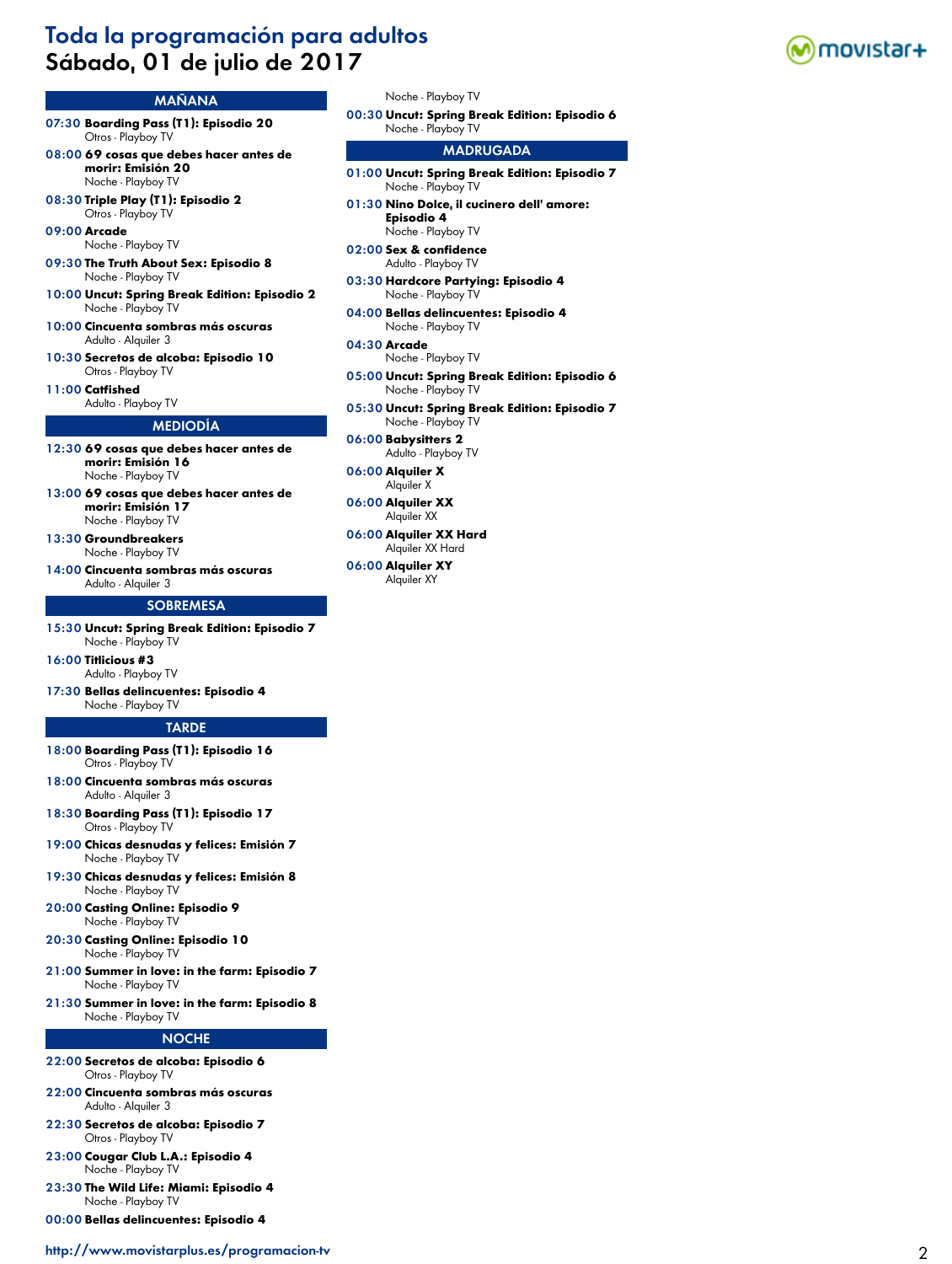# Toda la programación para adultos Domingo, 02 de julio de 2017



# MAÑANA

- 07:30 **Hardcore Partying: Episodio 4** Noche - Playboy TV
- 08:00 **Naughty Dorm Videos: Episodio 7** Noche - Playboy TV
- 08:30 **Naughty Dorm Videos: Episodio 8** Noche - Playboy TV
- 09:00 **Bellas delincuentes: Episodio 8** Noche - Playboy TV
- 09:30 **Bellas delincuentes: Episodio 1** Noche - Playboy TV
- 10:00 **Hot American Nights: Episodio 7** Noche - Playboy TV
- 10:30 **Hot American Nights: Episodio 8** Noche - Playboy TV
- 11:00 **Sex & confidence** Adulto - Playboy TV

#### MEDIODÍA

- 12:00 **Cincuenta sombras más oscuras** Adulto - Alquiler 3
- 12:30 **Triple Play (T2): Episodio 6** Otros - Playboy TV
- 13:00 **Triple Play (T2): Episodio 7** Otros - Playboy TV
- 13:30 **Arcade**
- Noche Playboy TV 14:00 **Secretos de alcoba: Episodio 6** Otros - Playboy TV
- 14:30 **Secretos de alcoba: Episodio 7** Otros - Playboy TV
- 15:00 **Presencias: Episodio 4** Noche - Playboy TV

#### **SOBREMESA**

- 15:30 **Camp Playboy: Episodio 2** Noche - Playboy TV
- 16:00 **Pink Slip**
- Adulto Playboy TV 16:00 **Cincuenta sombras más oscuras**
- Adulto Alquiler 3
- 17:30 **Hardcore Partying: Episodio 4** Noche - Playboy TV

#### **TARDE**

- 18:00 **Uncut: Spring Break Edition: Episodio 6** Noche - Playboy TV
- 18:30 **Uncut: Spring Break Edition: Episodio 7** Noche - Playboy TV
- 19:00 **Badass! (T1): Episodio 7** Otros - Playboy TV
- 19:30 **Badass! (T1): Episodio 8** Otros - Playboy TV
- 20:00 **Celebrity Sex Tales: Episodio 5** Noche - Playboy TV
- 20:00 **Cincuenta sombras más oscuras** Adulto - Alquiler 3
- 20:30 **Celebrity Sex Tales: Episodio 6** Noche - Playboy TV
- 21:00 **¿Cuál es tu precio?: Episodio 7** Noche - Playboy TV
- 21:30 **¿Cuál es tu precio?: Episodio 8** Noche - Playboy TV

#### NOCHE

- 22:00 **Bellas delincuentes: Episodio 4** Noche - Playboy TV
- 22:30 **The Truth About Sex: Episodio 8** Noche - Playboy TV
- 23:00 **Presencias: Episodio 4** Noche - Playboy TV
- 23:30 **Groundbreakers** Noche - Playboy TV

<http://www.movistarplus.es/programacion-tv> 3

- 01:30 **Boarding Pass (T1): Episodio 16** Otros - Playboy TV
- 02:00 **Babysitters 2** Adulto - Playboy TV
- 03:30 **Presencias: Episodio 4** Noche - Playboy TV
- 04:00 **Camp Playboy: Episodio 2** Noche - Playboy TV
- 04:30 **Groundbreakers** Noche - Playboy TV
- 06:00 **Alquiler X** Alquiler X
- 06:00 **Alquiler XX** Alquiler XX
- 06:00 **Alquiler XX Hard** Alquiler XX Hard
- 06:00 **Alquiler XY** Alquiler XY
- 06:05 **Teenage delinquents 02** Adulto - Playboy TV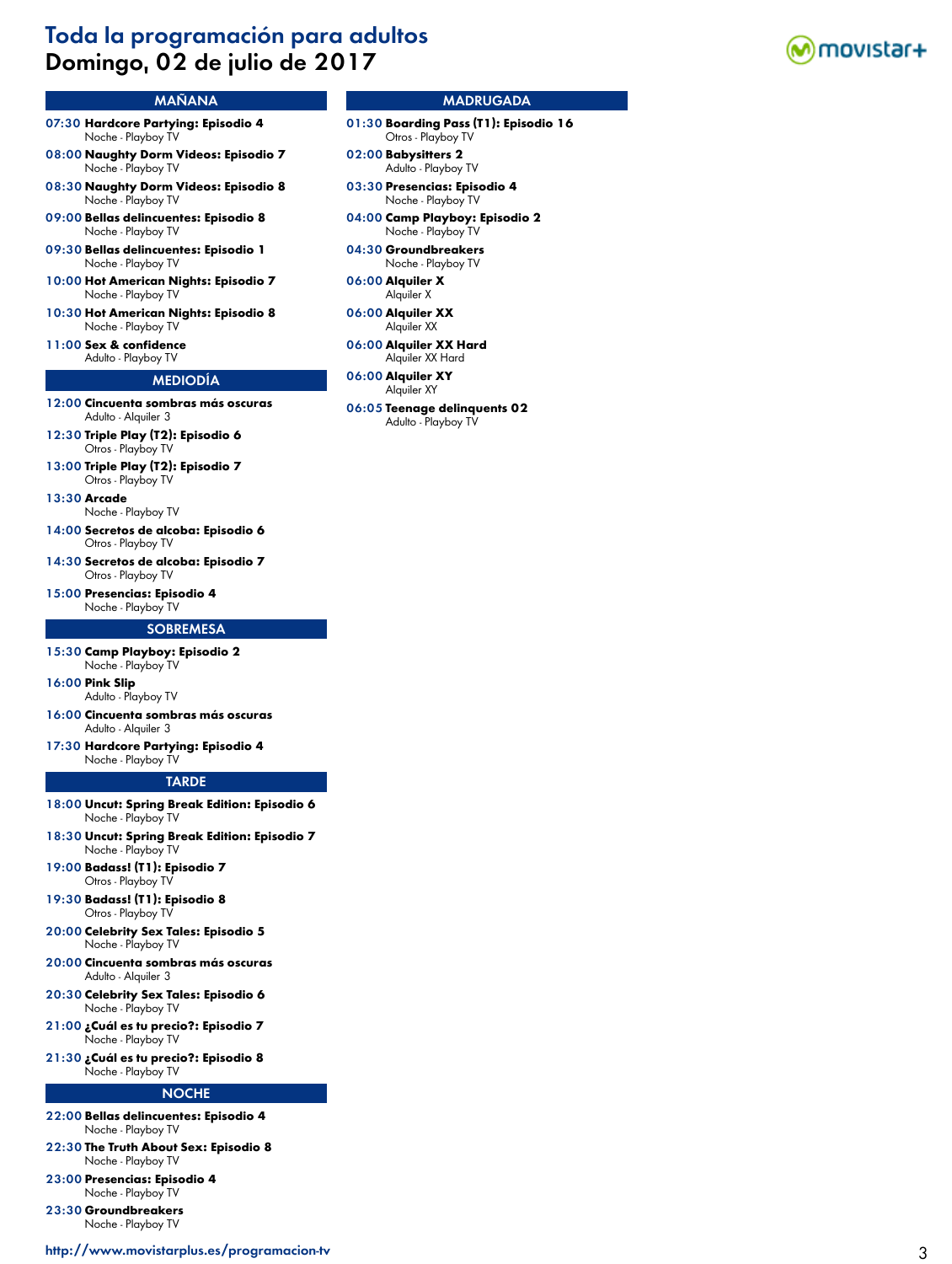# Toda la programación para adultos Lunes, 03 de julio de 2017

# MAÑANA

- 07:30 **Arcade**
- Noche Playboy TV 08:00 **Badass! (T1): Episodio 7** Otros - Playboy TV
- 08:30 **Badass! (T1): Episodio 8** Otros - Playboy TV
- 09:00 **Celebrity Sex Tales: Episodio 5** Noche - Playboy TV
- 09:30 **Celebrity Sex Tales: Episodio 6** Noche - Playboy TV
- 10:00 **¿Cuál es tu precio?: Episodio 7** Noche - Playboy TV
- 10:00 **Cincuenta sombras más oscuras** Adulto - Alquiler 3
- 10:30 **¿Cuál es tu precio?: Episodio 8** Noche - Playboy TV
- 11:00 **Babysitters 2** Adulto - Playboy TV

# MEDIODÍA

- 12:30 **69 cosas que debes hacer antes de morir: Emisión 16** Noche - Playboy TV
- 13:00 **Triple Play (T2): Episodio 6** Otros - Playboy TV
- 13:30 **Uncut: Spring Break Edition: Episodio 6** Noche - Playboy TV
- 14:00 **Boarding Pass (T1): Episodio 16** Otros - Playboy TV
- 14:00 **Cincuenta sombras más oscuras** Adulto - Alquiler 3
- 14:30 **Secretos de alcoba: Episodio 6** Otros - Playboy TV
- 15:00 **Nino Dolce, il cucinero dell' amore: Episodio 4** Noche - Playboy TV

# **SOBREMESA**

- 
- 15:30 **The Stash: Episodio 1** Noche - Playboy TV
- 16:00 **Riley: New dad in town** Adulto - Playboy TV
- 17:07 **69 cosas que debes hacer antes de morir: Emisión 20** Noche - Playboy T
- 17:37 **Triple Play (T1): Episodio 2** Otros - Playboy TV

#### TARDE

- 18:00 **Cincuenta sombras más oscuras** Adulto - Alquiler 3
- 18:07 **Boarding Pass (T1): Episodio 20** Otros - Playboy TV
- 18:37 **Secretos de alcoba: Episodio 10** Otros - Playboy TV
- 19:07 **Uncut: Spring Break Edition: Episodio 6** Noche - Playboy TV
- 19:35 **Cougar Club L.A.: Episodio 4** Noche - Playboy TV
- 20:05 **The Wild Life: Miami: Episodio 5** Noche - Playboy TV
- 20:27 **Presencias: Episodio 4** Noche - Playboy TV
- 20:57 **Camp Playboy: Episodio 2** Noche - Playboy TV
- 21:35 **Groundbreakers** Noche - Playboy TV

#### **NOCHE**

- 22:00 **Cincuenta sombras más oscuras** Adulto - Alquiler 3
- 23:22 **Playboy's Sextreme Makeover: Episodio 1**

<http://www.movistarplus.es/programacion-tv> 4

#### Noche - Playboy TV

- 00:00 **Uncut: Spring Break Edition: Episodio 2** Noche - Playboy TV
- 00:30 **Boarding Pass (T1): Episodio 21** Otros - Playboy TV

- 01:00 **Bellas delincuentes: Episodio 4** Noche - Playboy TV
- 01:30 **Hardcore Partying: Episodio 4** Noche - Playboy TV
- 02:00 **Teenage delinquents 02** Adulto - Playboy TV
- 03:30 **Summer Lovin': Episodio 1** Noche - Playboy TV
- 04:00 **69 cosas que debes hacer antes de morir: Emisión 21** Noche - Playboy TV
- 04:30 **Adult Film School: Episodio 1** Noche - Playboy TV
- 05:00 **Nino Dolce, il cucinero dell' amore: Episodio 5** Noche - Playboy TV
- 05:30 **Amateur: Episodio 1** Otros - Playboy TV
- 06:00 **Titlicious #3** Adulto - Playboy TV
- 06:00 **Alquiler X** Alquiler X
- 06:00 **Alquiler XX** Alquiler XX
- 06:00 **Alquiler XX Hard** Alquiler XX Hard
- 06:00 **Alquiler XY** Alquiler XY

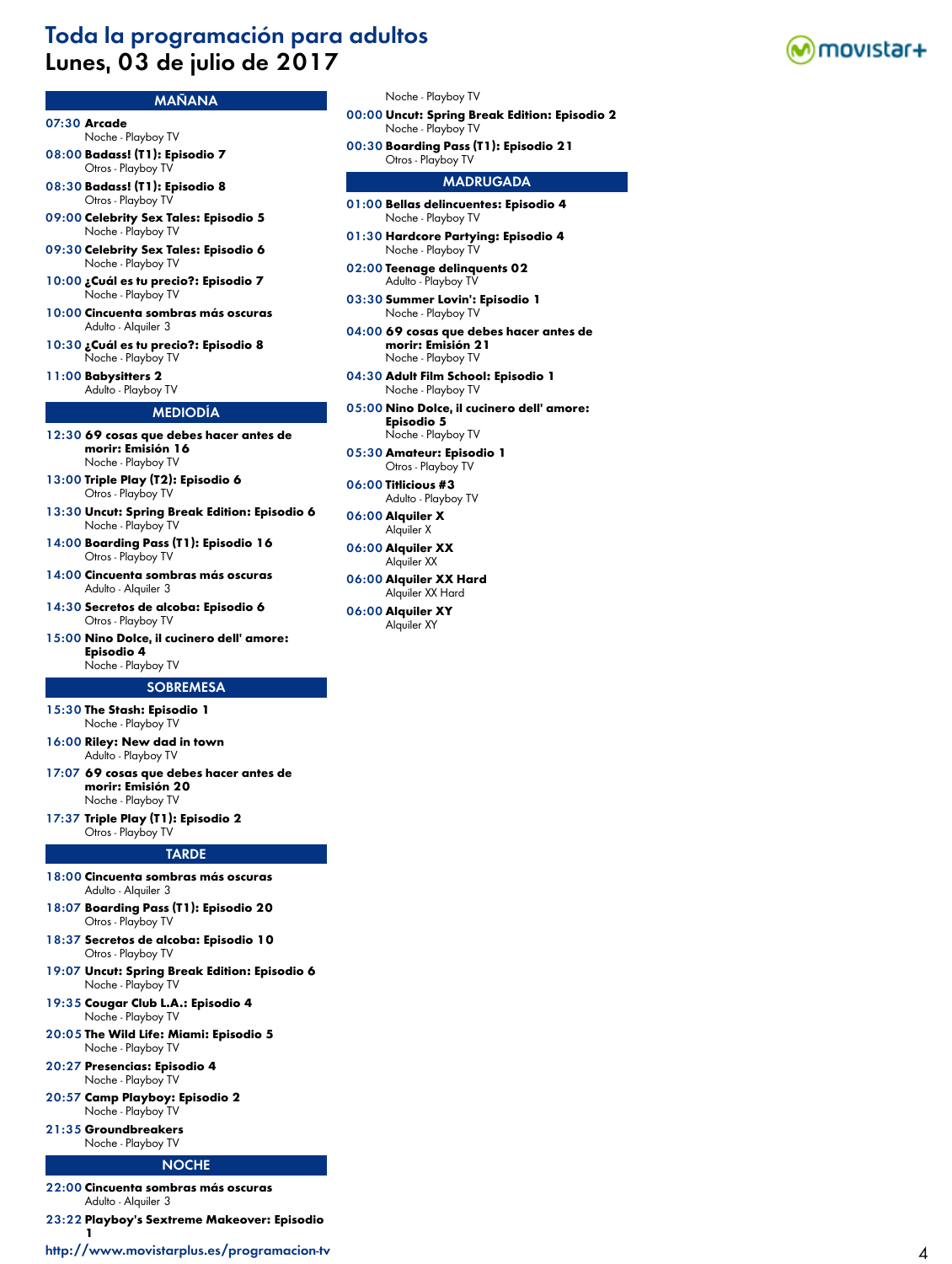# Toda la programación para adultos Martes, 04 de julio de 2017



# MAÑANA

- 07:30 **Boarding Pass (T1): Episodio 21** Otros - Playboy TV
- 08:00 **69 cosas que debes hacer antes de morir: Emisión 21** Noche - Playboy TV
- 08:30 **Adult Film School: Episodio 1** Noche - Playboy TV
- 09:00 **Cougar Club L.A.: Episodio 4** Noche - Playboy TV
- 09:30 **The Wild Life: Miami: Episodio 4** Noche - Playboy TV
- 10:00 **Summer Lovin': Episodio 1** Noche - Playboy TV
- 10:30 **Playboy's Sextreme Makeover: Episodio 1**

Noche - Playboy TV

11:00 **Teenage delinquents 02** Adulto - Playboy TV

#### MEDIODÍA

- 12:00 **Cincuenta sombras más oscuras** Adulto - Alquiler 3
- 12:30 **69 cosas que debes hacer antes de morir: Emisión 17** Noche - Playboy TV
- 13:00 **Triple Play (T2): Episodio 7** Otros - Playboy TV
- 13:30 **Uncut: Spring Break Edition: Episodio 7** Noche - Playboy TV
- 14:00 **Boarding Pass (T1): Episodio 17** Otros - Playboy TV
- 14:30 **Secretos de alcoba: Episodio 7** Otros - Playboy TV
- 15:00 **Presencias: Episodio 4** Noche - Playboy TV

#### **SOBREMESA**

- 15:30 **Camp Playboy: Episodio 2** Noche - Playboy TV
- 16:00 **Dirty Movies** Adulto - Playboy TV
- 16:00 **Cincuenta sombras más oscuras** Adulto - Alquiler 3
- 17:30 **69 cosas que debes hacer antes de morir: Emisión 21** Noche - Playboy TV

# TARDE

- 18:00 **Adult Film School: Episodio 1** Noche - Playboy TV
- 18:30 **Boarding Pass (T1): Episodio 21** Otros - Playboy TV
- 19:00 **Playboy's Sextreme Makeover: Episodio** 
	- **1** Noche - Playboy TV
- 19:30 **Uncut: Spring Break Edition: Episodio 7** Noche - Playboy TV
- 20:00 **Arcade**
- Noche Playboy TV
- 20:00 **Cincuenta sombras más oscuras** Adulto - Alquiler 3
- 20:30 **Chicas desnudas y felices: Emisión 9** Noche - Playboy TV
- 21:00 **Chicas desnudas y felices: Emisión 10** Noche - Playboy TV
- 21:30 **Casting Online: Episodio 11** Noche - Playboy TV

#### NOCHE

- 22:00 **Casting Online: Episodio 12** Noche - Playboy TV
- 22:30 **Summer in love: in the farm: Episodio 9** Noche - Playboy TV
- <http://www.movistarplus.es/programacion-tv> 5
- 23:00 **Photographer in love: Episodio 1** Otros - Playboy TV
- 23:30 **Playboy's Sextreme Makeover: Episodio** 
	- Noche Playboy TV

 $\mathbf{r}$ 

- 00:00 **Summer Lovin': Episodio 1** Noche - Playboy TV
- 00:30 **Boarding Pass (T1): Episodio 22** Otros - Playboy TV

- 01:00 **Nino Dolce, il cucinero dell' amore: Episodio 5** Noche - Playboy TV 01:30 **Amateur: Episodio 1** Otros - Playboy TV
- 02:00 **Titlicious #3** Adulto - Playboy TV
- 03:30 **Summer Lovin': Episodio 2** Noche - Playboy TV
- 04:00 **69 cosas que debes hacer antes de morir: Emisión 22** Noche - Playboy TV
- 04:30 **Adult Film School: Episodio 2** Noche - Playboy TV
- 05:00 **Presencias: Episodio 5** Noche - Playboy TV
- 05:30 **Sexomnia: Episodio 1** Otros - Playboy TV
- 06:00 **Pink Slip** Adulto - Playboy TV 06:00 **Alquiler X**
- Alquiler X
- 06:00 **Alquiler XX** Alquiler XX
- 06:00 **Alquiler XX Hard** Alquiler XX Hard
- 06:00 **Alquiler XY** Alquiler XY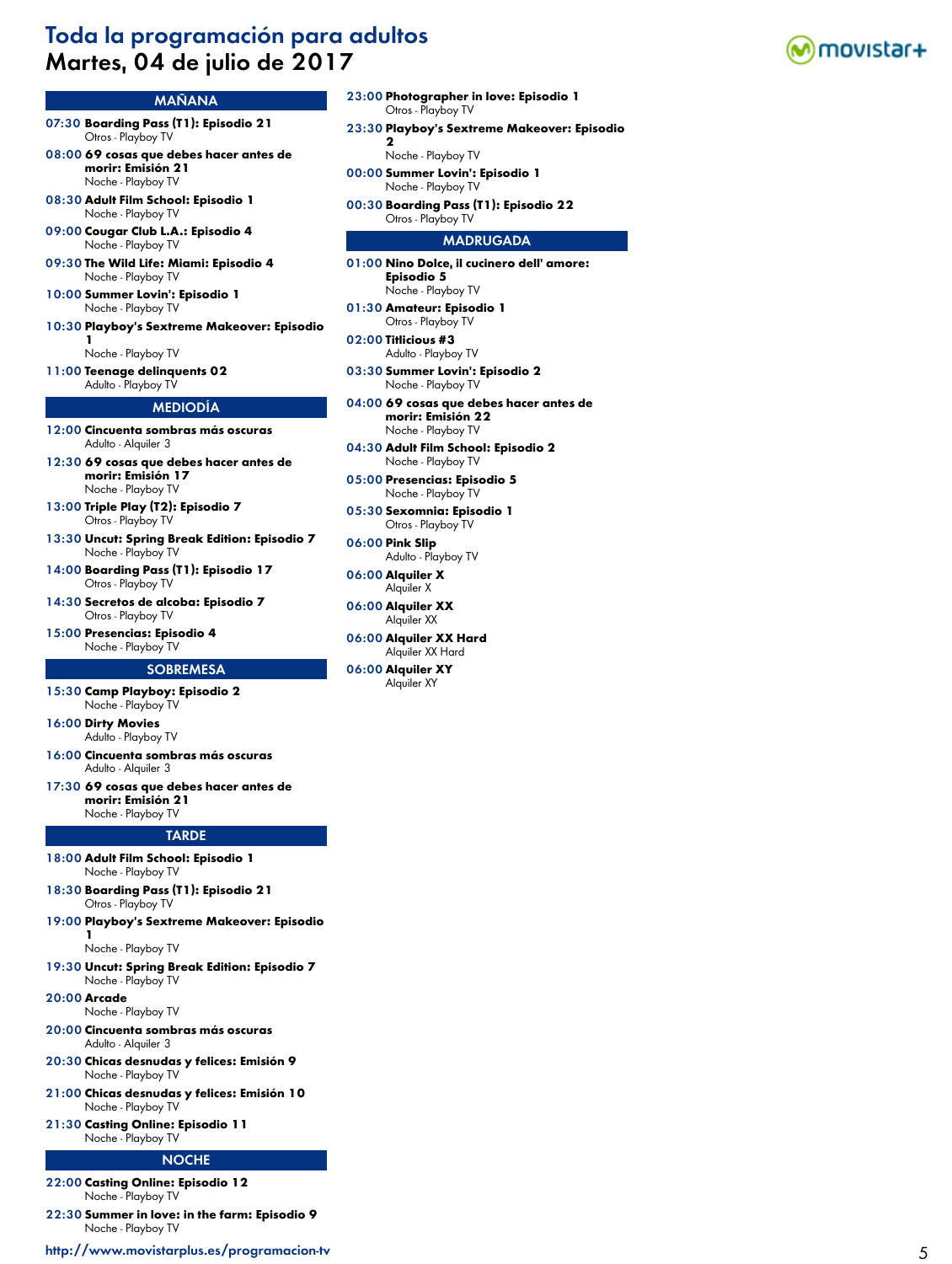# Toda la programación para adultos Miércoles, 05 de julio de 2017



### MAÑANA

- 07:30 **Boarding Pass (T1): Episodio 22** Otros - Playboy TV
- 08:00 **69 cosas que debes hacer antes de morir: Emisión 22** Noche - Playboy TV
- 08:30 **Adult Film School: Episodio 2** Noche - Playboy TV
- 09:00 **Bellas delincuentes: Episodio 4** Noche - Playboy TV
- 09:30 **Hardcore Partying: Episodio 4** Noche - Playboy TV
- 10:00 **Summer Lovin': Episodio 2** Noche - Playboy TV
- 10:00 **Cincuenta sombras más oscuras** Adulto - Alquiler 3
- 10:30 **Playboy's Sextreme Makeover: Episodio 2**

Noche - Playboy TV

11:00 **Catfished** Adulto - Playboy TV

### MEDIODÍA

- 12:30 **69 cosas que debes hacer antes de morir: Emisión 18** Noche - Playboy TV
- 13:00 **Triple Play (T2): Episodio 8** Otros - Playboy TV
- 13:30 **Uncut: Spring Break Edition: Episodio 8** Noche - Playboy TV
- 14:00 **Boarding Pass (T1): Episodio 18** Otros - Playboy TV
- 14:00 **Cincuenta sombras más oscuras** Adulto - Alquiler 3
- 14:30 **Secretos de alcoba: Episodio 8** Otros - Playboy TV
- 15:00 **Arcade**

# Noche - Playboy TV

#### **SOBREMESA**

- 15:30 **The Truth About Sex: Episodio 8** Noche - Playboy TV
- 16:00 **Diary of a perv** Adulto - Playboy TV
- 17:30 **69 cosas que debes hacer antes de morir: Emisión 22** Noche - Playboy TV

### TARDE

- 18:00 **Adult Film School: Episodio 2** Noche - Playboy TV
- 18:00 **Cincuenta sombras más oscuras** Adulto - Alquiler 3
- 18:30 **Boarding Pass (T1): Episodio 22** Otros - Playboy TV
- 19:00 **Playboy's Sextreme Makeover: Episodio**

#### Noche - Playboy TV

 $\mathbf{r}$ 

- 19:30 **Uncut: Spring Break Edition: Episodio 8** Noche - Playboy TV
- 20:00 **Nino Dolce, il cucinero dell' amore: Episodio 5**
- Noche Playboy TV 20:30 **Badass! (T1): Episodio 9**
- Otros Playboy TV 21:00 **Badass! (T1): Episodio 10** Otros - Playboy TV
- 21:30 **Celebrity Sex Tales: Episodio 7** Noche - Playboy TV

#### **NOCHE**

22:00 **Celebrity Sex Tales: Episodio 8** Noche - Playboy TV

22:00 **Cincuenta sombras más oscuras**

<http://www.movistarplus.es/programacion-tv> 6

- Adulto Alquiler 3
- 22:30 **¿Cuál es tu precio?: Episodio 9** Noche - Playboy TV
- 23:00 **¿Cuál es tu precio?: Episodio 10** Noche - Playboy TV
- 23:30 **Playboy's Sextreme Makeover: Episodio 3**
- Noche Playboy TV 00:00 **Summer Lovin': Episodio 2** Noche - Playboy TV
- 00:30 **Boarding Pass (T1): Episodio 23** Otros - Playboy TV

- 01:00 **Presencias: Episodio 5** Noche - Playboy TV
- 01:30 **Sexomnia: Episodio 1** Otros - Playboy TV
- 02:00 **Pink Slip** Adulto - Playboy TV
- 03:30 **Summer Lovin': Episodio 3** Noche - Playboy TV
- 04:00 **69 cosas que debes hacer antes de morir: Emisión 23** Noche - Playboy TV
- 04:30 **Adult Film School: Episodio 3** Noche - Playboy TV
- 05:00 **Arcade** Noche - Playboy TV
- 05:30 **The Truth About Sex: Episodio 9** Noche - Playboy TV
- 06:00 **Sex & confidence** Adulto - Playboy TV
- 06:00 **Alquiler X** Alquiler X
- 06:00 **Alquiler XX** Alquiler XX
- 06:00 **Alquiler XX Hard** Alquiler XX Hard
- 06:00 **Alquiler XY** Alquiler XY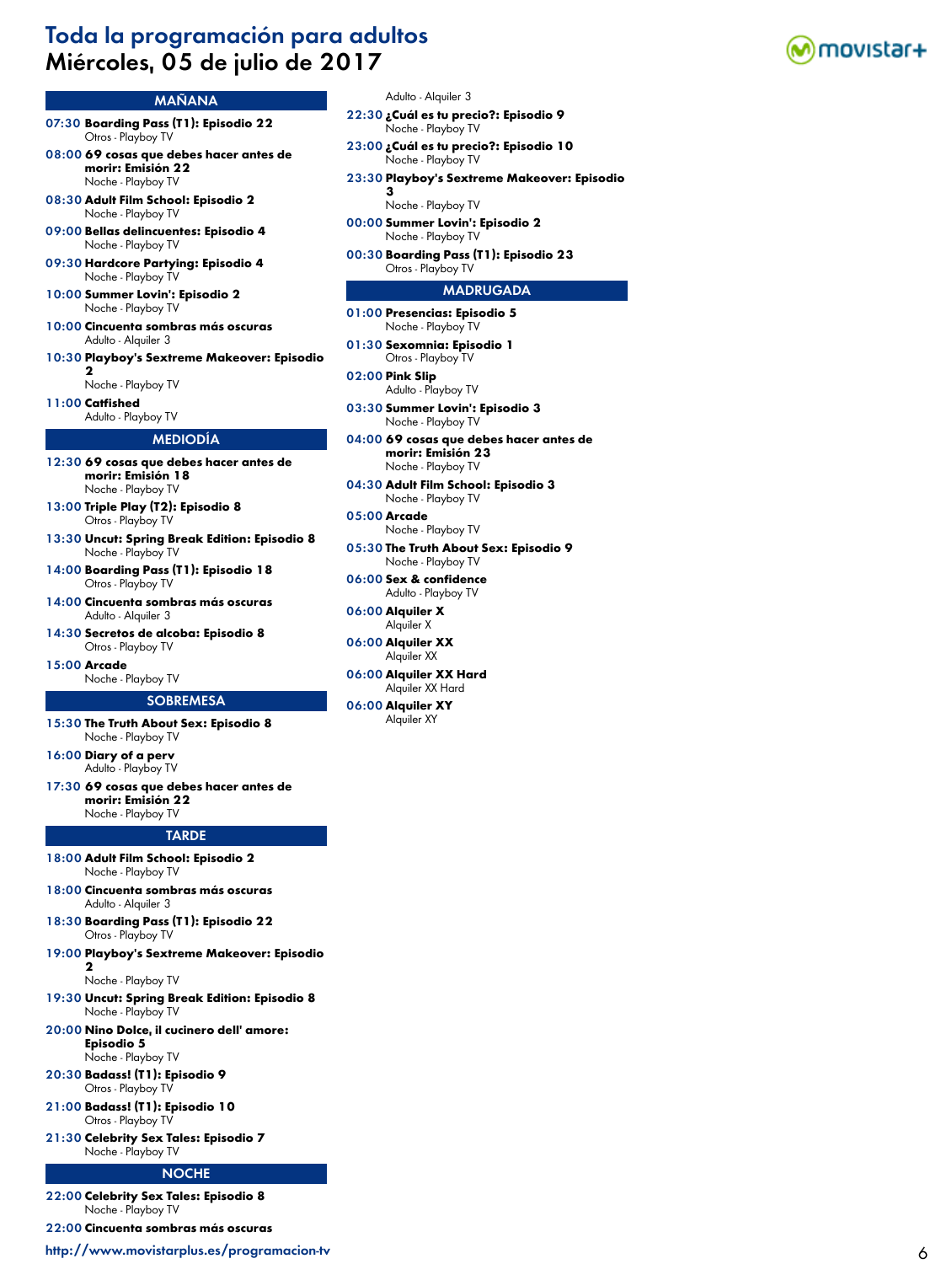# Toda la programación para adultos Jueves, 06 de julio de 2017



### MAÑANA

- 07:30 **Boarding Pass (T1): Episodio 23** Otros - Playboy TV
- 08:00 **69 cosas que debes hacer antes de morir: Emisión 23** Noche - Playboy TV
- 08:30 **Adult Film School: Episodio 3** Noche - Playboy TV
- 09:00 **Nino Dolce, il cucinero dell' amore: Episodio 5** Noche - Playboy TV
- 09:30 **Amateur: Episodio 1** Otros - Playboy TV
- 10:00 **Summer Lovin': Episodio 3** Noche - Playboy TV
- 10:00 **Cincuenta sombras más oscuras** Adulto - Alquiler 5
- 10:30 **Playboy's Sextreme Makeover: Episodio 3**
	- Noche Playboy TV
- 11:00 **Riley: New dad in town** Adulto - Playboy TV

#### MEDIODÍA

- 12:17 **69 cosas que debes hacer antes de morir: Emisión 19** Noche - Playboy TV
- 12:55 **Triple Play (T1): Episodio 1** Otros - Playboy TV
- 13:30 **Uncut: Spring Break Edition: Episodio 1** Noche - Playboy TV
- 14:00 **Boarding Pass (T1): Episodio 19** Otros - Playboy TV
- 14:00 **Cincuenta sombras más oscuras** Adulto - Alquiler 5
- 14:30 **Secretos de alcoba: Episodio 9** Otros - Playboy TV
- 15:00 **Cougar Club L.A.: Episodio 4** Noche - Playboy TV

#### **SOBREMESA**

- 15:30 **The Wild Life: Miami: Episodio 4** Noche - Playboy TV
- 16:00 **Catfished** Adulto - Playboy TV
- 17:30 **69 cosas que debes hacer antes de morir: Emisión 23** Noche - Playboy TV

#### TARDE

- 18:00 **Adult Film School: Episodio 3** Noche - Playboy TV
- 18:00 **Cincuenta sombras más oscuras** Adulto - Alquiler 5
- 18:30 **Boarding Pass (T1): Episodio 23** Otros - Playboy TV
- 19:00 **Playboy's Sextreme Makeover: Episodio 3**

#### Noche - Playboy TV

- 19:30 **Uncut: Spring Break Edition: Episodio 1** Noche - Playboy TV
- 20:00 **Bellas delincuentes: Episodio 4** Noche - Playboy TV
- 20:30 **Naughty Dorm Videos: Episodio 1** Noche - Playboy TV
- 21:00 **Naughty Dorm Videos: Episodio 2** Noche - Playboy TV
- 21:30 **Uncut: Spring Break Edition: Episodio 1** Noche - Playboy TV

#### **NOCHE**

22:00 **Uncut: Spring Break Edition: Episodio 2** Noche - Playboy TV

22:00 **Cincuenta sombras más oscuras**

<http://www.movistarplus.es/programacion-tv> 7

- Adulto Alquiler 5
- 22:30 **Hot American Nights: Episodio 1** Noche - Playboy TV
- 23:00 **Hot American Nights: Episodio 2** Noche - Playboy TV
- 23:30 **Playboy's Sextreme Makeover: Episodio 4**
- Noche Playboy TV 00:00 **Summer Lovin': Episodio 3** Noche - Playboy TV
- 00:30 **Photographer in love: Episodio 1** Otros - Playboy TV

- 01:00 **Arcade** Noche - Playboy TV
- 01:30 **The Truth About Sex: Episodio 9** Noche - Playboy TV
- 02:00 **Sex & confidence** Adulto - Playboy TV
- 03:30 **Summer Lovin': Episodio 4** Noche - Playboy TV
- 04:00 **Surfing attraction: Emisión 1** Noche - Playboy TV
- 04:30 **Adult Film School: Episodio 4** Noche - Playboy TV
- 05:00 **Cougar Club L.A.: Episodio 5** Noche - Playboy TV
- 05:30 **The Wild Life: Miami: Episodio 5** Noche - Playboy TV
- 06:00 **Dear Diary** Adulto - Playboy TV
- 06:00 **Alquiler X** Alquiler X
- 06:00 **Alquiler XX** Alquiler XX
- 06:00 **Alquiler XX Hard** Alquiler XX Hard
- 06:00 **Alquiler XY** Alquiler XY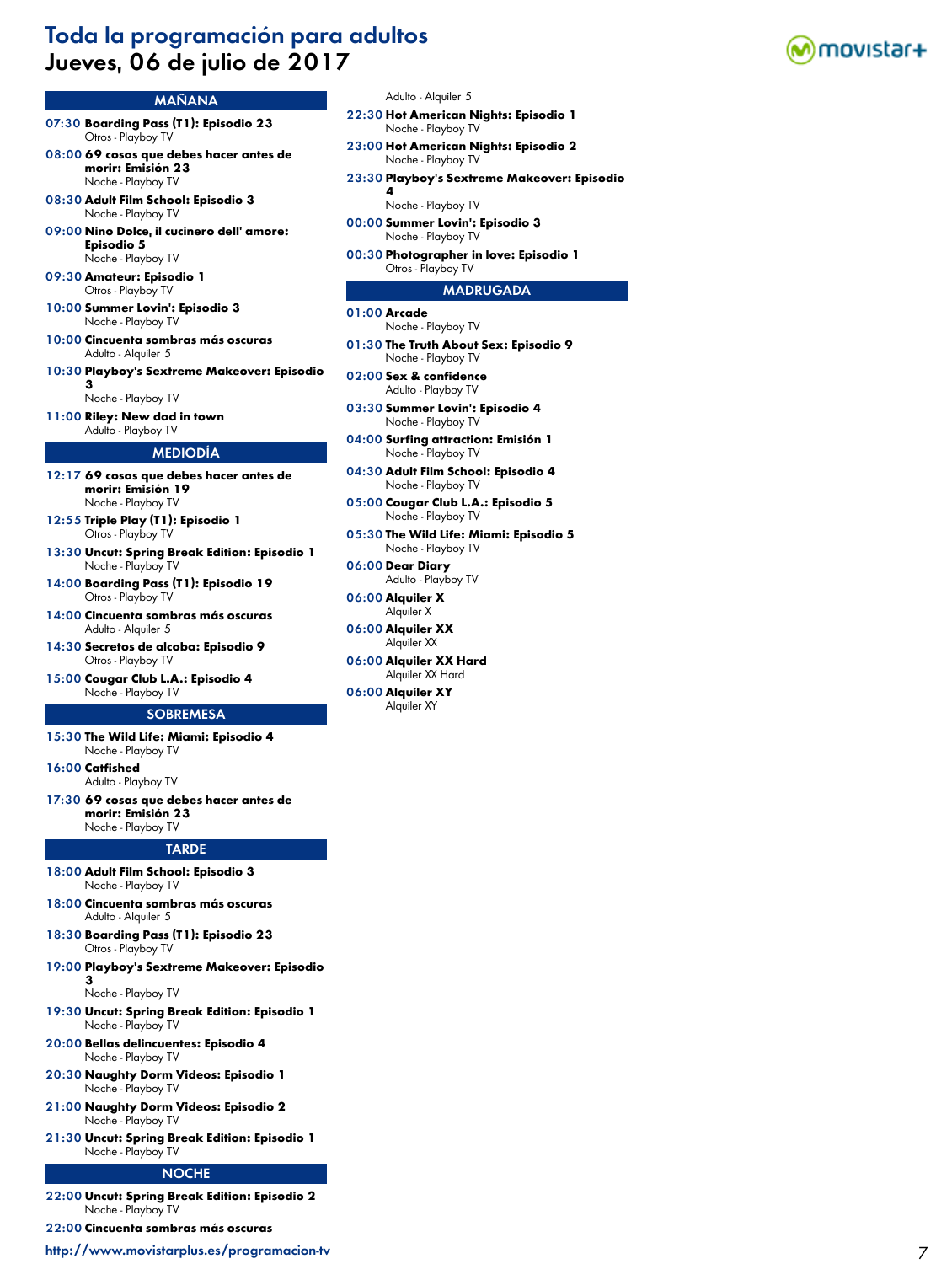# Toda la programación para adultos Viernes, 07 de julio de 2017



# MAÑANA

- 07:30 **Photographer in love: Episodio 1** Otros - Playboy TV
- 08:00 **Surfing attraction: Emisión 1** Noche - Playboy TV
- 08:30 **Adult Film School: Episodio 4** Noche - Playboy TV
- 09:00 **Presencias: Episodio 5** Noche - Playboy TV
- 09:30 **Sexomnia: Episodio 1** Otros - Playboy TV
- 10:00 **Summer Lovin': Episodio 4** Noche - Playboy TV
- 10:30 **Playboy's Sextreme Makeover: Episodio 4**
- Noche Playboy TV
- 11:00 **Dirty Movies** Adulto - Playboy TV

### MEDIODÍA

- 12:00 **Cincuenta sombras más oscuras** Adulto - Alquiler 5
- 12:30 **69 cosas que debes hacer antes de morir: Emisión 20** Noche - Playboy TV
- 13:00 **Triple Play (T1): Episodio 2** Otros - Playboy TV
- 13:30 **Uncut: Spring Break Edition: Episodio 2** Noche - Playboy TV
- 14:00 **Boarding Pass (T1): Episodio 20** Otros - Playboy TV
- 14:30 **Secretos de alcoba: Episodio 10** Otros - Playboy TV
- 15:00 **Bellas delincuentes: Episodio 4** Noche - Playboy TV

#### **SOBREMESA**

- 15:30 **Hardcore Partying: Episodio 4**
- Noche Playboy TV 16:00 **Sex & confidence**
- Adulto Playboy TV
- 16:00 **Cincuenta sombras más oscuras** Adulto - Alquiler 5
- 17:30 **Surfing attraction: Emisión 1** Noche - Playboy TV

#### **TARDE**

- 18:00 **Adult Film School: Episodio 4** Noche - Playboy TV
- 18:30 **Photographer in love: Episodio 1** Otros - Playboy TV
- 19:00 **Playboy's Sextreme Makeover: Episodio**
- **4** Noche - Playboy TV
- 19:30 **Arcade**
- Noche Playboy TV
- 20:00 **Lock and load: Part I** Adulto - Playboy TV
- 20:00 **Cincuenta sombras más oscuras**
- Adulto Alquiler 5 21:30 **Diary of a perv**
- Adulto Playboy TV

### **NOCHE**

- 23:00 **The Truth About Sex: Episodio 9** Noche - Playboy TV
- 23:30 **Playboy's Sextreme Makeover: Episodio 5**

Noche - Playboy TV

- 00:00 **Summer Lovin': Episodio 4** Noche - Playboy TV
- 00:30 **Photographer in love: Episodio 2** Otros - Playboy TV

- 01:00 **Cougar Club L.A.: Episodio 5** Noche - Playboy TV
- 01:30 **The Wild Life: Miami: Episodio 5** Noche - Playboy TV
- 02:00 **Dear Diary** Adulto - Playboy TV
- 03:30 **Summer Lovin': Episodio 5** Noche - Playboy TV
- 04:00 **Surfing attraction: Emisión 2** Noche - Playboy TV
- 04:30 **Adult Film School: Episodio 5** Noche - Playboy TV
- 05:00 **Vídeos caseros traviesos: Episodio 1** Noche - Playboy TV
- 05:30 **Hardcore Partying: Episodio 5** Noche - Playboy TV
- 06:00 **Swingers retreat** Adulto - Playboy TV
- 06:00 **Alquiler X** Alquiler X
- 06:00 **Alquiler XX** Alquiler XX
- 06:00 **Alquiler XX Hard** Alquiler XX Hard
- 06:00 **Alquiler XY** Alquiler XY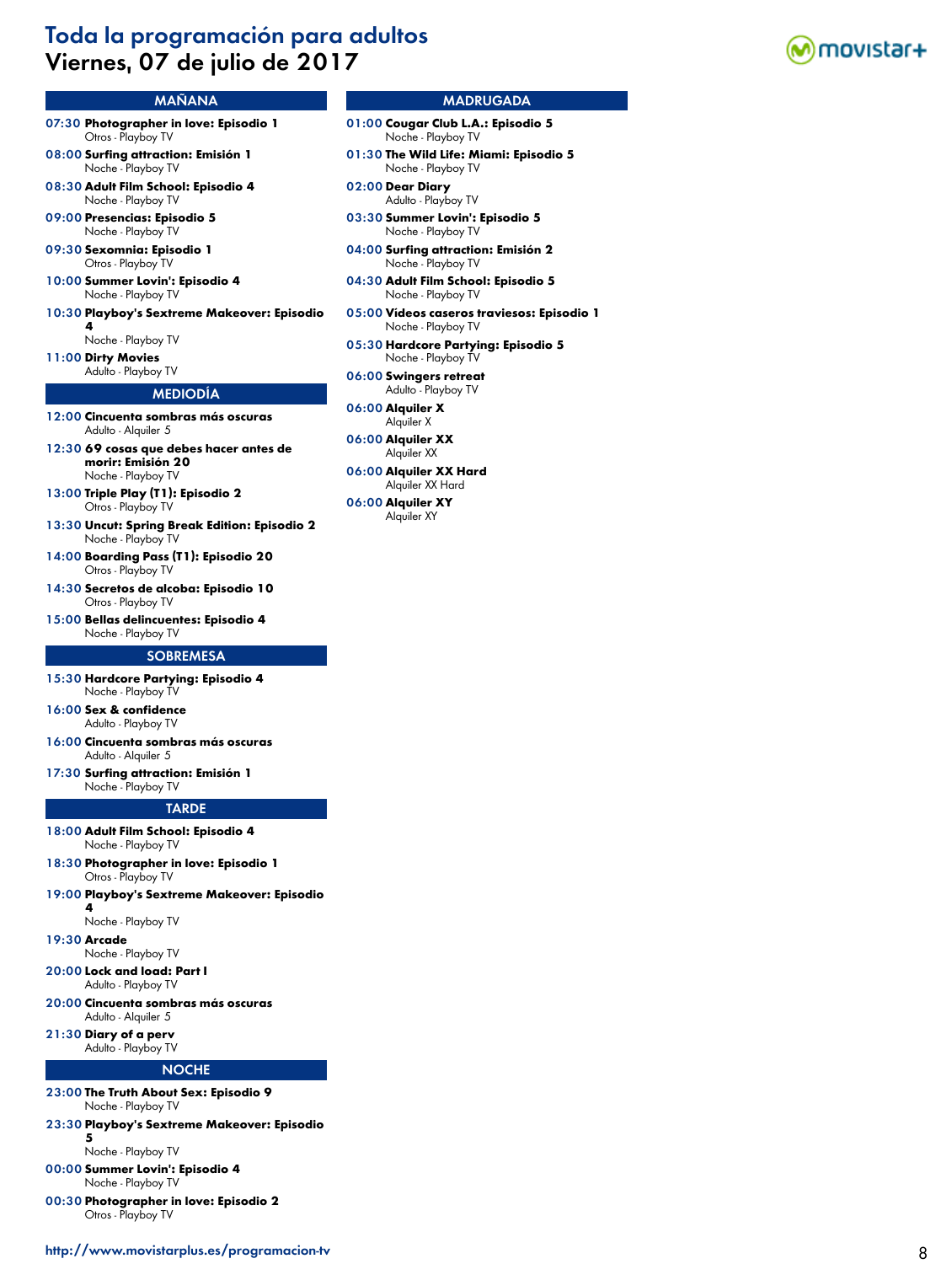# Toda la programación para adultos Sábado, 08 de julio de 2017



# MAÑANA

- 07:30 **Photographer in love: Episodio 2** Otros - Playboy TV
- 08:00 **Surfing attraction: Emisión 2** Noche - Playboy TV
- 08:30 **Adult Film School: Episodio 5** Noche - Playboy TV

09:00 **Arcade**

Noche - Playboy TV 09:30 **The Truth About Sex: Episodio 9**

- Noche Playboy TV
- 10:00 **Summer Lovin': Episodio 5** Noche - Playboy TV
- 10:00 **Cincuenta sombras más oscuras** Adulto - Alquiler 5
- 10:30 **Playboy's Sextreme Makeover: Episodio 5**

Noche - Playboy TV

11:00 **Dear Diary** Adulto - Playboy TV

#### MEDIODÍA

- 12:30 **Surfing attraction: Emisión 1** Noche - Playboy TV
- 13:00 **Surfing attraction: Emisión 2** Noche - Playboy TV
- 13:36 **Groundbreakers** Noche - Playboy TV
- 14:00 **Cincuenta sombras más oscuras** Adulto - Alquiler 5
- 15:20 **Summer Lovin': Episodio 4** Noche - Playboy TV

#### **SOBREMESA**

15:55 **Summer Lovin': Episodio 5** Noche - Playboy TV

16:30 **Babysitters 2** Adulto - Playboy TV

#### TARDE

- 18:00 **Vídeos caseros traviesos: Episodio 1** Noche - Playboy TV
- 18:00 **Cincuenta sombras más oscuras** Adulto - Alquiler 5
- 18:30 **Boarding Pass (T1): Episodio 21** Otros - Playboy TV
- 19:00 **Boarding Pass (T1): Episodio 22** Otros - Playboy TV
- 19:30 **Chicas desnudas y felices: Emisión 9** Noche - Playboy TV
- 20:00 **Chicas desnudas y felices: Emisión 10** Noche - Playboy TV
- 20:30 **Casting Online: Episodio 11** Noche - Playboy TV
- 21:00 **Casting Online: Episodio 12** Noche - Playboy TV
- 21:30 **Summer in love: in the farm: Episodio 9** Noche - Playboy TV

#### **NOCHE**

- 22:00 **Photographer in love: Episodio 1** Otros - Playboy TV
- 22:00 **Cincuenta sombras más oscuras** Adulto - Alquiler 5
- 22:30 **Playboy's Sextreme Makeover: Episodio 1**

#### Noche - Playboy TV

23:00 **Playboy's Sextreme Makeover: Episodio 2**

Noche - Playboy TV

- 23:30 **Cougar Club L.A.: Episodio 5** Noche - Playboy TV
- 00:00 **The Wild Life: Miami: Episodio 5**

Noche - Playboy TV 05:30 **Summer Lovin': Episodio 5** Noche - Playboy TV 06:00 **Sloppy Salivating Secretaries**

Noche - Playboy TV 05:00 **Summer Lovin': Episodio 4**

Noche - Playboy TV

Noche - Playboy TV

**Episodio 5** Noche - Playboy TV 02:30 **Swingers retreat** Adulto - Playboy TV 04:00 **Hardcore Partying: Episodio 5** Noche - Playboy TV

01:00 **Summer Lovin': Episodio 4** Noche - Playboy TV 01:30 **Summer Lovin': Episodio 5** Noche - Playboy TV

00:30 **Vídeos caseros traviesos: Episodio 1**

02:00 **Nino Dolce, il cucinero dell' amore:** 

MADRUGADA

- Adulto Playboy TV
- 06:00 **Alquiler X** Alquiler X

04:30 **Arcade**

- 06:00 **Alquiler XX** Alquiler XX
- 06:00 **Alquiler XX Hard** Alquiler XX Hard
- 06:00 **Alquiler XY** Alquiler XY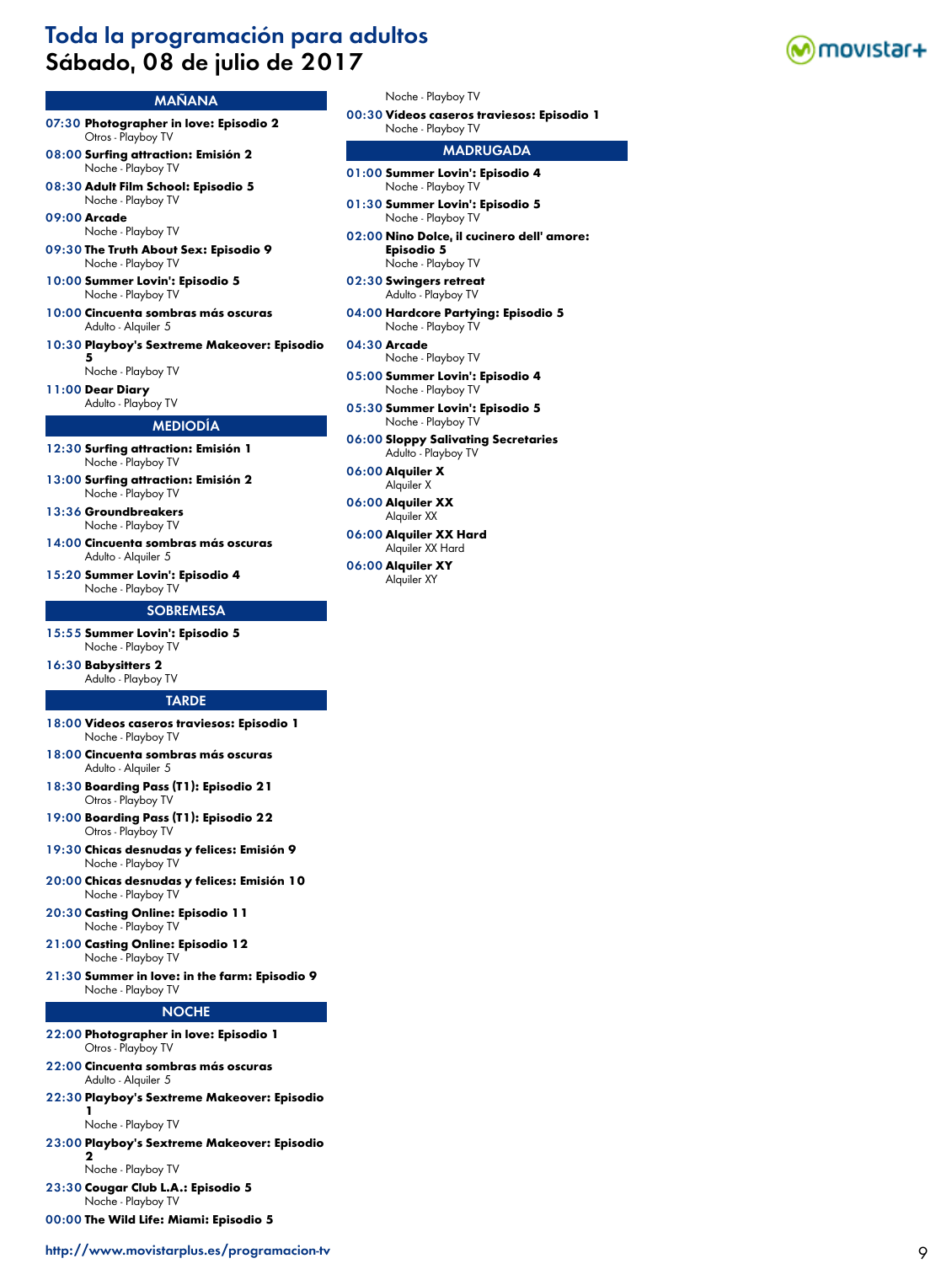# Toda la programación para adultos Domingo, 09 de julio de 2017



# MAÑANA

- 07:30 **Hardcore Partying: Episodio 5** Noche - Playboy TV
- 08:00 **Naughty Dorm Videos: Episodio 1** Noche - Playboy TV
- 08:30 **Naughty Dorm Videos: Episodio 2** Noche - Playboy TV
- 09:00 **Uncut: Spring Break Edition: Episodio 1** Noche - Playboy TV
- 09:30 **Uncut: Spring Break Edition: Episodio 2** Noche - Playboy TV
- 10:00 **Hot American Nights: Episodio 1** Noche - Playboy TV
- 10:30 **Hot American Nights: Episodio 2** Noche - Playboy TV
- 11:00 **Swingers retreat** Adulto - Playboy TV
- 

# MEDIODÍA

- 12:00 **Cincuenta sombras más oscuras** Adulto - Alquiler 5
- 12:30 **Adult Film School: Episodio 1** Noche - Playboy TV
- 13:00 **Adult Film School: Episodio 2** Noche - Playboy TV

13:30 **Arcade**

Noche - Playboy TV 14:00 **Playboy's Sextreme Makeover: Episodio** 

> **1** Noche - Playboy TV

14:30 **Playboy's Sextreme Makeover: Episodio** 

**2** Noche - Playboy TV

15:00 **Presencias: Episodio 5**

Noche - Playboy TV

#### **SOBREMESA**

- 15:30 **Sexomnia: Episodio 1** Otros - Playboy TV
- 16:00 **Teenage delinquents 02** Adulto - Playboy TV
- 16:00 **Cincuenta sombras más oscuras** Adulto - Alquiler 5
- 17:30 **Hardcore Partying: Episodio 5** Noche - Playboy TV

#### **TARDE**

- 18:00 **Summer Lovin': Episodio 4** Noche - Playboy TV
- 18:30 **Summer Lovin': Episodio 5** Noche - Playboy TV
- 19:00 **Badass! (T1): Episodio 9** Otros - Playboy TV
- 19:30 **Badass! (T1): Episodio 10** Otros - Playboy TV
- 20:00 **Celebrity Sex Tales: Episodio 7** Noche - Playboy TV
- 20:00 **Cincuenta sombras más oscuras** Adulto - Alquiler 5
- 20:30 **Celebrity Sex Tales: Episodio 8** Noche - Playboy TV
- 21:00 **¿Cuál es tu precio?: Episodio 9** Noche - Playboy TV
- 21:30 **¿Cuál es tu precio?: Episodio 10** Noche - Playboy TV

#### NOCHE

- 22:00 **Vídeos caseros traviesos: Episodio 1** Noche - Playboy TV
- 22:30 **The Truth About Sex: Episodio 9** Noche - Playboy TV
- 23:00 **Presencias: Episodio 5** Noche - Playboy TV

23:25 **Groundbreakers**

# Noche - Playboy TV

- 01:02 **Boarding Pass (T1): Episodio 21** Otros - Playboy TV
- 01:30 **Boarding Pass (T1): Episodio 22** Otros - Playboy TV
- 02:00 **Sloppy Salivating Secretaries** Adulto - Playboy TV
- 03:30 **Presencias: Episodio 5** Noche - Playboy TV
- 04:00 **Sexomnia: Episodio 1** Otros - Playboy TV
- 04:30 **Groundbreakers** Noche - Playboy TV
- 06:00 **The Pill** Adulto - Playboy TV
- 06:00 **Alquiler X** Alquiler X
- 06:00 **Alquiler XX** Alquiler XX
- 06:00 **Alquiler XX Hard** Alquiler XX Hard
- 06:00 **Alquiler XY** Alquiler XY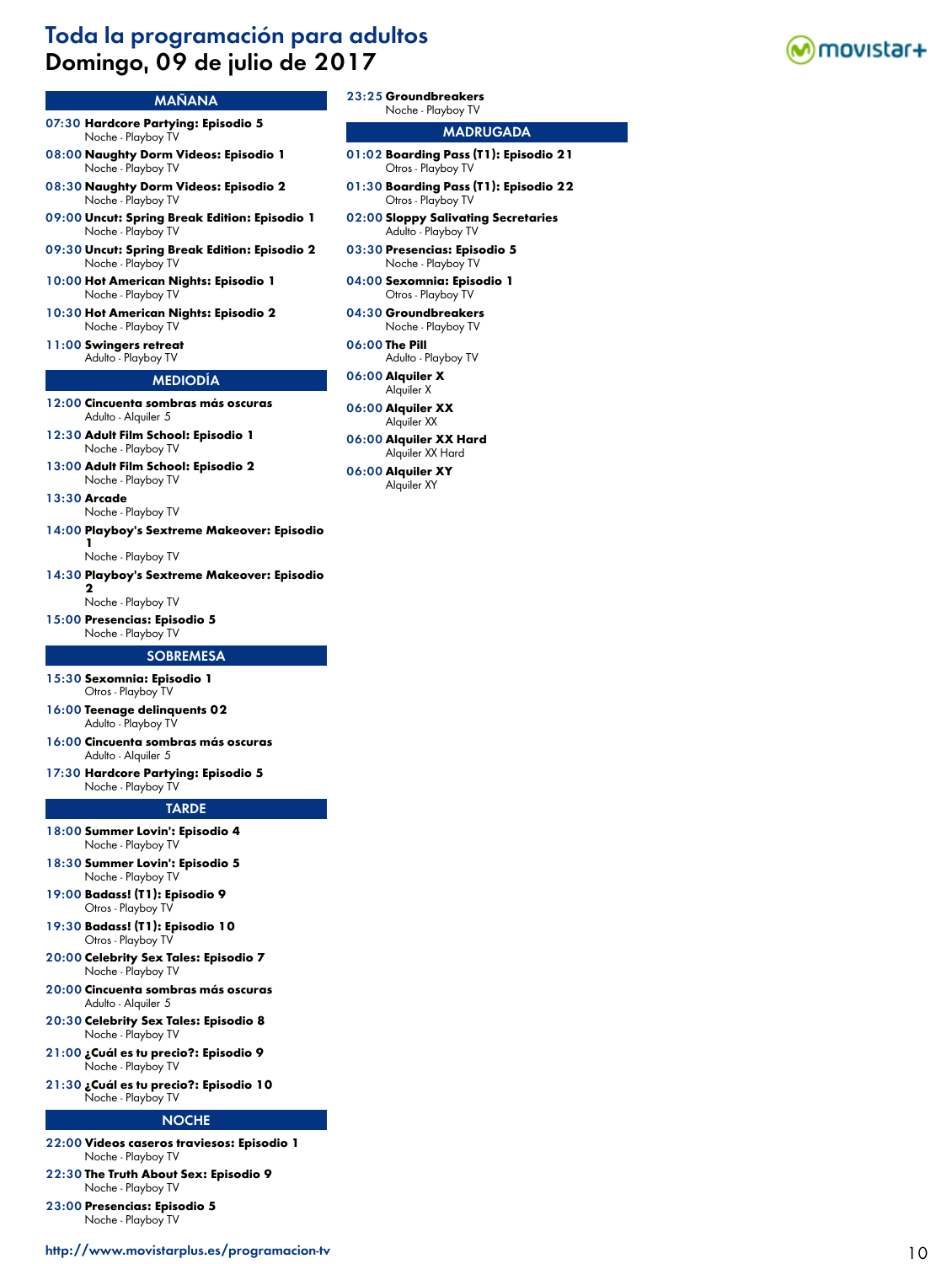# Toda la programación para adultos Lunes, 10 de julio de 2017

# MAÑANA

- 07:30 **Arcade**
- Noche Playboy TV 08:00 **Badass! (T1): Episodio 9** Otros - Playboy TV
- 08:30 **Badass! (T1): Episodio 10** Otros - Playboy TV
- 09:00 **Celebrity Sex Tales: Episodio 7** Noche - Playboy TV
- 09:30 **Celebrity Sex Tales: Episodio 8** Noche - Playboy TV
- 10:00 **¿Cuál es tu precio?: Episodio 9** Noche - Playboy TV
- 10:00 **Cincuenta sombras más oscuras** Adulto - Alquiler 5
- 10:30 **¿Cuál es tu precio?: Episodio 10** Noche - Playboy TV
- 11:00 **Sloppy Salivating Secretaries** Adulto - Playboy TV

#### MEDIODÍA

- 12:30 **69 cosas que debes hacer antes de morir: Emisión 21** Noche - Playboy TV
- 13:00 **Adult Film School: Episodio 1** Noche - Playboy TV
- 13:30 **Summer Lovin': Episodio 1** Noche - Playboy TV
- 14:00 **Boarding Pass (T1): Episodio 21** Otros - Playboy TV
- 14:00 **Cincuenta sombras más oscuras** Adulto - Alquiler 5
- 14:30 **Playboy's Sextreme Makeover: Episodio 1**

Noche - Playboy TV

15:00 **Nino Dolce, il cucinero dell' amore: Episodio 5** Noche - Playboy TV

# **SOBREMESA**

- 15:30 **Amateur: Episodio 1**
- Otros Playboy TV 16:00 **Titlicious #3**
- Adulto Playboy TV
- 17:30 **Surfing attraction: Emisión 2** Noche - Playboy TV

#### **TARDE**

- 18:00 **Adult Film School: Episodio 5** Noche - Playboy TV
- 18:00 **Cincuenta sombras más oscuras** Adulto - Alquiler 5
- 18:30 **Photographer in love: Episodio 2** Otros - Playboy TV
- 19:00 **Playboy's Sextreme Makeover: Episodio 5**

Noche - Playboy TV

- 19:30 **Summer Lovin': Episodio 1** Noche - Playboy TV
- 20:00 **Cougar Club L.A.: Episodio 5** Noche - Playboy TV
- 20:30 **The Wild Life: Miami: Episodio 5** Noche - Playboy TV
- 21:00 **Presencias: Episodio 5** Noche - Playboy TV
- 21:30 **Sexomnia: Episodio 1** Otros - Playboy TV

#### **NOCHE**

22:00 **Groundbreakers** Noche - Playboy TV

22:00 **Cincuenta sombras más oscuras** Adulto - Alquiler 5

23:30 **Playboy's Sextreme Makeover: Episodio**  <http://www.movistarplus.es/programacion-tv> 11

- **6** Noche - Playboy TV
- 00:00 **Summer Lovin': Episodio 5** Noche - Playboy TV
- 00:30 **Photographer in love: Episodio 3** Otros - Playboy TV

- 01:00 **Vídeos caseros traviesos: Episodio 1** Noche - Playboy TV
- 01:30 **Hardcore Partying: Episodio 5** Noche - Playboy TV
- 02:00 **The Pill** Adulto - Playboy TV
- 03:30 **Summer Lovin': Episodio 6** Noche - Playboy TV
- 04:00 **Surfing attraction: Emisión 3** Noche - Playboy TV
- 04:30 **Adult Film School: Episodio 6** Noche - Playboy TV
- 05:00 **Nino Dolce, il cucinero dell' amore: Episodio 6** Noche - Playboy TV
- 05:30 **Amateur: Episodio 2** Otros - Playboy TV
- 06:00 **Babysitters 2** Adulto - Playboy TV
- 06:00 **Alquiler X** Alquiler X
- 06:00 **Alquiler XX** Alquiler XX
- 06:00 **Alquiler XX Hard** Alquiler XX Hard
- 06:00 **Alquiler XY** Alquiler XY

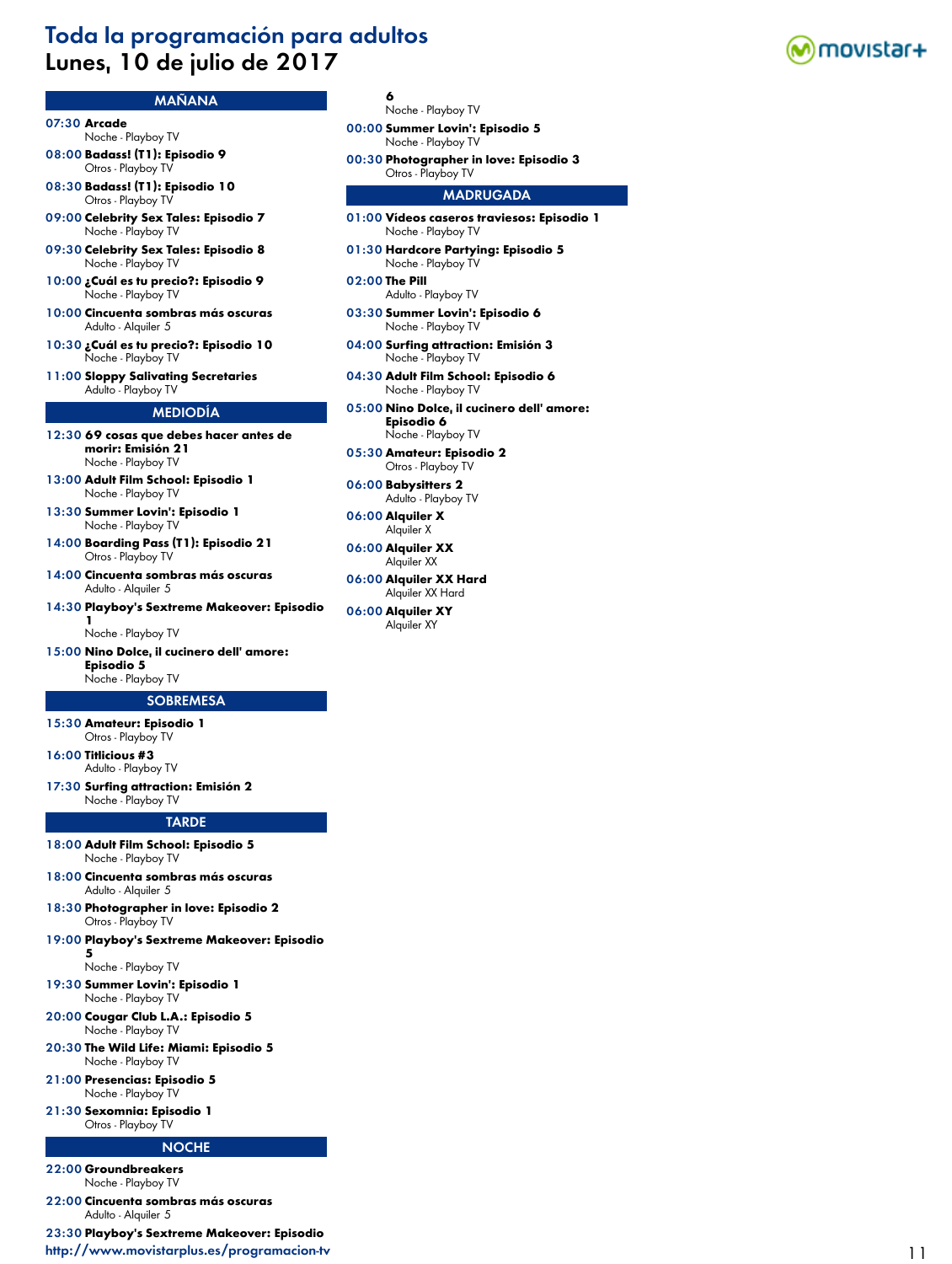# Toda la programación para adultos Martes, 11 de julio de 2017



### MAÑANA

- 07:30 **Photographer in love: Episodio 3** Otros - Playboy TV
- 08:00 **Surfing attraction: Emisión 3** Noche - Playboy TV
- 08:30 **Adult Film School: Episodio 6** Noche - Playboy TV
- 09:00 **Cougar Club L.A.: Episodio 5** Noche - Playboy TV
- 09:30 **The Wild Life: Miami: Episodio 5** Noche - Playboy TV
- 10:00 **Summer Lovin': Episodio 6** Noche - Playboy TV
- 10:30 **Playboy's Sextreme Makeover: Episodio 6**

Noche - Playboy TV

11:00 **The Pill**

### Adulto - Playboy TV MEDIODÍA

- 12:00 **Cincuenta sombras más oscuras**
- Adulto Alquiler 5
- 12:30 **69 cosas que debes hacer antes de morir: Emisión 22** Noche - Playboy TV
- 13:00 **Adult Film School: Episodio 2** Noche - Playboy TV
- 13:30 **Summer Lovin': Episodio 2** Noche - Playboy TV
- 14:00 **Boarding Pass (T1): Episodio 22** Otros - Playboy TV
- 14:30 **Playboy's Sextreme Makeover: Episodio**

**2** Noche - Playboy TV

15:00 **Presencias: Episodio 5** Noche - Playboy TV

#### **SOBREMESA**

- 15:30 **Sexomnia: Episodio 1** Otros - Playboy TV
- 16:00 **Pink Slip**
- Adulto Playboy TV
- 16:00 **Cincuenta sombras más oscuras** Adulto - Alquiler 5
- 17:30 **Surfing attraction: Emisión 3** Noche - Playboy TV

#### **TARDE**

- 18:00 **Adult Film School: Episodio 6** Noche - Playboy TV
- 18:30 **Photographer in love: Episodio 3** Otros - Playboy TV
- 19:00 **Playboy's Sextreme Makeover: Episodio 6**

Noche - Playboy TV

19:30 **Summer Lovin': Episodio 2** Noche - Playboy TV

20:00 **Arcade**

- Noche Playboy TV
- 20:00 **Cincuenta sombras más oscuras** Adulto - Alquiler 5
- 20:30 **Chicas desnudas y felices: Episodio 11** Noche - Playboy TV
- 21:00 **Chicas desnudas y felices: Episodio 12** Noche - Playboy TV
- 21:30 **Casting Online: Episodio 13** Noche - Playboy TV

#### **NOCHE**

- 22:00 **Dream Dates: Episodio 1** Noche - Playboy TV
- 22:30 **Photographer in love: Episodio 2** Otros - Playboy TV

23:00 **Photographer in love: Episodio 3**

<http://www.movistarplus.es/programacion-tv> 12

- Otros Playboy TV
- 23:30 **Playboy's Sextreme Makeover: Episodio** 
	- **7** Noche - Playboy TV
- 00:00 **Summer Lovin': Episodio 6** Noche - Playboy TV
- 00:30 **Photographer in love: Episodio 4** Otros - Playboy TV

- 01:00 **Nino Dolce, il cucinero dell' amore: Episodio 6** Noche - Playboy TV
- 01:30 **Amateur: Episodio 2** Otros - Playboy TV
- 02:00 **Babysitters 2** Adulto - Playboy TV
- 03:30 **Summer Lovin': Episodio 7** Noche - Playboy TV
- 04:00 **Surfing attraction: Emisión 4** Noche - Playboy TV
- 04:30 **Adult Film School: Episodio 7** Noche - Playboy TV
- 05:00 **Presencias: Episodio 6** Noche - Playboy TV
- 05:30 **Sexomnia: Episodio 2** Otros - Playboy TV
- 06:00 **Teenage delinquents 02** Adulto - Playboy TV
- 06:00 **Alquiler X** Alquiler X
- 06:00 **Alquiler XX** Alquiler XX
- 06:00 **Alquiler XX Hard** Alquiler XX Hard
- 06:00 **Alquiler XY** Alquiler XY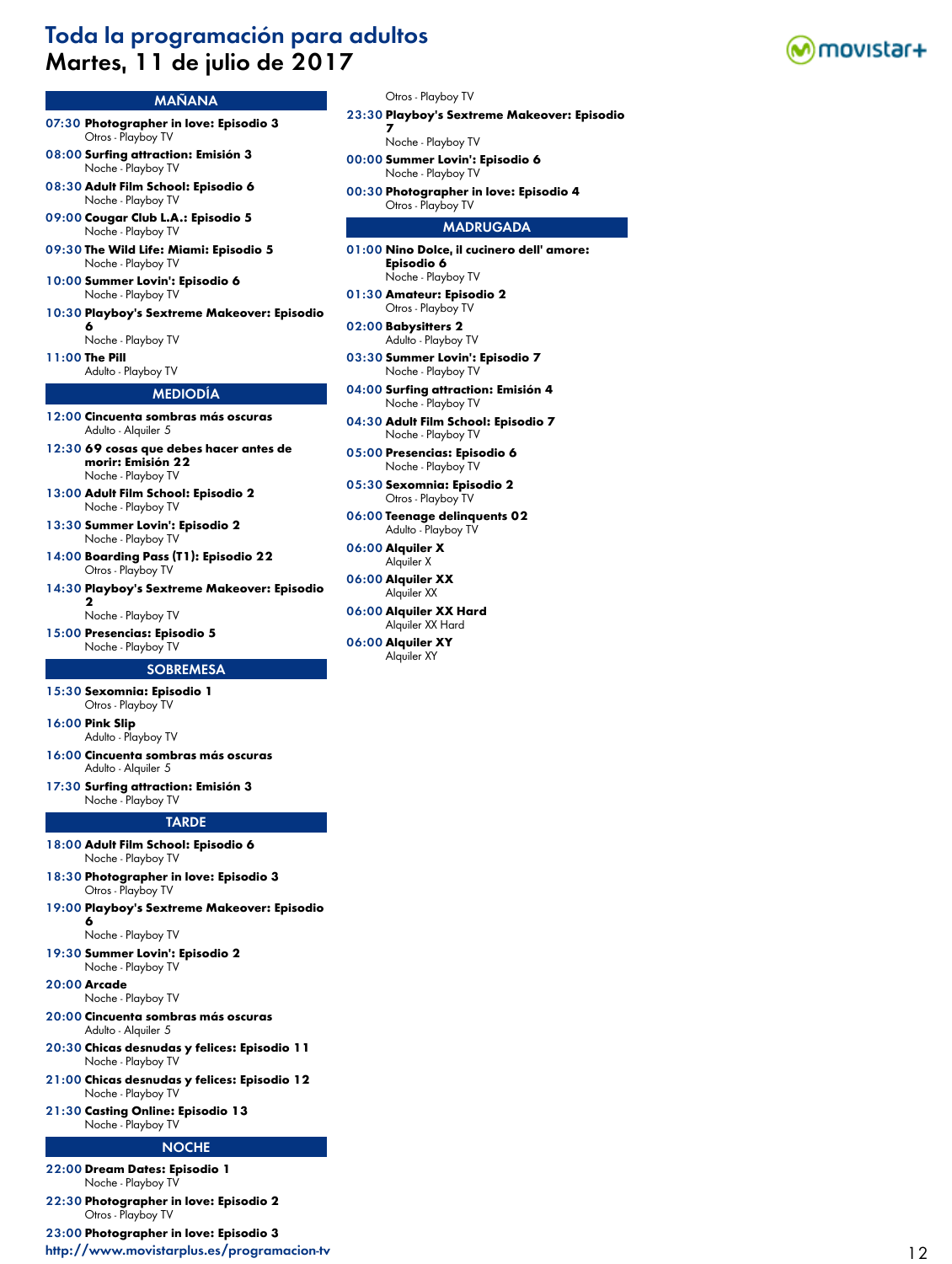# Toda la programación para adultos Miércoles, 12 de julio de 2017



### MAÑANA

- 07:30 **Photographer in love: Episodio 4** Otros - Playboy TV
- 08:00 **Surfing attraction: Emisión 4** Noche - Playboy TV
- 08:30 **Adult Film School: Episodio 7** Noche - Playboy TV
- 09:00 **Vídeos caseros traviesos: Episodio 1** Noche - Playboy TV
- 09:30 **Hardcore Partying: Episodio 5** Noche - Playboy TV
- 10:00 **Summer Lovin': Episodio 7** Noche - Playboy TV
- 10:00 **Cincuenta sombras más oscuras** Adulto - Alquiler 5
- 10:30 **Playboy's Sextreme Makeover: Episodio 7**
	- Noche Playboy TV
- 11:00 **Dear Diary** Adulto - Playboy TV

### MEDIODÍA

- 12:30 **69 cosas que debes hacer antes de morir: Emisión 23** Noche - Playboy TV
- 13:00 **Adult Film School: Episodio 3** Noche - Playboy TV
- 13:30 **Summer Lovin': Episodio 3** Noche - Playboy TV
- 14:00 **Boarding Pass (T1): Episodio 23** Otros - Playboy TV
- 14:00 **Cincuenta sombras más oscuras** Adulto - Alquiler 5
- 14:30 **Playboy's Sextreme Makeover: Episodio 3**

Noche - Playboy TV

15:00 **Arcade** Noche - Playboy TV

#### **SOBREMESA**

- 15:30 **The Truth About Sex: Episodio 9** Noche - Playboy TV
- 16:00 **Sex & confidence** Adulto - Playboy TV
- 17:30 **Surfing attraction: Emisión 4** Noche - Playboy TV

#### **TARDE**

- 18:00 **Adult Film School: Episodio 7** Noche - Playboy TV
- 18:00 **Cincuenta sombras más oscuras** Adulto - Alquiler 5
- 18:30 **Photographer in love: Episodio 4** Otros - Playboy TV
- 19:00 **Playboy's Sextreme Makeover: Episodio 7**

Noche - Playboy TV

- 19:30 **Summer Lovin': Episodio 3** Noche - Playboy TV
- 20:00 **Nino Dolce, il cucinero dell' amore: Episodio 6**
	- Noche Playboy TV
- 20:30 **Badass! (T1): Episodio 11** Otros - Playboy TV
- 21:00 **Badass! (T1): Episodio 1** Otros - Playboy TV
- 21:30 **Celebrity Sex Tales: Episodio 9** Noche - Playboy TV

#### NOCHE

- 22:00 **Celebrity Sex Tales: Episodio 10** Noche - Playboy TV
- 22:00 **Cincuenta sombras más oscuras**

Adulto - Alquiler 5

<http://www.movistarplus.es/programacion-tv> 13

- 22:30 **The Man: Episodio 1** Noche - Playboy TV
- 23:30 **Playboy's Sextreme Makeover: Episodio** 
	- **8** Noche - Playboy TV
- 00:00 **Summer Lovin': Episodio 7** Noche - Playboy TV
- 00:30 **Photographer in love: Episodio 5** Otros - Playboy TV

- 01:00 **Presencias: Episodio 6** Noche - Playboy TV
- 01:30 **Sexomnia: Episodio 2** Otros - Playboy TV
- 02:00 **Teenage delinquents 02** Adulto - Playboy TV
- 03:30 **Summer Lovin' (T4): Episodio 1** Otros - Playboy TV
- 04:00 **Surfing attraction: Emisión 5** Noche - Playboy TV
- 04:30 **Adult Film School: Episodio 8** Noche - Playboy TV
- 05:00 **Arcade** Noche - Playboy TV
- 05:30 **The Truth About Sex: Episodio 10** Noche - Playboy TV
- 06:00 **Swingers retreat** Adulto - Playboy TV
- 06:00 **Alquiler X** Alquiler X
- 06:00 **Alquiler XX** Alquiler XX
- 06:00 **Alquiler XX Hard** Alquiler XX Hard
- 06:00 **Alquiler XY** Alquiler XY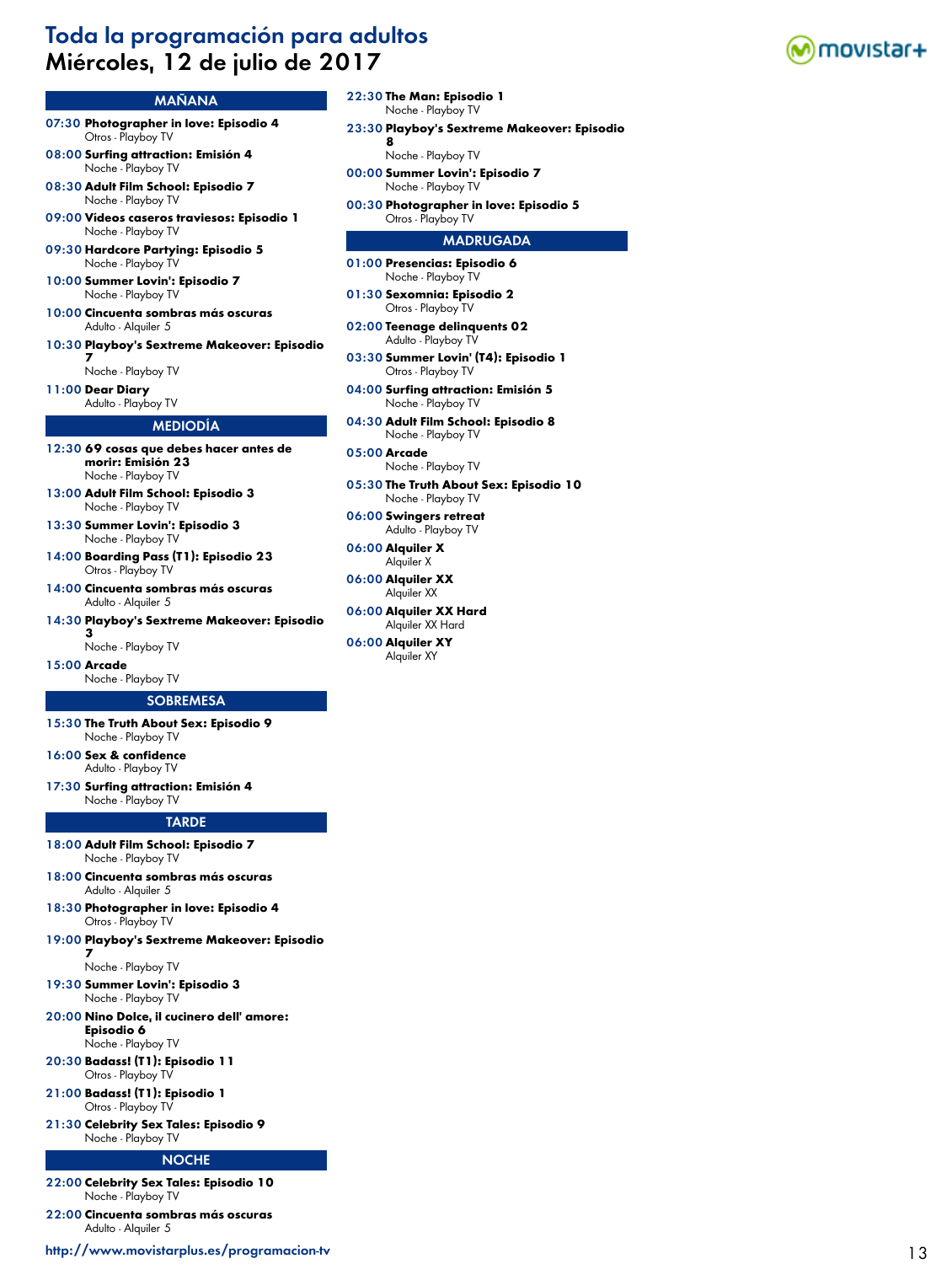# Toda la programación para adultos Jueves, 13 de julio de 2017



#### MAÑANA

- 07:30 **Photographer in love: Episodio 5** Otros - Playboy TV
- 08:00 **Surfing attraction: Emisión 5** Noche - Playboy TV
- 08:30 **Adult Film School: Episodio 8** Noche - Playboy TV
- 09:00 **Nino Dolce, il cucinero dell' amore: Episodio 6** Noche - Playboy TV
- 09:30 **Amateur: Episodio 2** Otros - Playboy TV
- 10:00 **Summer Lovin' (T4): Episodio 1** Otros - Playboy TV
- 10:30 **Playboy's Sextreme Makeover: Episodio 8**

Noche - Playboy TV

11:00 **Titlicious #3** Adulto - Playboy TV

11:15 **Cincuenta sombras más oscuras** Adulto - Alquiler 6

#### MEDIODÍA

- 12:30 **Surfing attraction: Emisión 1** Noche - Playboy TV
- 13:00 **Adult Film School: Episodio 4** Noche - Playboy TV
- 13:30 **Summer Lovin': Episodio 4** Noche - Playboy TV
- 14:00 **Photographer in love: Episodio 1** Otros - Playboy TV
- 14:30 **Playboy's Sextreme Makeover: Episodio 4**

Noche - Playboy TV

- 14:50 **Cincuenta sombras más oscuras** Adulto - Alquiler 6
- 15:00 **Cougar Club L.A.: Episodio 5** Noche - Playboy TV

#### **SOBREMESA**

- 15:30 **The Wild Life: Miami: Episodio 5** Noche - Playboy TV
- 16:00 **Dear Diary** Adulto - Playboy TV
- 17:30 **Surfing attraction: Emisión 5** Noche - Playboy TV

#### **TARDE**

- 18:00 **Adult Film School: Episodio 8** Noche - Playboy TV
- 18:25 **Cincuenta sombras más oscuras** Adulto - Alquiler 6
- 18:30 **Photographer in love: Episodio 5** Otros - Playboy TV
- 19:00 **Playboy's Sextreme Makeover: Episodio 8**

### Noche - Playboy TV

- 19:30 **Summer Lovin': Episodio 4** Noche - Playboy TV
- 20:00 **Vídeos caseros traviesos: Episodio 1** Noche - Playboy TV
- 20:30 **Naughty Dorm Videos: Episodio 3** Noche - Playboy TV
- 21:00 **Naughty Dorm Videos: Episodio 4** Noche - Playboy TV
- 21:30 **Uncut: Spring Break Edition: Episodio 3** Noche - Playboy TV

#### **NOCHE**

- 22:00 **Uncut: Spring Break Edition: Episodio 4** Noche - Playboy TV
- 22:00 **Cincuenta sombras más oscuras** Adulto - Alquiler 6

22:30 **Hot American Nights: Episodio 3**

<http://www.movistarplus.es/programacion-tv> 14

- Noche Playboy TV
- 23:00 **Hot American Nights: Episodio 4** Noche - Playboy TV
- 23:30 **Playboy's Sextreme Makeover: Episodio 9**
	- Noche Playboy TV
- 00:00 **Summer Lovin' (T4): Episodio 1** Otros - Playboy TV
- 00:30 **Photographer in love: Episodio 6** Otros - Playboy TV

- 01:00 **Arcade** Noche - Playboy TV
- 01:30 **The Truth About Sex: Episodio 10** Noche - Playboy TV
- 02:00 **Swingers retreat** Adulto - Playboy TV
- 03:30 **Summer Lovin' (T4): Episodio 2** Otros - Playboy TV
- 04:00 **Surfing attraction: Emisión 6** Noche - Playboy TV
- 04:30 **Adult Film School: Episodio 9** Noche - Playboy TV
- 05:00 **Cougar Club L.A.: Episodio 6** Noche - Playboy TV
- 05:30 **The Wild Life: Miami: Episodio 6** Noche - Playboy TV
- 06:00 **Dont' fuck my sister** Adulto - Playboy TV
- 06:00 **Alquiler X** Alquiler X
- 06:00 **Alquiler XX** Alquiler XX
- 06:00 **Alquiler XX Hard** Alquiler XX Hard
- 06:00 **Alquiler XY** Alquiler XY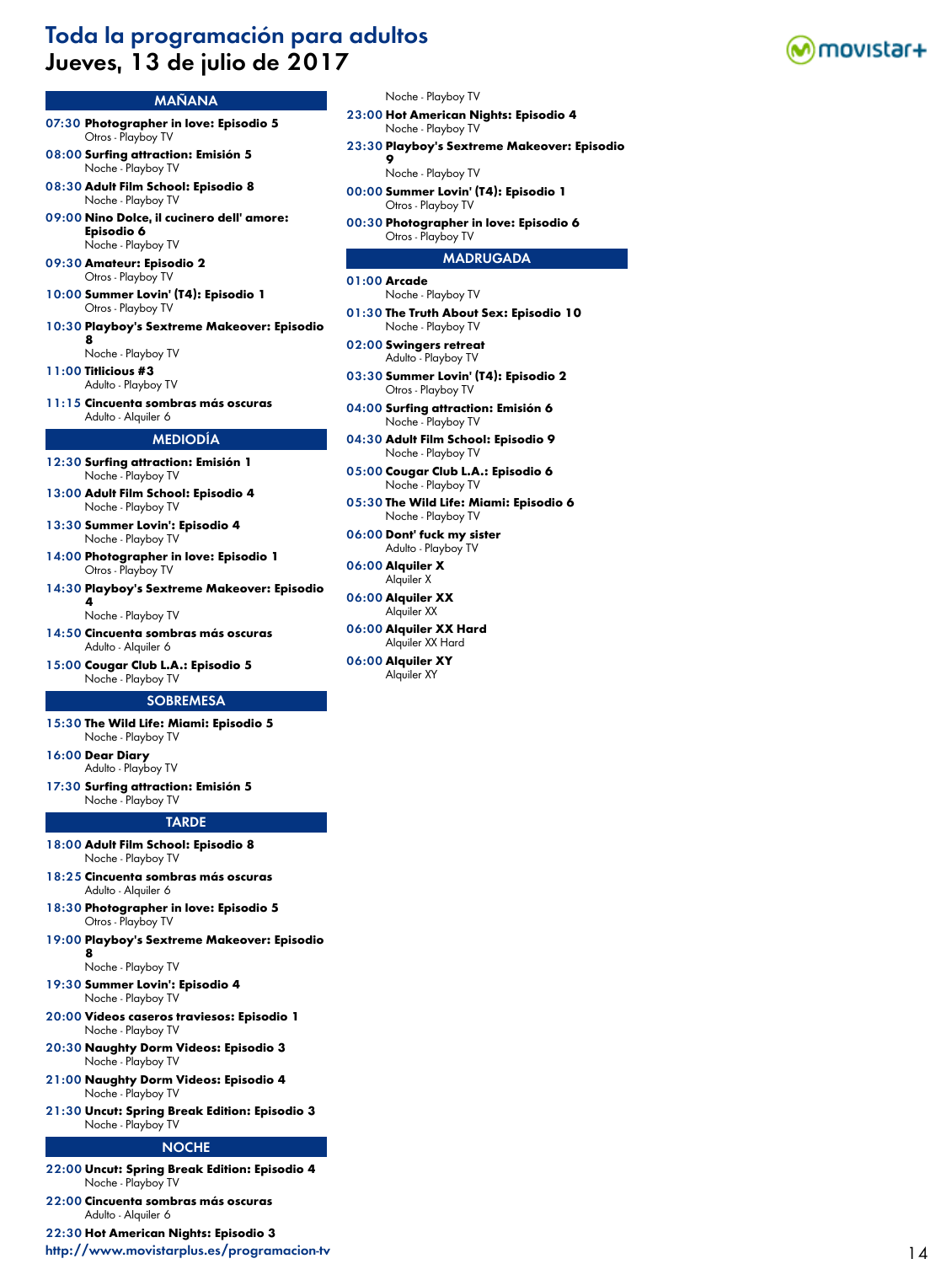# Toda la programación para adultos Viernes, 14 de julio de 2017



# MAÑANA

- 07:30 **Photographer in love: Episodio 6** Otros - Playboy TV
- 08:00 **Surfing attraction: Emisión 6** Noche - Playboy TV
- 08:30 **Adult Film School: Episodio 9** Noche - Playboy TV
- 09:00 **Presencias: Episodio 6** Noche - Playboy TV
- 09:30 **Sexomnia: Episodio 2** Otros - Playboy TV
- 10:00 **Summer Lovin' (T4): Episodio 2** Otros - Playboy TV
- 10:30 **Playboy's Sextreme Makeover: Episodio 9**
- Noche Playboy TV 11:00 **Pink Slip**

Adulto - Playboy TV

11:15 **Cincuenta sombras más oscuras** Adulto - Alquiler 6

#### MEDIODÍA

- 12:30 **Surfing attraction: Emisión 2** Noche - Playboy TV
- 13:00 **Adult Film School: Episodio 5** Noche - Playboy TV
- 13:30 **Summer Lovin': Episodio 5** Noche - Playboy TV
- 14:00 **Photographer in love: Episodio 2** Otros - Playboy TV
- 14:30 **Playboy's Sextreme Makeover: Episodio**

**5** Noche - Playboy TV

- 14:50 **Cincuenta sombras más oscuras** Adulto - Alquiler 6
- 15:00 **Vídeos caseros traviesos: Episodio 1** Noche - Playboy TV

#### **SOBREMESA**

- 15:30 **Hardcore Partying: Episodio 5** Noche - Playboy TV
- 16:00 **Swingers retreat** Adulto - Playboy TV
- 17:30 **Surfing attraction: Emisión 6** Noche - Playboy TV

#### **TARDE**

- 18:00 **Adult Film School: Episodio 9** Noche - Playboy TV
- 18:25 **Cincuenta sombras más oscuras** Adulto - Alquiler 6
- 18:30 **Photographer in love: Episodio 6** Otros - Playboy TV
- 19:00 **Playboy's Sextreme Makeover: Episodio**

**9** Noche - Playboy TV

- 19:30 **Arcade**
- Noche Playboy TV
- 20:00 **Catfished**
- Adulto Playboy TV
- 21:30 **Sex & confidence** Adulto - Playboy TV

#### **NOCHE**

- 22:00 **Cincuenta sombras más oscuras** Adulto - Alquiler 6
- 23:00 **The Truth About Sex: Episodio 10** Noche - Playboy TV
- 23:30 **Playboy's Sextreme Makeover: Episodio 10**
- Noche Playboy TV 00:00 **Summer Lovin' (T4): Episodio 2**
	- Otros Playboy TV
- 00:30 **Photographer in love: Episodio 7**

<http://www.movistarplus.es/programacion-tv> 15 and 15 and 15 and 15 and 15 and 15 and 15 and 15 and 15 and 15 and 15 and 15 and 15 and 15 and 15 and 15 and 15 and 15 and 16 and 16 and 16 and 16 and 16 and 16 and 16 and 16 a

### Otros - Playboy TV

- 01:00 **Cougar Club L.A.: Episodio 6** Noche - Playboy TV
- 01:30 **The Wild Life: Miami: Episodio 6** Noche - Playboy TV
- 02:00 **Dont' fuck my sister** Adulto - Playboy TV
- 03:30 **Summer Lovin' (T4): Episodio 3** Otros - Playboy TV
- 04:00 **Surfing attraction: Emisión 7** Noche - Playboy TV
- 04:30 **Adult Film School: Episodio 10** Noche - Playboy TV
- 05:00 **Vídeos caseros traviesos: Episodio 2** Noche - Playboy TV
- 05:30 **Hardcore Partying: Episodio 6** Noche - Playboy TV
- 06:00 **Sexual Healing** Adulto - Playboy TV
- 06:00 **Alquiler X** Alquiler X
- 06:00 **Alquiler XX** Alquiler XX
- 06:00 **Alquiler XX Hard** Alquiler XX Hard
- 06:00 **Alquiler XY** Alquiler XY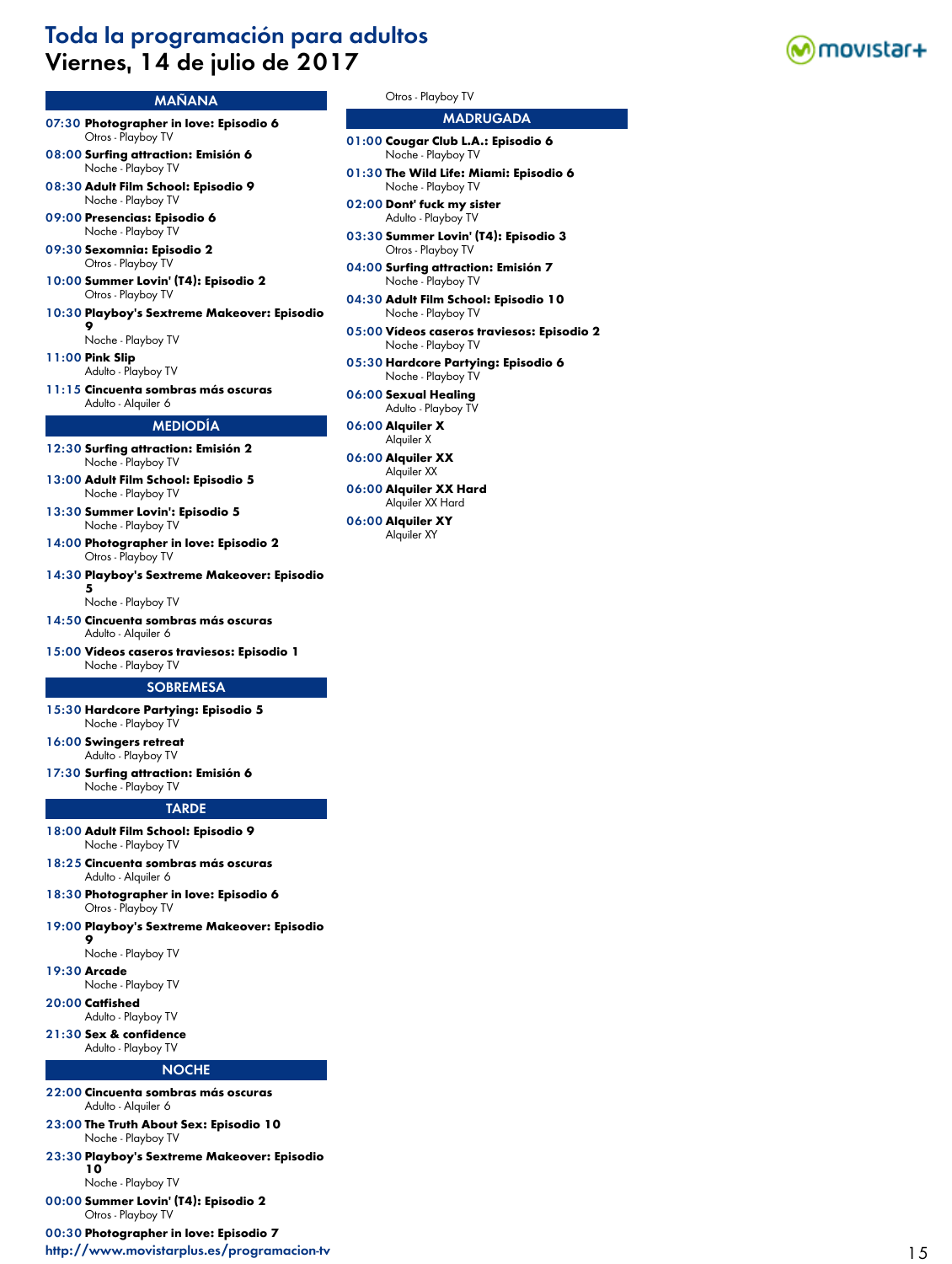# Toda la programación para adultos Sábado, 15 de julio de 2017



# MAÑANA

- 07:30 **Photographer in love: Episodio 7** Otros - Playboy TV
- 08:00 **Surfing attraction: Emisión 7** Noche - Playboy TV
- 08:30 **Adult Film School: Episodio 10** Noche - Playboy TV

09:00 **Arcade** Noche - Playboy TV

- 09:30 **The Truth About Sex: Episodio 10** Noche - Playboy TV
- 10:00 **Summer Lovin' (T4): Episodio 3** Otros - Playboy TV
- 10:30 **Playboy's Sextreme Makeover: Episodio 10**
- Noche Playboy TV 11:00 **Dont' fuck my sister**
- Adulto Playboy TV
- 11:15 **Cincuenta sombras más oscuras** Adulto - Alquiler 6

### MEDIODÍA

- 12:30 **Surfing attraction: Emisión 6** Noche - Playboy TV
- 13:00 **Surfing attraction: Emisión 7** Noche - Playboy TV
- 13:30 **Groundbreakers** Noche - Playboy TV
- 14:50 **Cincuenta sombras más oscuras** Adulto - Alquiler 6
- 15:00 **Summer Lovin' (T4): Episodio 2** Otros - Playboy TV

#### **SOBREMESA**

- 15:30 **Summer Lovin' (T4): Episodio 3** Otros - Playboy TV
- 16:00 **Sloppy Salivating Secretaries** Adulto - Playboy TV
- 17:30 **Vídeos caseros traviesos: Episodio 2** Noche - Playboy TV

#### TARDE

- 18:00 **Photographer in love: Episodio 3** Otros - Playboy TV
- 18:25 **Cincuenta sombras más oscuras** Adulto - Alquiler 6
- 18:30 **Photographer in love: Episodio 4** Otros - Playboy TV
- 19:00 **Chicas desnudas y felices: Episodio 11** Noche - Playboy TV
- 19:30 **Chicas desnudas y felices: Episodio 12** Noche - Playboy TV
- 20:00 **Casting Online: Episodio 13** Noche - Playboy TV
- 20:30 **Dream Dates: Episodio 1** Noche - Playboy TV
- 21:00 **Photographer in love: Episodio 2** Otros - Playboy TV
- 21:30 **Photographer in love: Episodio 3** Otros - Playboy TV

#### NOCHE

22:00 **Playboy's Sextreme Makeover: Episodio 6**

#### Noche - Playboy TV

- 22:00 **Cincuenta sombras más oscuras** Adulto - Alquiler 6
- 22:30 **Playboy's Sextreme Makeover: Episodio 7**

Noche - Playboy TV

23:00 **Cougar Club L.A.: Episodio 6** Noche - Playboy TV

23:30 **The Wild Life: Miami: Episodio 6**

#### Noche - Playboy TV

- 00:00 **Vídeos caseros traviesos: Episodio 2** Noche - Playboy TV
- 00:30 **Summer Lovin' (T4): Episodio 2** Otros - Playboy TV

- 01:00 **Summer Lovin' (T4): Episodio 3** Otros - Playboy TV
- 01:30 **Nino Dolce, il cucinero dell' amore: Episodio 6** Noche - Playboy TV
- 02:00 **Sexual Healing** Adulto - Playboy TV
- 03:30 **Hardcore Partying: Episodio 6** Noche - Playboy TV
- 04:00 **Vídeos caseros traviesos: Episodio 2** Noche - Playboy TV
- 04:30 **Arcade** Noche - Playboy TV
- 05:00 **Summer Lovin' (T4): Episodio 2** Otros - Playboy TV
- 05:30 **Summer Lovin' (T4): Episodio 3** Otros - Playboy TV
- 06:00 **Special Delivery** Adulto - Playboy TV
- 06:00 **Alquiler X** Alquiler X
- 06:00 **Alquiler XX** Alquiler XX
- 06:00 **Alquiler XX Hard** Alquiler XX Hard
- 06:00 **Alquiler XY** Alquiler XY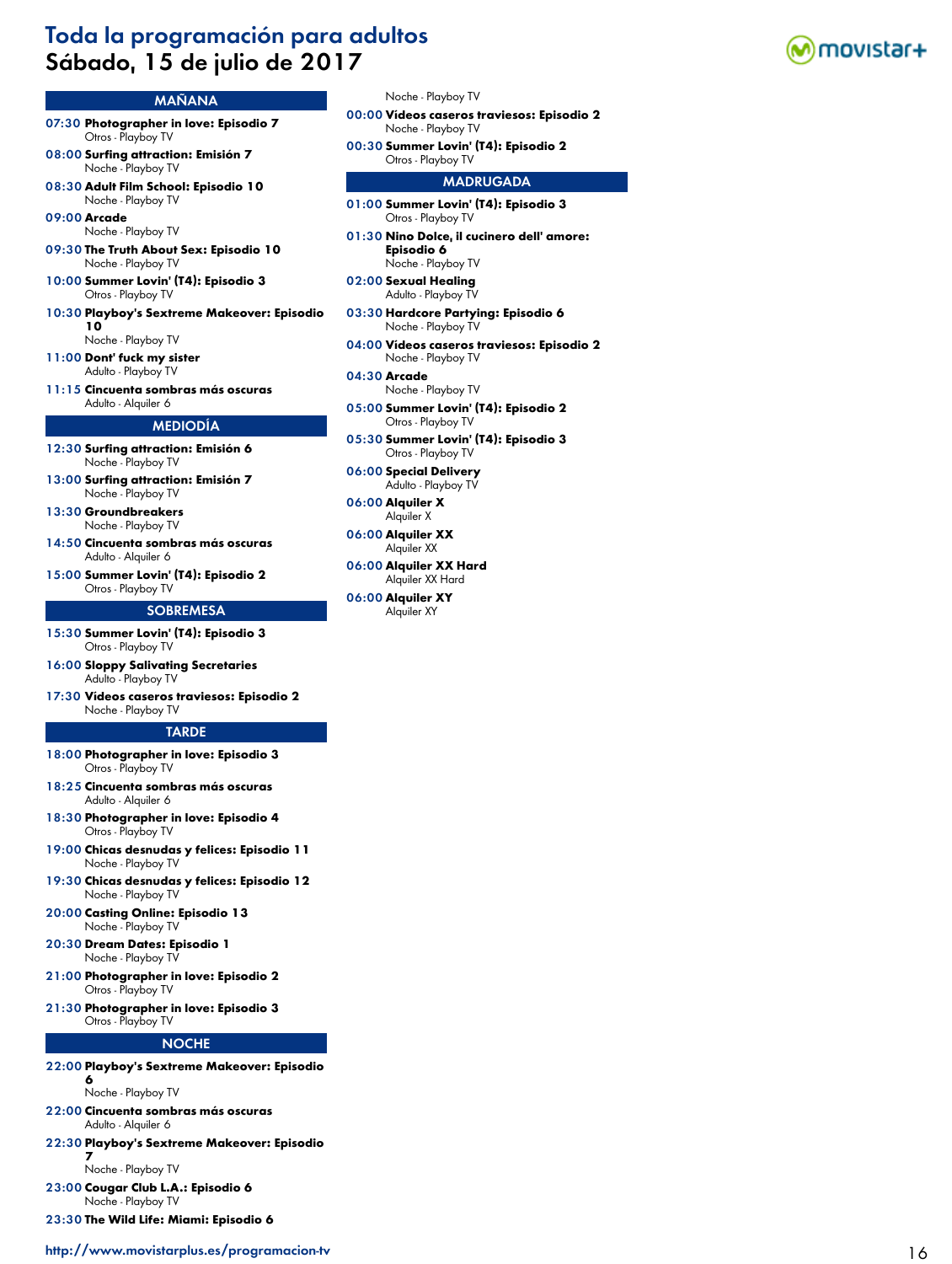# Toda la programación para adultos Domingo, 16 de julio de 2017



- 07:30 **Hardcore Partying: Episodio 6** Noche - Playboy TV
- 08:00 **Naughty Dorm Videos: Episodio 3** Noche - Playboy TV
- 08:30 **Naughty Dorm Videos: Episodio 4** Noche - Playboy TV
- 09:00 **Uncut: Spring Break Edition: Episodio 3** Noche - Playboy TV
- 09:30 **Uncut: Spring Break Edition: Episodio 4** Noche - Playboy TV
- 10:00 **Hot American Nights: Episodio 3** Noche - Playboy TV
- 10:30 **Hot American Nights: Episodio 4** Noche - Playboy TV
- 11:00 **Sexual Healing** Adulto - Playboy TV
- 11:15 **Cincuenta sombras más oscuras**
- Adulto Alquiler 6

#### MEDIODÍA

- 12:30 **Adult Film School: Episodio 6** Noche - Playboy TV
- 13:00 **Adult Film School: Episodio 7** Noche - Playboy TV
- 13:30 **Arcade**
- Noche Playboy TV 14:00 **Playboy's Sextreme Makeover: Episodio**

**6** Noche - Playboy TV

14:30 **Playboy's Sextreme Makeover: Episodio** 

**7** Noche - Playboy TV

- 14:50 **Cincuenta sombras más oscuras** Adulto - Alquiler 6
- 15:00 **Presencias: Episodio 6** Noche - Playboy TV

#### **SOBREMESA**

15:30 **Sexomnia: Episodio 2** Otros - Playboy TV

16:00 **The Pill**

- Adulto Playboy TV
- 17:30 **Hardcore Partying: Episodio 6** Noche - Playboy TV

#### **TARDE**

- 18:00 **Summer Lovin' (T4): Episodio 2** Otros - Playboy TV
- 18:25 **Cincuenta sombras más oscuras** Adulto - Alquiler 6
- 18:30 **Summer Lovin' (T4): Episodio 3** Otros - Playboy TV
- 19:00 **Badass! (T1): Episodio 11** Otros - Playboy TV
- 19:30 **Badass! (T1): Episodio 1** Otros - Playboy TV
- 20:00 **Celebrity Sex Tales: Episodio 9** Noche - Playboy TV
- 20:30 **Celebrity Sex Tales: Episodio 10** Noche - Playboy TV
- 21:00 **The Man: Episodio 1** Noche - Playboy TV

#### NOCHE

- 22:00 **Vídeos caseros traviesos: Episodio 2** Noche - Playboy TV
- 22:00 **Cincuenta sombras más oscuras** Adulto - Alquiler 6
- 22:30 **The Truth About Sex: Episodio 10** Noche - Playboy TV
- 23:00 **Presencias: Episodio 6** Noche - Playboy TV
- <http://www.movistarplus.es/programacion-tv> 17

23:30 **Groundbreakers**

### Noche - Playboy TV

- 01:00 **Photographer in love: Episodio 3** Otros - Playboy TV
- 01:30 **Photographer in love: Episodio 4** Otros - Playboy TV
- 02:00 **Special Delivery** Adulto - Playboy TV
- 03:30 **Presencias: Episodio 6** Noche - Playboy TV
- 04:00 **Sexomnia: Episodio 2** Otros - Playboy TV
- 04:30 **Groundbreakers** Noche - Playboy TV
- 06:00 **Alquiler X** Alquiler X
- 06:00 **Alquiler XX** Alquiler XX
- 06:00 **Alquiler XX Hard** Alquiler XX Hard
- 06:00 **Alquiler XY** Alquiler XY
- 06:30 **Quicksand** Adulto - Playboy TV

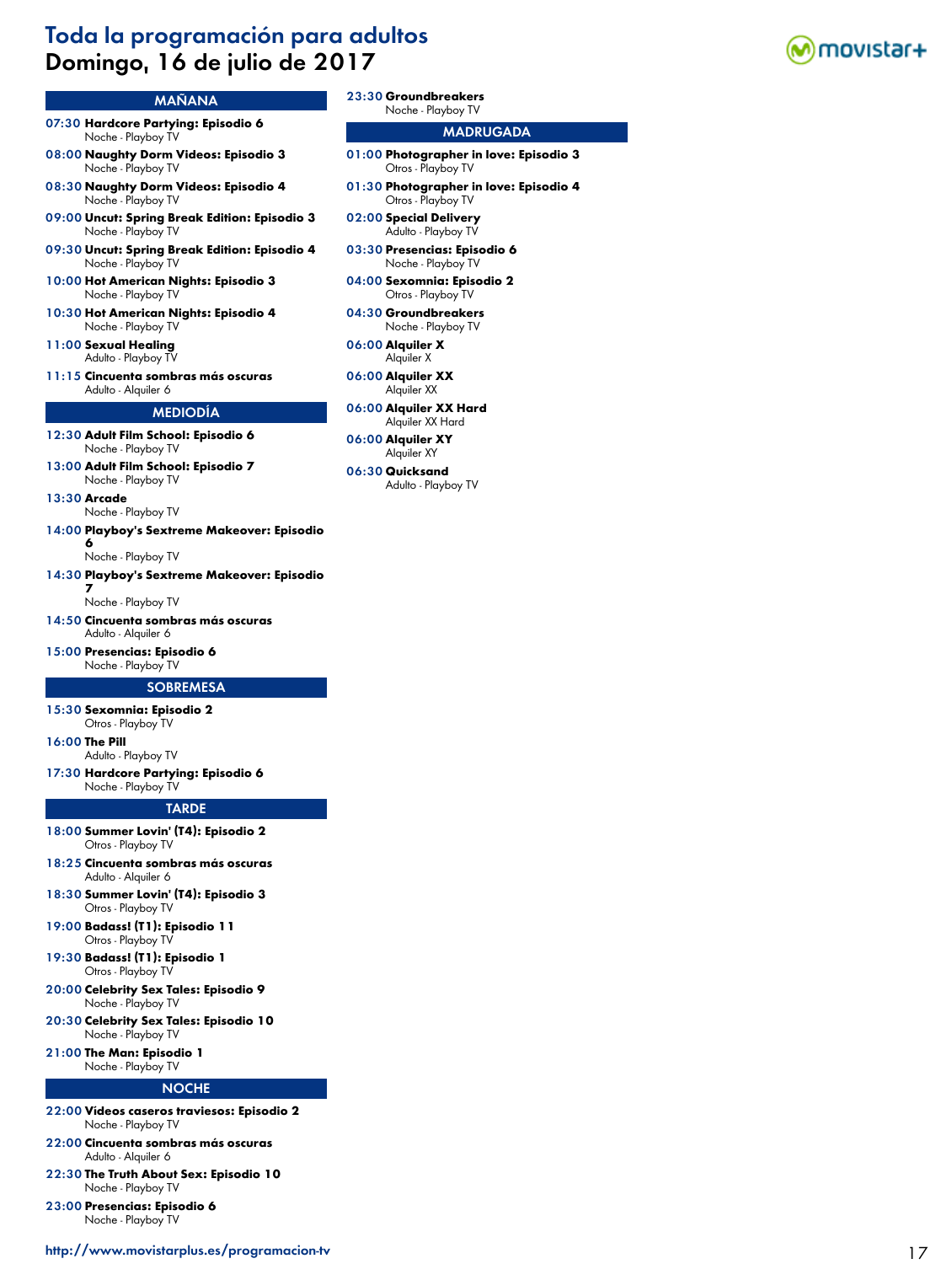# Toda la programación para adultos Lunes, 17 de julio de 2017



# MAÑANA

- 08:00 **Badass! (T1): Episodio 11** Otros - Playboy TV
- 08:30 **Badass! (T1): Episodio 1** Otros - Playboy TV
- 09:00 **Celebrity Sex Tales: Episodio 9** Noche - Playboy TV
- 09:30 **Celebrity Sex Tales: Episodio 10** Noche - Playboy TV
- 10:00 **The Man: Episodio 1** Noche - Playboy TV
- 11:00 **Special Delivery** Adulto - Playboy TV
- 11:15 **Cincuenta sombras más oscuras** Adulto - Alquiler 6

#### MEDIODÍA

- 12:30 **Surfing attraction: Emisión 3** Noche - Playboy TV
- 13:00 **Adult Film School: Episodio 6** Noche - Playboy TV
- 13:30 **Summer Lovin': Episodio 6** Noche - Playboy TV
- 14:00 **Photographer in love: Episodio 3** Otros - Playboy TV
- 14:30 **Playboy's Sextreme Makeover: Episodio 6**

Noche - Playboy TV

- 14:50 **Cincuenta sombras más oscuras** Adulto - Alquiler 6
- 15:00 **Nino Dolce, il cucinero dell' amore: Episodio 6** Noche - Playboy TV

# **SOBREMESA**

- 15:30 **Amateur: Episodio 2** Otros - Playboy TV
- 16:00 **Babysitters 2** Adulto - Playboy TV
- 17:30 **Surfing attraction: Emisión 7** Noche - Playboy TV

#### **TARDE**

- 18:00 **Adult Film School: Episodio 10** Noche - Playboy TV
- 18:25 **Cincuenta sombras más oscuras** Adulto - Alquiler 6
- 18:30 **Photographer in love: Episodio 7** Otros - Playboy TV
- 19:00 **Playboy's Sextreme Makeover: Episodio 10** Noche - Playboy TV
- 19:30 **Summer Lovin': Episodio 6** Noche - Playboy TV
- 20:00 **Cougar Club L.A.: Episodio 6** Noche - Playboy TV
- 20:30 **The Wild Life: Miami: Episodio 6** Noche - Playboy TV
- 21:00 **Presencias: Episodio 6** Noche - Playboy TV
- 21:30 **Groundbreakers**

# Noche - Playboy TV

# **NOCHE**

- 22:00 **Cincuenta sombras más oscuras** Adulto - Alquiler 6
- 23:30 **Secretos de alcoba: Episodio 1** Otros - Playboy TV
- 00:00 **Summer Lovin' (T4): Episodio 3** Otros - Playboy TV
- 00:30 **Photographer in love: Episodio 8** Otros - Playboy TV

### MADRUGADA

### <http://www.movistarplus.es/programacion-tv> 18

- 01:00 **Vídeos caseros traviesos: Episodio 2** Noche - Playboy TV
- 01:30 **Hardcore Partying: Episodio 6** Noche - Playboy TV
- 02:00 **Quicksand** Adulto - Playboy TV
- 03:30 **Summer Lovin' (T4): Episodio 4** Otros - Playboy TV
- 04:00 **Surfing attraction: Emisión 8** Noche - Playboy TV
- 04:30 **Adult Film School: Episodio 1** Noche - Playboy TV
- 05:00 **Nino Dolce, il cucinero dell' amore: Episodio 7** Noche - Playboy TV
- 05:30 **Amateur: Episodio 3** Otros - Playboy TV
- 06:00 **Sloppy Salivating Secretaries** Adulto - Playboy TV
- 06:00 **Alquiler X** Alquiler X
- 06:00 **Alquiler XX** Alquiler XX
- 06:00 **Alquiler XX Hard** Alquiler XX Hard
- 06:00 **Alquiler XY** Alquiler XY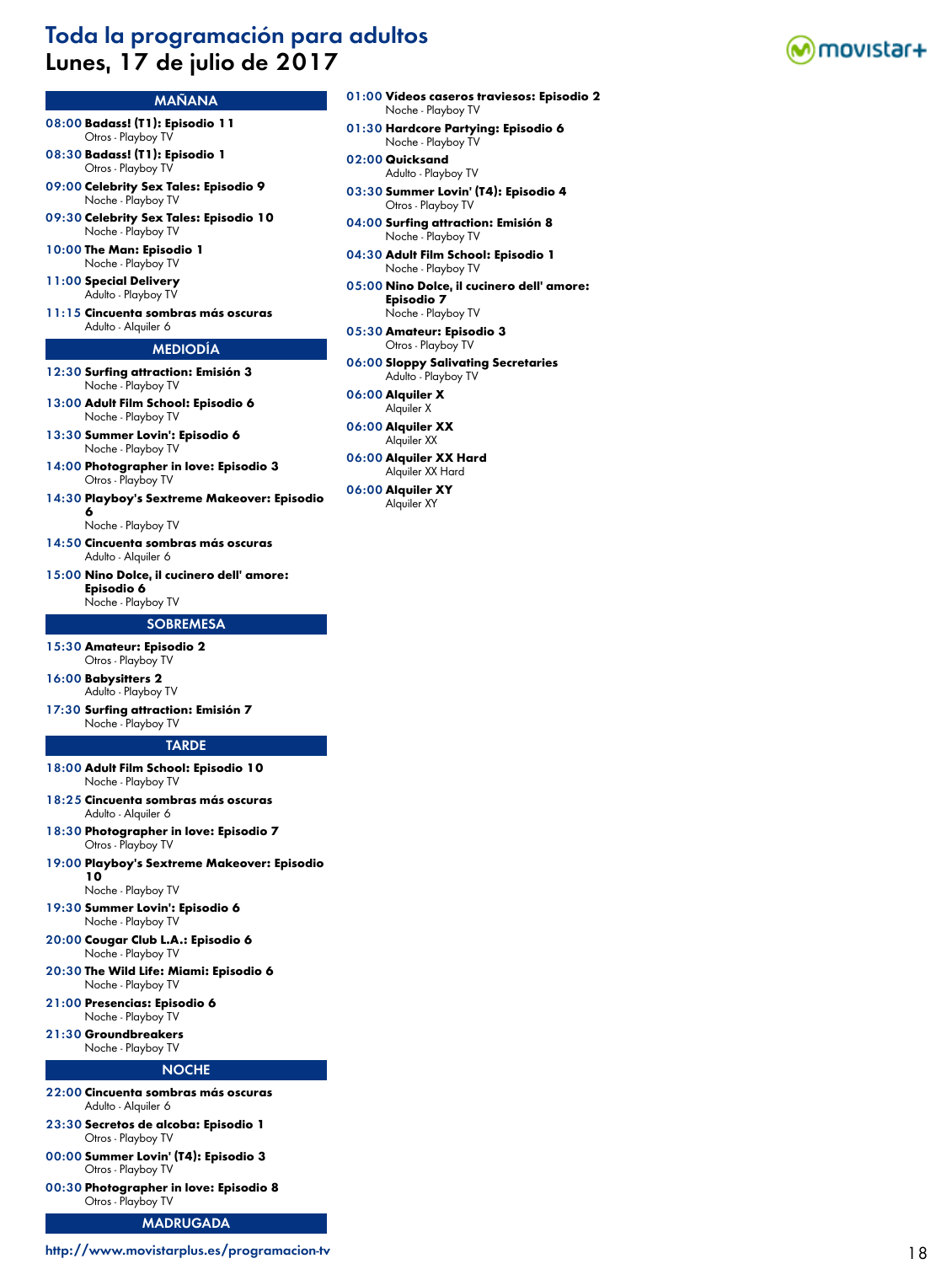# Toda la programación para adultos Martes, 18 de julio de 2017



# MAÑANA

- 07:30 **Photographer in love: Episodio 8** Otros - Playboy TV
- 08:00 **Surfing attraction: Emisión 8** Noche - Playboy TV
- 08:30 **Adult Film School: Episodio 1** Noche - Playboy TV
- 09:00 **Cougar Club L.A.: Episodio 6** Noche - Playboy TV
- 09:30 **The Wild Life: Miami: Episodio 6** Noche - Playboy TV
- 10:00 **Summer Lovin' (T4): Episodio 4** Otros - Playboy TV
- 10:30 **Secretos de alcoba: Episodio 1** Otros - Playboy TV

11:00 **Quicksand** Adulto - Playboy TV

- 
- 11:15 **Cincuenta sombras más oscuras** Adulto - Alquiler 6

#### MEDIODÍA

12:30 **Surfing attraction: Emisión 4** Noche - Playboy TV

- 13:00 **Adult Film School: Episodio 7** Noche - Playboy TV
- 13:30 **Summer Lovin': Episodio 7** Noche - Playboy TV
- 14:00 **Photographer in love: Episodio 4** Otros - Playboy TV
- 14:30 **Playboy's Sextreme Makeover: Episodio 7**

Noche - Playboy TV

14:50 **Cincuenta sombras más oscuras** Adulto - Alquiler 6

15:00 **Presencias: Episodio 6** Noche - Playboy TV

#### **SOBREMESA**

15:30 **Sexomnia: Episodio 2** Otros - Playboy TV

16:00 **Teenage delinquents 02** Adulto - Playboy TV

17:30 **Surfing attraction: Emisión 8** Noche - Playboy TV

#### **TARDE**

- 18:00 **Adult Film School: Episodio 1** Noche - Playboy TV
- 18:25 **Cincuenta sombras más oscuras** Adulto - Alquiler 6
- 18:30 **Photographer in love: Episodio 8** Otros - Playboy TV
- 19:00 **Secretos de alcoba: Episodio 1** Otros - Playboy TV
- 19:30 **Summer Lovin': Episodio 7** Noche - Playboy TV

20:00 **Arcade**

Noche - Playboy TV

- 20:30 **Chicas desnudas y felices: Episodio 13** Noche - Playboy TV
- 21:00 **Playmate Guide To The Universe: Episodio 1**

Noche - Playboy TV

21:30 **Dream Dates: Episodio 2** Noche - Playboy TV

#### **NOCHE**

- 22:00 **Dream Dates: Episodio 3** Noche - Playboy TV
- 22:00 **Cincuenta sombras más oscuras** Adulto - Alquiler 6
- 22:30 **Photographer in love: Episodio 4** Otros - Playboy TV
- 23:00 **Photographer in love: Episodio 5** Otros - Playboy TV
- 23:30 **Secretos de alcoba: Episodio 2** Otros - Playboy TV
- 00:00 **Summer Lovin' (T4): Episodio 4** Otros - Playboy TV
- 00:30 **Photographer in love: Episodio 9** Otros - Playboy TV

- 01:00 **Nino Dolce, il cucinero dell' amore: Episodio 7** Noche - Playboy TV
- 01:30 **Amateur: Episodio 3** Otros - Playboy TV
- 02:00 **Sloppy Salivating Secretaries** Adulto - Playboy TV
- 03:30 **Summer Lovin' (T4): Episodio 5** Otros - Playboy TV
- 04:00 **Surfing attraction: Emisión 9** Noche - Playboy TV
- 04:30 **Adult Film School: Episodio 2** Noche - Playboy TV
- 05:00 **Presencias: Episodio 7** Noche - Playboy TV
- 05:30 **Sexomnia: Episodio 3** Otros - Playboy TV
- 06:00 **The Pill** Adulto - Playboy TV
- 06:00 **Alquiler X** Alquiler X
- 06:00 **Alquiler XX** Alquiler XX
- 06:00 **Alquiler XX Hard** Alquiler XX Hard
- 06:00 **Alquiler XY** Alquiler XY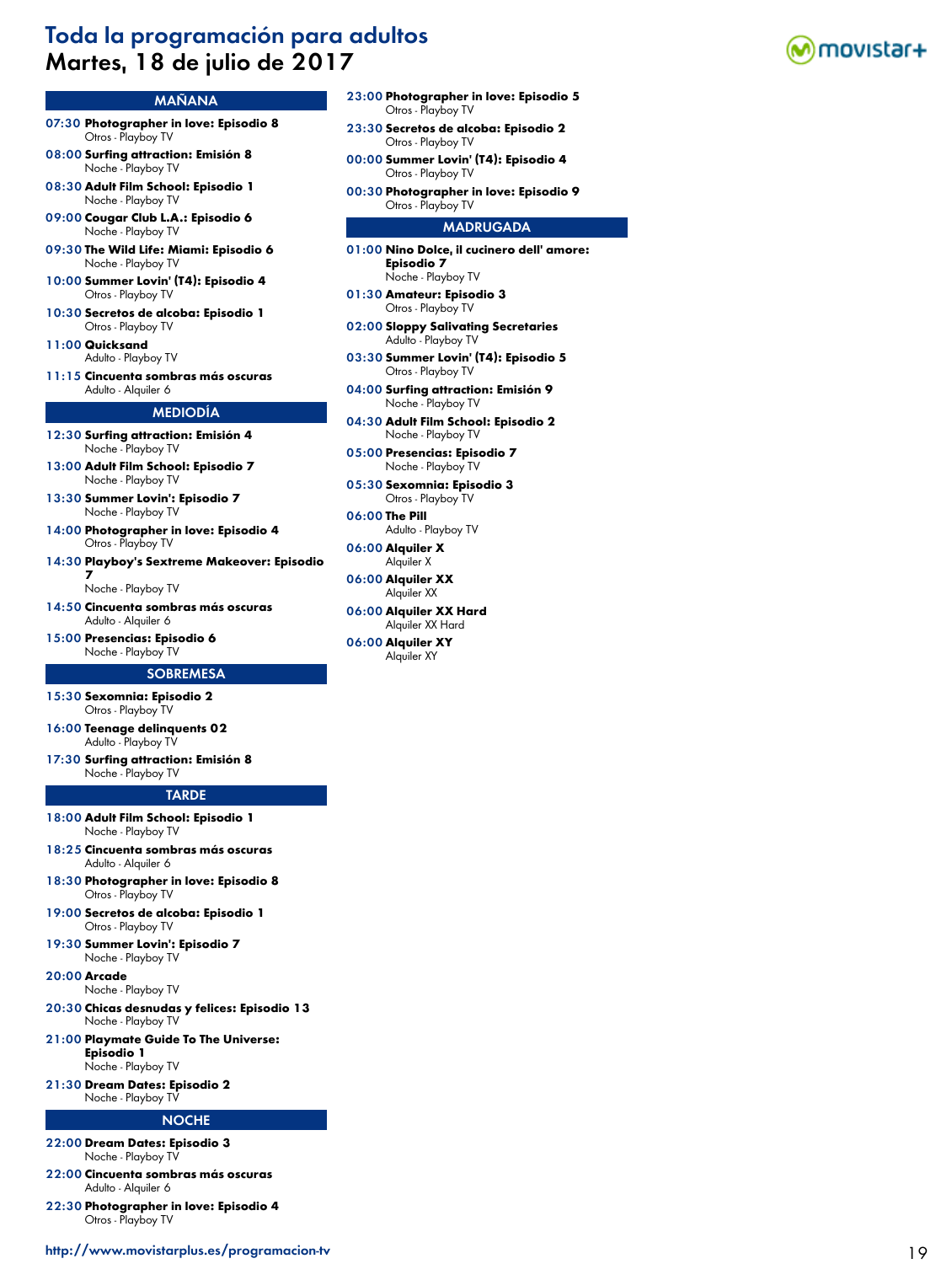# Toda la programación para adultos Miércoles, 19 de julio de 2017

### MAÑANA

- 07:30 **Photographer in love: Episodio 9** Otros - Playboy TV
- 08:00 **Surfing attraction: Emisión 9** Noche - Playboy TV
- 08:30 **Adult Film School: Episodio 2** Noche - Playboy TV
- 09:00 **Vídeos caseros traviesos: Episodio 2** Noche - Playboy TV
- 09:30 **Hardcore Partying: Episodio 6** Noche - Playboy TV
- 10:00 **Summer Lovin' (T4): Episodio 5** Otros - Playboy TV
- 10:30 **Secretos de alcoba: Episodio 2** Otros - Playboy TV
- 11:00 **Dont' fuck my sister** Adulto - Playboy TV
- 11:15 **Cincuenta sombras más oscuras** Adulto - Alquiler 6

#### MEDIODÍA

- 12:30 **Surfing attraction: Emisión 5** Noche - Playboy TV
- 13:00 **Adult Film School: Episodio 8** Noche - Playboy TV
- 13:30 **Summer Lovin' (T4): Episodio 1** Otros - Playboy TV
- 14:00 **Photographer in love: Episodio 5** Otros - Playboy TV
- 14:30 **Playboy's Sextreme Makeover: Episodio 8**

Noche - Playboy TV

14:50 **Cincuenta sombras más oscuras** Adulto - Alquiler 6

#### 15:00 **Arcade**

Noche - Playboy TV

#### **SOBREMESA**

- 15:30 **The Truth About Sex: Episodio 10** Noche - Playboy TV
- 16:00 **Swingers retreat** Adulto - Playboy TV
- 17:30 **Surfing attraction: Emisión 9** Noche - Playboy TV

#### TARDE

- 18:00 **Adult Film School: Episodio 2** Noche - Playboy TV
- 18:25 **Cincuenta sombras más oscuras** Adulto - Alquiler 6
- 18:30 **Photographer in love: Episodio 9** Otros - Playboy TV
- 19:00 **Secretos de alcoba: Episodio 2** Otros - Playboy TV
- 19:30 **Summer Lovin' (T4): Episodio 1** Otros - Playboy TV
- 20:00 **Nino Dolce, il cucinero dell' amore: Episodio 7** Noche - Playboy TV
- 20:30 **Badass! (T2): Episodio 2** Otros - Playboy TV
- 21:00 **Badass! (T2): Episodio 3** Otros - Playboy TV
- 21:30 **Celebrity Sex Tales: Episodio 11** Noche - Playboy TV

#### NOCHE

- 22:00 **Celebrity Sex Tales: Episodio 12** Noche - Playboy TV
- 22:00 **Cincuenta sombras más oscuras** Adulto - Alquiler 6
- 22:30 **The Man: Episodio 2** Noche - Playboy TV
- 23:30 **Secretos de alcoba: Episodio 3** Otros - Playboy TV
- 00:00 **Summer Lovin' (T4): Episodio 5** Otros - Playboy TV
- 00:30 **Photographer in love: Episodio 10** Otros - Playboy TV

- 01:00 **Presencias: Episodio 7** Noche - Playboy TV
- 01:30 **Sexomnia: Episodio 3** Otros - Playboy TV
- 02:00 **The Pill** Adulto - Playboy TV
- 03:30 **Summer Lovin' (T4): Episodio 6** Otros - Playboy TV
- 04:00 **Surfing attraction: Emisión 10** Noche - Playboy TV
- 04:30 **Adult Film School: Episodio 3** Noche - Playboy TV
- 05:00 **Triple Play (T3)** Otros - Playboy TV
- 05:30 **Celebrity Sex Tales: Episodio 1** Noche - Playboy TV
- 06:00 **Sexual Healing** Adulto - Playboy TV
- 06:00 **Alquiler X** Alquiler X
- 06:00 **Alquiler XX** Alquiler XX
- 06:00 **Alquiler XX Hard** Alquiler XX Hard
- 06:00 **Alquiler XY** Alquiler XY

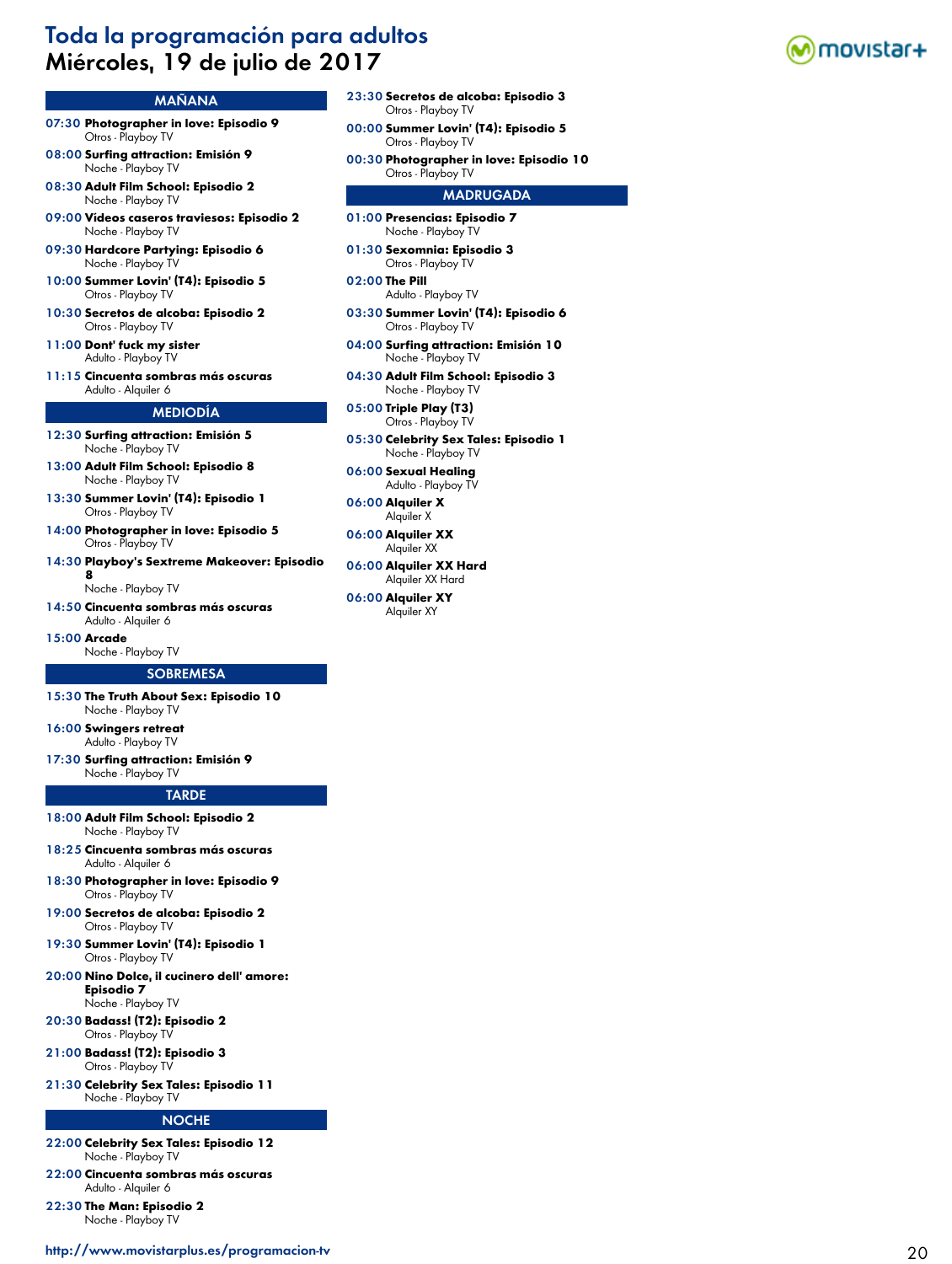# Toda la programación para adultos Jueves, 20 de julio de 2017



#### MAÑANA

- 07:30 **Photographer in love: Episodio 10** Otros - Playboy TV
- 08:00 **Surfing attraction: Emisión 10** Noche - Playboy TV
- 08:30 **Adult Film School: Episodio 3** Noche - Playboy TV
- 09:00 **Nino Dolce, il cucinero dell' amore: Episodio 7** Noche - Playboy TV
- 09:30 **Amateur: Episodio 3** Otros - Playboy TV
- 10:00 **Summer Lovin' (T4): Episodio 6** Otros - Playboy TV
- 10:30 **Secretos de alcoba: Episodio 3** Otros - Playboy TV

11:00 **Babysitters 2** Adulto - Playboy TV

#### MEDIODÍA

- 12:30 **Surfing attraction: Emisión 6** Noche - Playboy TV
- 13:00 **Adult Film School: Episodio 9** Noche - Playboy TV
- 13:30 **Summer Lovin' (T4): Episodio 2** Otros - Playboy TV
- 14:00 **Photographer in love: Episodio 6** Otros - Playboy TV
- 14:30 **Playboy's Sextreme Makeover: Episodio 9**

Noche - Playboy TV

15:00 **Cougar Club L.A.: Episodio 6** Noche - Playboy TV

#### **SOBREMESA**

- 15:30 **The Wild Life: Miami: Episodio 6** Noche - Playboy TV
- 16:00 **Dont' fuck my sister** Adulto - Playboy TV
- 17:30 **Surfing attraction: Emisión 10** Noche - Playboy TV

#### **TARDE**

- 18:00 **Adult Film School: Episodio 3** Noche - Playboy TV
- 18:30 **Photographer in love: Episodio 10** Otros - Playboy TV
- 19:00 **Secretos de alcoba: Episodio 3** Otros - Playboy TV
- 19:30 **Summer Lovin' (T4): Episodio 2** Otros - Playboy TV
- 20:00 **Vídeos caseros traviesos: Episodio 2** Noche - Playboy TV
- 20:30 **Naughty Dorm Videos: Episodio 5** Noche - Playboy TV
- 21:00 **Naughty Dorm Videos: Episodio 6** Noche - Playboy TV
- 21:30 **Uncut: Spring Break Edition: Episodio 5** Noche - Playboy TV

### **NOCHE**

- 22:00 **Uncut: Spring Break Edition: Episodio 6** Noche - Playboy TV
- 22:30 **Hot American Nights: Episodio 5** Noche - Playboy TV
- 23:00 **Hot American Nights: Episodio 6** Noche - Playboy TV
- 23:30 **Secretos de alcoba: Episodio 4** Otros - Playboy TV
- 00:00 **Summer Lovin' (T4): Episodio 6** Otros - Playboy TV
- 00:30 **Photographer in love: Episodio 11** Otros - Playboy TV

#### <http://www.movistarplus.es/programacion-tv> 21

- 01:00 **Triple Play (T3)** Otros - Playboy TV
- 01:30 **Celebrity Sex Tales: Episodio 1** Noche - Playboy TV
- 02:00 **Sexual Healing** Adulto - Playboy TV
- 03:30 **Summer Lovin' (T4): Episodio 7** Otros - Playboy TV
- 04:00 **Surfing attraction: Emisión 11** Noche - Playboy TV
- 04:30 **Adult Film School: Episodio 4** Noche - Playboy TV
- 05:00 **Cougar Club L.A.: Episodio 7** Noche - Playboy TV
- 05:30 **The Wild Life: Miami: Episodio 7** Noche - Playboy TV
- 06:00 **The Hunted** Adulto - Playboy TV
- 06:00 **Alquiler X** Alquiler X
- 06:00 **Alquiler XX** Alquiler XX
- 06:00 **Alquiler XX Hard** Alquiler XX Hard
- 06:00 **Alquiler XY** Alquiler XY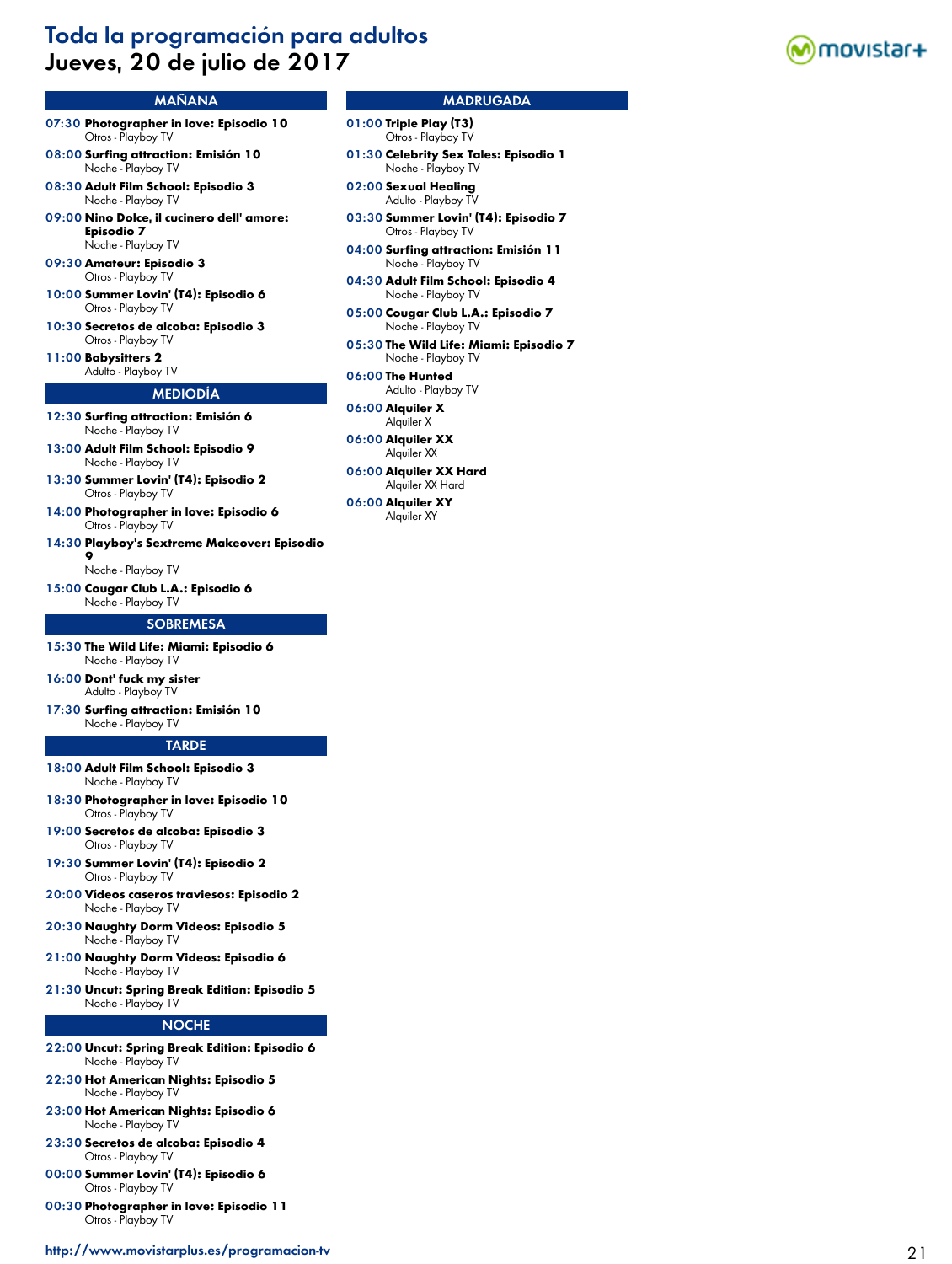# Toda la programación para adultos Viernes, 21 de julio de 2017



# MAÑANA

- 07:30 **Photographer in love: Episodio 11** Otros - Playboy TV
- 08:00 **Surfing attraction: Emisión 11** Noche - Playboy TV
- 08:30 **Adult Film School: Episodio 4** Noche - Playboy TV
- 09:00 **Presencias: Episodio 7** Noche - Playboy TV
- 09:30 **Sexomnia: Episodio 3** Otros - Playboy TV
- 10:00 **Summer Lovin' (T4): Episodio 7** Otros - Playboy TV
- 10:30 **Secretos de alcoba: Episodio 4** Otros - Playboy TV
- 11:00 **Teenage delinquents 02** Adulto - Playboy TV

#### MEDIODÍA

- 12:30 **Surfing attraction: Emisión 7** Noche - Playboy TV
- 13:00 **Adult Film School: Episodio 10** Noche - Playboy TV
- 13:30 **Summer Lovin' (T4): Episodio 3** Otros - Playboy TV
- 14:00 **Photographer in love: Episodio 7** Otros - Playboy TV
- 14:30 **Playboy's Sextreme Makeover: Episodio 10**

Noche - Playboy TV

15:00 **Vídeos caseros traviesos: Episodio 2** Noche - Playboy TV

#### **SOBREMESA**

- 15:30 **Hardcore Partying: Episodio 6** Noche - Playboy TV
- 16:00 **Sexual Healing** Adulto - Playboy TV
- 17:30 **Surfing attraction: Emisión 11** Noche - Playboy TV

#### TARDE

- 18:00 **Adult Film School: Episodio 4** Noche - Playboy TV
- 18:30 **Photographer in love: Episodio 11** Otros - Playboy TV
- 19:00 **Secretos de alcoba: Episodio 4** Otros - Playboy TV
- 19:30 **Triple Play (T3)** Otros - Playboy TV
- 20:00 **Dear Diary** Adulto - Playboy TV
- 21:30 **Swingers retreat** Adulto - Playboy TV

### **NOCHE**

- 23:00 **The Truth About Sex: Episodio 1** Noche - Playboy TV
- 23:30 **Secretos de alcoba: Episodio 5** Otros - Playboy TV
- 00:00 **Summer Lovin' (T4): Episodio 7** Otros - Playboy TV
- 00:30 **Photographer in love: Episodio 12** Otros - Playboy TV

- 01:00 **Cougar Club L.A.: Episodio 7** Noche - Playboy TV
- 01:30 **The Wild Life: Miami: Episodio 7** Noche - Playboy TV
- 02:00 **The Hunted** Adulto - Playboy TV
- 03:30 **Summer Lovin' (T4): Episodio 8**
- Otros Playboy TV
- 04:00 **Surfing attraction: Emisión 12** Noche - Playboy TV
- 04:30 **Adult Film School: Episodio 5** Noche - Playboy TV
- 05:00 **Vídeos caseros traviesos: Episodio 3** Noche - Playboy TV
- 05:30 **Real Pov (T2): Episodio 1** Otros - Playboy TV
- 06:00 **Falling Out** Adulto - Playboy TV
- 06:00 **Alquiler X** Alquiler X
- 06:00 **Alquiler XX** Alquiler XX
- 06:00 **Alquiler XX Hard** Alquiler XX Hard
- 06:00 **Alquiler XY** Alquiler XY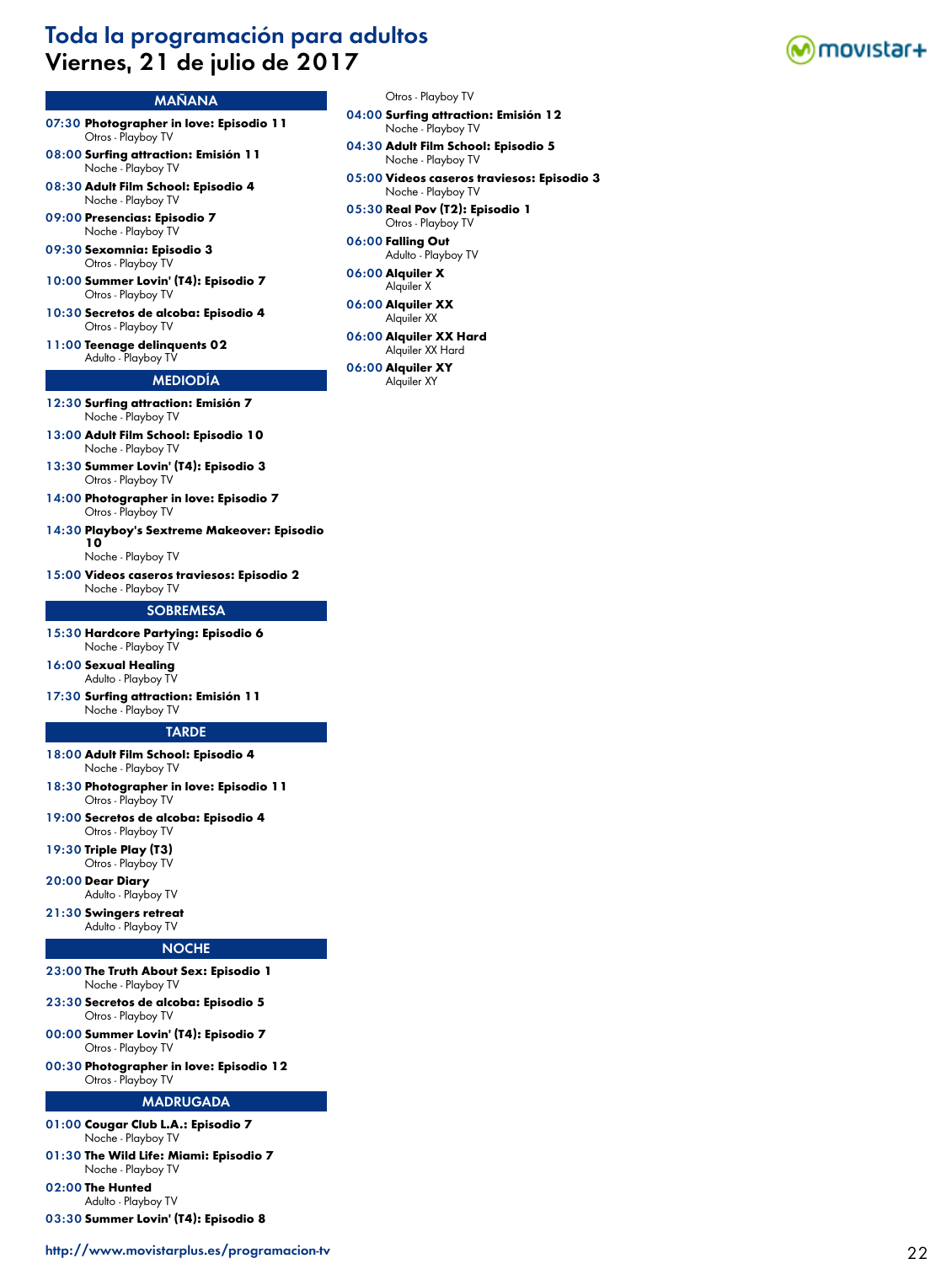# Toda la programación para adultos Sábado, 22 de julio de 2017



# MAÑANA

- 07:25 **Photographer in love: Episodio 12** Otros - Playboy TV
- 08:00 **Surfing attraction: Emisión 12** Noche - Playboy TV
- 08:30 **Adult Film School: Episodio 5** Noche - Playboy TV
- 09:00 **Triple Play (T3)** Otros - Playboy TV
- 09:30 **Celebrity Sex Tales: Episodio 1** Noche - Playboy TV
- 10:00 **Summer Lovin' (T4): Episodio 8** Otros - Playboy TV
- 10:30 **Secretos de alcoba: Episodio 5** Otros - Playboy TV
- 11:00 **The Hunted**
- Adulto Playboy TV

# MEDIODÍA

- 12:30 **Surfing attraction: Emisión 11** Noche - Playboy TV
- 13:00 **Surfing attraction: Emisión 12** Noche - Playboy TV
- 13:30 **Groundbreakers** Noche - Playboy TV

### **SOBREMESA**

- 15:30 **Summer Lovin' (T4): Episodio 7** Otros - Playboy TV
- 16:00 **Summer Lovin' (T4): Episodio 8** Otros - Playboy TV
- 16:30 **Special Delivery** Adulto - Playboy TV

#### **TARDE**

- 18:00 **Photographer in love: Episodio 8** Otros - Playboy TV
- 18:30 **Photographer in love: Episodio 9** Otros - Playboy TV
- 19:00 **Chicas desnudas y felices: Episodio 13** Noche - Playboy TV
- 19:30 **Playmate Guide To The Universe: Episodio 1** Noche - Playboy TV
- 20:00 **Dream Dates: Episodio 2** Noche - Playboy TV
- 20:30 **Dream Dates: Episodio 3** Noche - Playboy TV
- 21:00 **Photographer in love: Episodio 4** Otros - Playboy TV
- 21:30 **Photographer in love: Episodio 5** Otros - Playboy TV

#### **NOCHE**

- 22:00 **Secretos de alcoba: Episodio 1** Otros - Playboy TV
- 22:30 **Secretos de alcoba: Episodio 2** Otros - Playboy TV
- 23:00 **Cougar Club L.A.: Episodio 7** Noche - Playboy TV
- 23:30 **The Wild Life: Miami: Episodio 7** Noche - Playboy TV
- 00:00 **Vídeos caseros traviesos: Episodio 3** Noche - Playboy TV
- 00:30 **Summer Lovin' (T4): Episodio 7** Otros - Playboy TV

#### MADRUGADA

- 01:00 **Summer Lovin' (T4): Episodio 8** Otros - Playboy TV
- 01:30 **Nino Dolce, il cucinero dell' amore: Episodio 7** Noche - Playboy TV

02:00 **Falling Out**

<http://www.movistarplus.es/programacion-tv> 23

- Adulto Playboy TV
- 03:25 **Real Pov (T2): Episodio 1**
- Otros Playboy TV
- 04:00 **Vídeos caseros traviesos: Episodio 3** Noche - Playboy TV
- 04:30 **Triple Play (T3)** Otros - Playboy TV
- 05:00 **Summer Lovin' (T4): Episodio 7** Otros - Playboy TV
- 05:30 **Summer Lovin' (T4): Episodio 8** Otros - Playboy TV
- 06:00 **Girl Squared** Adulto - Playboy TV
- 06:00 **Alquiler X** Alquiler X
- 06:00 **Alquiler XX** Alquiler XX
- 06:00 **Alquiler XX Hard** Alquiler XX Hard
- 06:00 **Alquiler XY** Alquiler XY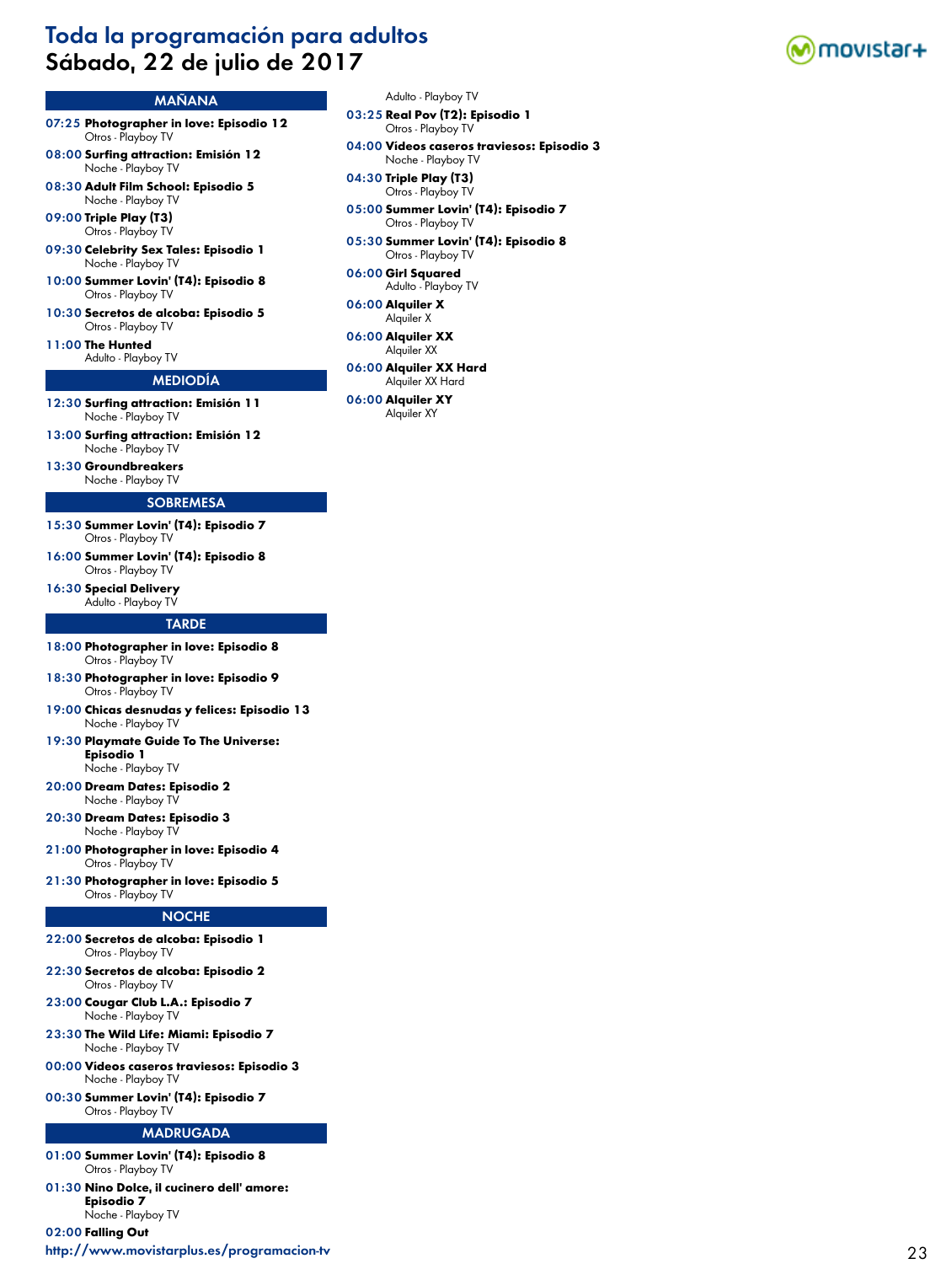# Toda la programación para adultos Domingo, 23 de julio de 2017



- 07:30 **Real Pov (T2): Episodio 1** Otros - Playboy TV
- 08:00 **Naughty Dorm Videos: Episodio 5** Noche - Playboy TV
- 08:30 **Naughty Dorm Videos: Episodio 6** Noche - Playboy TV
- 09:00 **Uncut: Spring Break Edition: Episodio 5** Noche - Playboy TV
- 09:30 **Uncut: Spring Break Edition: Episodio 6** Noche - Playboy TV
- 10:00 **Hot American Nights: Episodio 5** Noche - Playboy TV
- 10:30 **Hot American Nights: Episodio 6** Noche - Playboy TV
- 11:00 **Falling Out**

Adulto - Playboy TV

# MEDIODÍA

- 12:25 **Adult Film School: Episodio 1** Noche - Playboy TV
- 13:00 **Adult Film School: Episodio 2** Noche - Playboy TV
- 13:30 **Triple Play (T3)** Otros - Playboy TV
- 14:00 **Secretos de alcoba: Episodio 1** Otros - Playboy TV
- 14:30 **Secretos de alcoba: Episodio 2** Otros - Playboy TV
- 15:00 **Presencias: Episodio 7** Noche - Playboy TV

#### **SOBREMESA**

- 15:30 **Sexomnia: Episodio 3** Otros - Playboy TV
- 16:00 **Quicksand** Adulto - Playboy TV
- 17:30 **Real Pov (T2): Episodio 1** Otros - Playboy TV

#### **TARDE**

- 18:00 **Summer Lovin' (T4): Episodio 7** Otros - Playboy TV
- 18:30 **Summer Lovin' (T4): Episodio 8** Otros - Playboy TV
- 19:00 **Badass! (T2): Episodio 2** Otros - Playboy TV
- 19:30 **Badass! (T2): Episodio 3** Otros - Playboy TV
- 20:00 **Celebrity Sex Tales: Episodio 11** Noche - Playboy TV
- 20:30 **Celebrity Sex Tales: Episodio 12** Noche - Playboy TV
- 21:00 **The Man: Episodio 2** Noche - Playboy TV

#### NOCHE

- 22:00 **Vídeos caseros traviesos: Episodio 3** Noche - Playboy TV
- 22:30 **Celebrity Sex Tales: Episodio 1** Noche - Playboy TV
- 23:00 **Groundbreakers** Noche - Playboy TV

- 01:00 **Photographer in love: Episodio 8** Otros - Playboy TV
- 01:30 **Photographer in love: Episodio 9** Otros - Playboy TV
- 02:00 **Girl Squared** Adulto - Playboy TV
- 03:30 **Presencias: Episodio 7** Noche - Playboy TV
- <http://www.movistarplus.es/programacion-tv> 24
- 04:00 **Sexomnia: Episodio 3** Otros - Playboy TV
- 04:30 **Groundbreakers** Noche - Playboy TV
- 06:00 **Alquiler X** Alquiler X
- 06:00 **Alquiler XX** Alquiler XX
- 06:00 **Alquiler XX Hard** Alquiler XX Hard
- 06:00 **Alquiler XY** Alquiler XY
- 06:30 **City of Vices** Adulto - Playboy TV

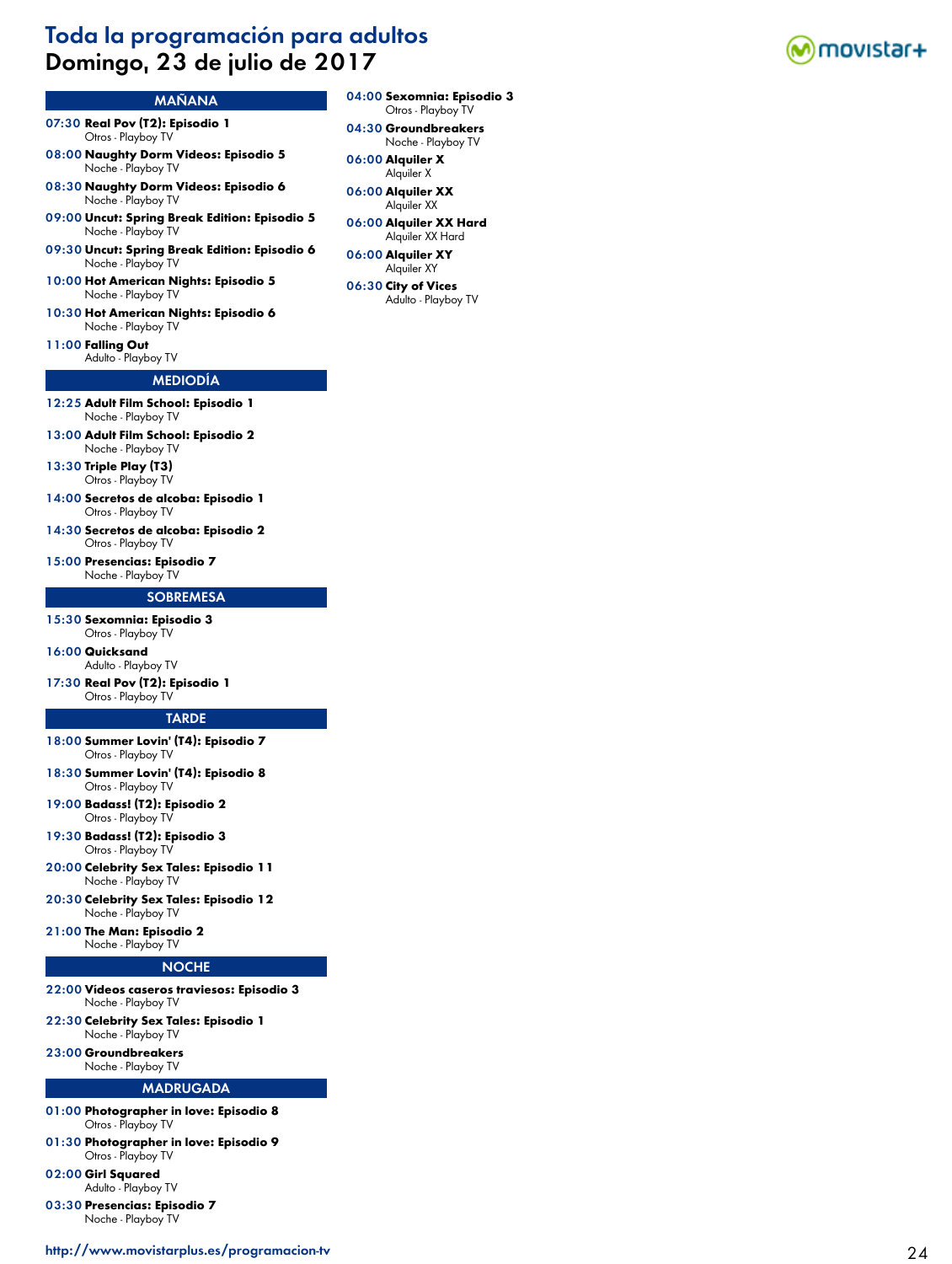# Toda la programación para adultos Lunes, 24 de julio de 2017



# MAÑANA

08:00 **Badass! (T2): Episodio 2** Otros - Playboy TV

08:30 **Badass! (T2): Episodio 3** Otros - Playboy TV

09:00 **Celebrity Sex Tales: Episodio 11** Noche - Playboy TV

09:30 **Celebrity Sex Tales: Episodio 12** Noche - Playboy TV

10:00 **The Man: Episodio 2** Noche - Playboy TV

11:00 **Girl Squared** Adulto - Playboy TV

#### MEDIODÍA

- 12:30 **Surfing attraction: Emisión 8** Noche - Playboy TV
- 13:00 **Adult Film School: Episodio 1** Noche - Playboy TV
- 13:30 **Summer Lovin' (T4): Episodio 4** Otros - Playboy TV
- 14:00 **Photographer in love: Episodio 8** Otros - Playboy TV
- 14:30 **Secretos de alcoba: Episodio 1** Otros - Playboy TV
- 15:00 **Nino Dolce, il cucinero dell' amore: Episodio 7** Noche - Playboy TV

### **SOBREMESA**

- 15:30 **Amateur: Episodio 3** Otros - Playboy TV
- 16:00 **Sloppy Salivating Secretaries** Adulto - Playboy TV
- 17:30 **Surfing attraction: Emisión 12** Noche - Playboy TV

#### **TARDE**

- 18:00 **Adult Film School: Episodio 5** Noche - Playboy TV
- 18:30 **Photographer in love: Episodio 12** Otros - Playboy TV
- 19:00 **Secretos de alcoba: Episodio 5** Otros - Playboy TV
- 19:30 **Summer Lovin' (T4): Episodio 4** Otros - Playboy TV
- 20:00 **Cougar Club L.A.: Episodio 7** Noche - Playboy TV
- 20:30 **The Wild Life: Miami: Episodio 7** Noche - Playboy TV
- 21:00 **Presencias: Episodio 7** Noche - Playboy TV
- 21:30 **Groundbreakers** Noche - Playboy TV

## **NOCHE**

- 23:30 **Secretos de alcoba: Episodio 6** Otros - Playboy TV
- 00:00 **Summer Lovin' (T4): Episodio 8** Otros - Playboy TV
- 00:30 **Tramas ardientes: Episodio 1** Noche - Playboy TV

#### MADRUGADA

- 01:00 **Vídeos caseros traviesos: Episodio 3** Noche - Playboy TV
- 01:30 **Real Pov (T2): Episodio 1** Otros - Playboy TV
- 02:00 **City of Vices** Adulto - Playboy TV
- 03:30 **Summer Lovin' (T4): Episodio 9** Otros - Playboy TV

04:00 **Praia Brava: Episodio 1**

- Otros Playboy TV
- 04:30 **Adult Film School: Episodio 6**

Noche - Playboy TV

- 05:00 **Nino Dolce, il cucinero dell' amore: Episodio 8** Noche - Playboy TV
- 05:30 **Amateur: Episodio 4** Otros - Playboy TV
- 06:00 **Special Delivery** Adulto - Playboy TV
- 06:00 **Alquiler X** Alquiler X
- 06:00 **Alquiler XX** Alquiler XX
- 06:00 **Alquiler XX Hard** Alquiler XX Hard

06:00 **Alquiler XY** Alquiler XY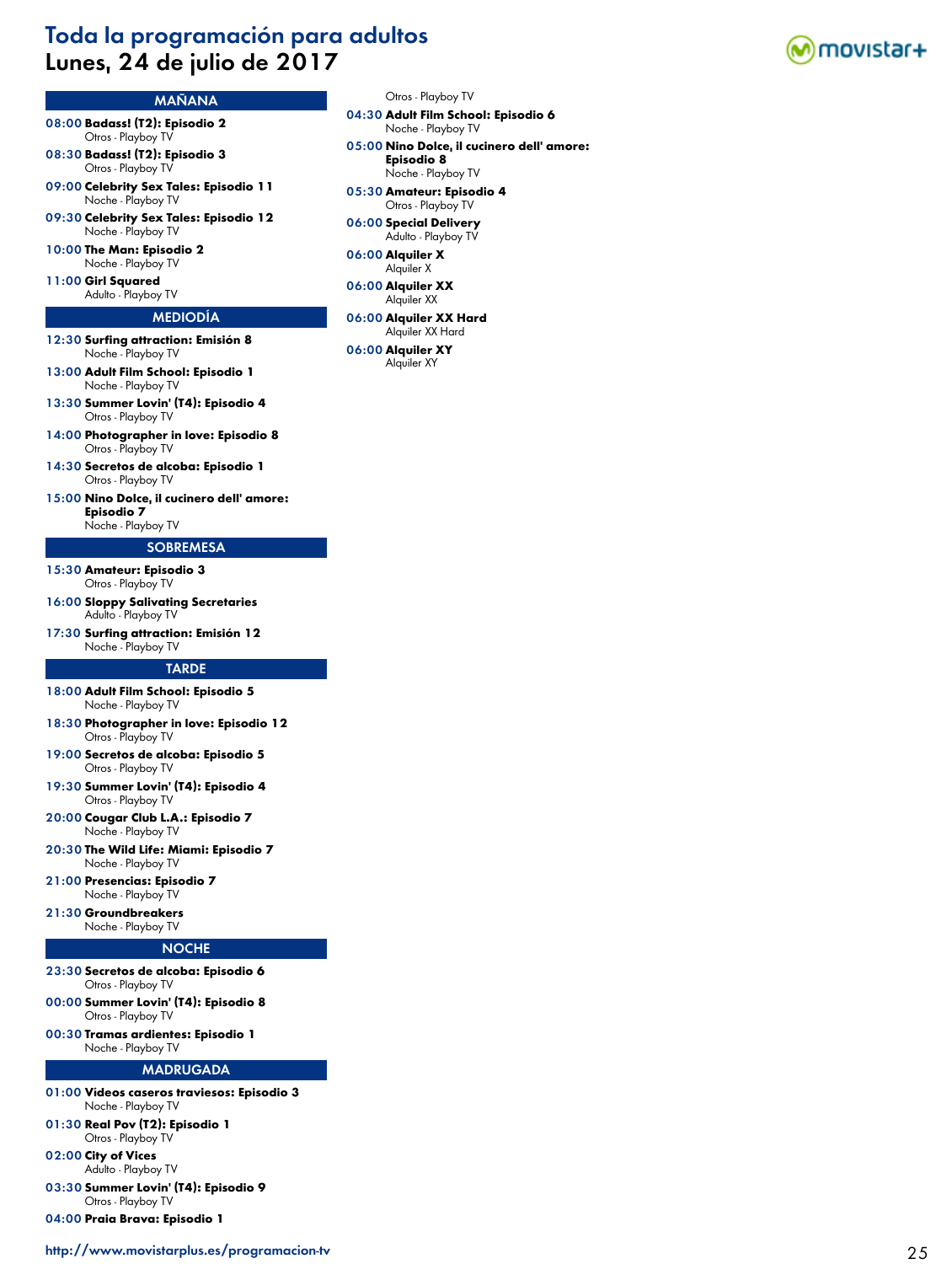# Toda la programación para adultos Martes, 25 de julio de 2017



# MAÑANA

- 07:30 **Tramas ardientes: Episodio 1** Noche - Playboy TV
- 08:00 **Praia Brava: Episodio 1** Otros - Playboy TV
- 08:30 **Adult Film School: Episodio 6** Noche - Playboy TV
- 09:00 **Cougar Club L.A.: Episodio 7** Noche - Playboy TV
- 09:30 **The Wild Life: Miami: Episodio 7** Noche - Playboy TV
- 10:00 **Summer Lovin' (T4): Episodio 9** Otros - Playboy TV
- 10:30 **Secretos de alcoba: Episodio 6** Otros - Playboy TV
- 11:00 **City of Vices** Adulto - Playboy TV
- 

# MEDIODÍA

- 12:30 **Surfing attraction: Emisión 9** Noche - Playboy TV
- 13:00 **Adult Film School: Episodio 2** Noche - Playboy TV
- 13:30 **Summer Lovin' (T4): Episodio 5** Otros - Playboy TV
- 14:00 **Photographer in love: Episodio 9** Otros - Playboy TV
- 14:30 **Secretos de alcoba: Episodio 2** Otros - Playboy TV
- 15:00 **Presencias: Episodio 7** Noche - Playboy TV

#### **SOBREMESA**

- 15:30 **Sexomnia: Episodio 3** Otros - Playboy TV
- 16:00 **The Pill** Adulto - Playboy TV
- 17:30 **Praia Brava: Episodio 1** Otros - Playboy TV

#### **TARDE**

- 18:00 **Adult Film School: Episodio 6** Noche - Playboy TV
- 18:30 **Tramas ardientes: Episodio 1** Noche - Playboy TV
- 19:00 **Secretos de alcoba: Episodio 6** Otros - Playboy TV
- 19:30 **Summer Lovin' (T4): Episodio 5** Otros - Playboy TV
- 20:00 **Triple Play (T3)** Otros - Playboy TV
- 20:30 **Playmate Guide To The Universe: Episodio 2** Noche - Playboy TV
- 21:00 **Playmate Guide To The Universe:** 
	- **Episodio 3** Noche - Playboy TV
- 21:30 **Dream Dates: Episodio 4** Noche - Playboy TV

# NOCHE

- 22:00 **Dream Dates: Episodio 5** Noche - Playboy TV
- 22:30 **Photographer in love: Episodio 6** Otros - Playboy TV
- 23:00 **Photographer in love: Episodio 7** Otros - Playboy TV
- 23:30 **Secretos de alcoba: Episodio 7** Otros - Playboy TV
- 00:00 **Summer Lovin' (T4): Episodio 9** Otros - Playboy TV
- 00:30 **Tramas ardientes: Episodio 2** Noche - Playboy TV

<http://www.movistarplus.es/programacion-tv> 26

- 01:00 **Nino Dolce, il cucinero dell' amore: Episodio 8** Noche - Playboy TV
- 01:30 **Amateur: Episodio 4** Otros - Playboy TV
- 02:00 **Special Delivery** Adulto - Playboy TV
- 03:30 **Summer Lovin' (T4): Episodio 10** Otros - Playboy TV
- 04:00 **Praia Brava: Episodio 2** Otros - Playboy TV
- 04:30 **Adult Film School: Episodio 7** Noche - Playboy TV
- 05:00 **Presencias: Episodio 8** Noche - Playboy TV
- 05:30 **Sexomnia: Episodio 4** Otros - Playboy TV
- 06:00 **Quicksand** Adulto - Playboy TV
- 06:00 **Alquiler X** Alquiler X
- 06:00 **Alquiler XX** Alquiler XX
- 06:00 **Alquiler XX Hard** Alquiler XX Hard
- 06:00 **Alquiler XY** Alquiler XY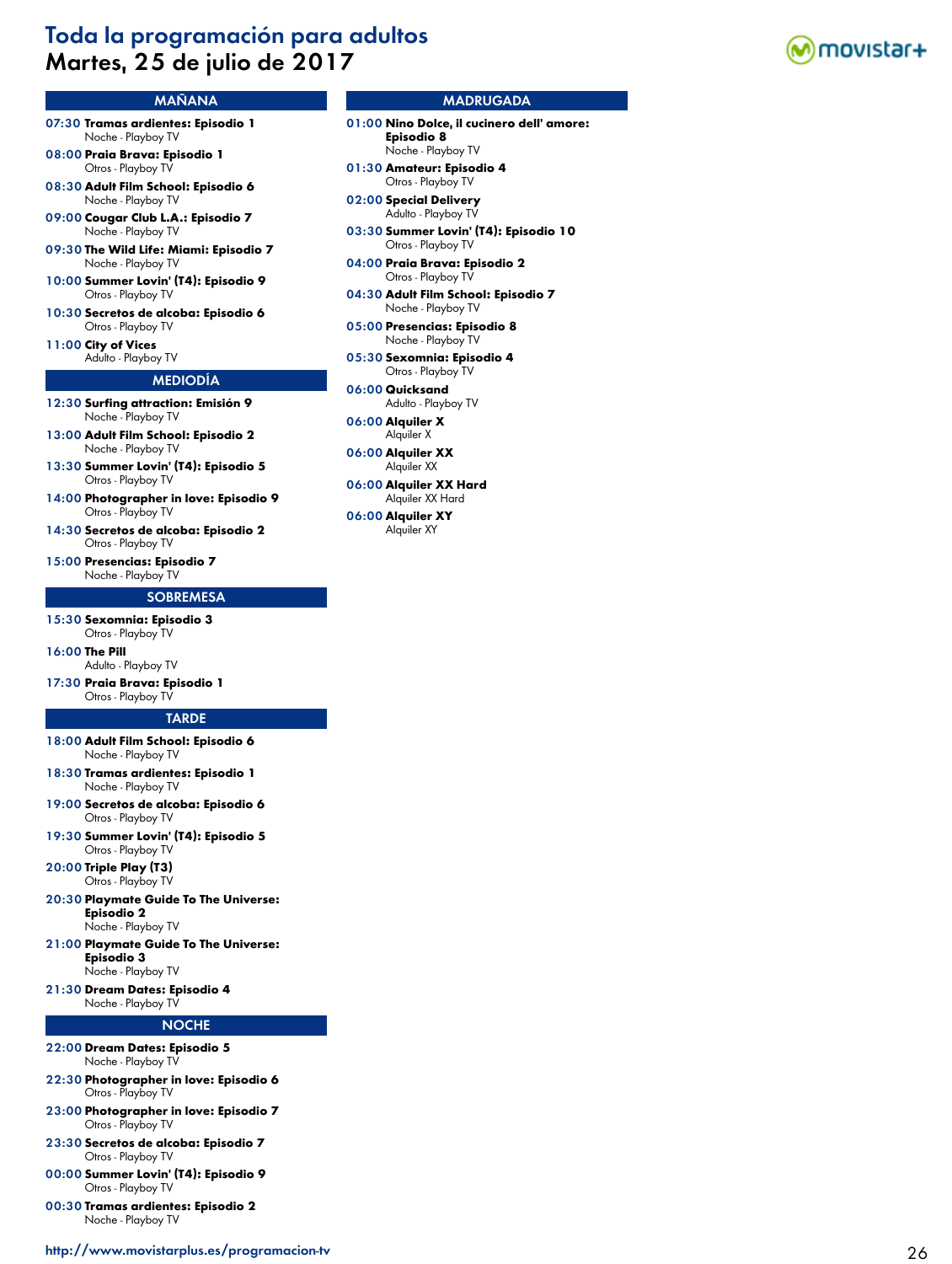# Toda la programación para adultos Miércoles, 26 de julio de 2017



# MAÑANA

- 07:30 **Tramas ardientes: Episodio 2** Noche - Playboy TV
- 08:00 **Praia Brava: Episodio 2** Otros - Playboy TV
- 08:30 **Adult Film School: Episodio 7** Noche - Playboy TV
- 09:00 **Vídeos caseros traviesos: Episodio 3** Noche - Playboy TV
- 09:30 **Real Pov (T2): Episodio 1** Otros - Playboy TV
- 10:00 **Summer Lovin' (T4): Episodio 10** Otros - Playboy TV
- 10:30 **Secretos de alcoba: Episodio 7** Otros - Playboy TV
- 11:00 **The Hunted**
- Adulto Playboy TV

# MEDIODÍA

- 12:30 **Surfing attraction: Emisión 10** Noche - Playboy TV
- 13:00 **Adult Film School: Episodio 3** Noche - Playboy TV
- 13:30 **Summer Lovin' (T4): Episodio 6** Otros - Playboy TV
- 14:00 **Photographer in love: Episodio 10** Otros - Playboy TV
- 14:30 **Secretos de alcoba: Episodio 3** Otros - Playboy TV
- 15:00 **Triple Play (T3)** Otros - Playboy TV

### **SOBREMESA**

- 15:30 **Celebrity Sex Tales: Episodio 1** Noche - Playboy TV
- 16:00 **Sexual Healing** Adulto - Playboy TV
- 17:30 **Praia Brava: Episodio 2** Otros - Playboy TV

#### **TARDE**

- 18:00 **Adult Film School: Episodio 7** Noche - Playboy TV
- 18:30 **Tramas ardientes: Episodio 2** Noche - Playboy TV
- 19:00 **Secretos de alcoba: Episodio 7** Otros - Playboy TV
- 19:30 **Summer Lovin' (T4): Episodio 6** Otros - Playboy TV
- 20:00 **Nino Dolce, il cucinero dell' amore: Episodio 8** Noche - Playboy TV
- 20:30 **Badass! (T2): Episodio 4** Otros - Playboy TV
- 21:00 **Badass! (T2): Episodio 5** Otros - Playboy TV
- 21:30 **Cibersexy: Emisión 1** Noche - Playboy TV

### **NOCHE**

- 22:00 **Cibersexy: Emisión 2** Noche - Playboy TV
- 22:30 **The Man: Episodio 3** Noche - Playboy TV
- 23:30 **Secretos de alcoba: Episodio 8** Otros - Playboy TV
- 00:00 **Summer Lovin' (T4): Episodio 10** Otros - Playboy TV
- 00:30 **Tramas ardientes: Episodio 3** Noche - Playboy TV

#### MADRUGADA

01:00 **Presencias: Episodio 8**

- Noche Playboy TV
- 01:30 **Sexomnia: Episodio 4** Otros - Playboy TV
- 02:00 **Quicksand** Adulto - Playboy TV
- 03:30 **Summer Lovin' (T4): Episodio 11** Otros - Playboy TV
- 04:00 **Praia Brava: Episodio 3** Otros - Playboy TV
- 04:30 **Adult Film School: Episodio 8** Noche - Playboy TV
- 05:00 **Triple Play (T3)** Otros - Playboy TV
- 05:30 **Celebrity Sex Tales: Episodio 2** Noche - Playboy TV
- 06:00 **Falling Out** Adulto - Playboy TV
- 06:00 **Alquiler X** Alquiler X
- 06:00 **Alquiler XX** Alquiler XX
- 06:00 **Alquiler XX Hard** Alquiler XX Hard
- 06:00 **Alquiler XY** Alquiler XY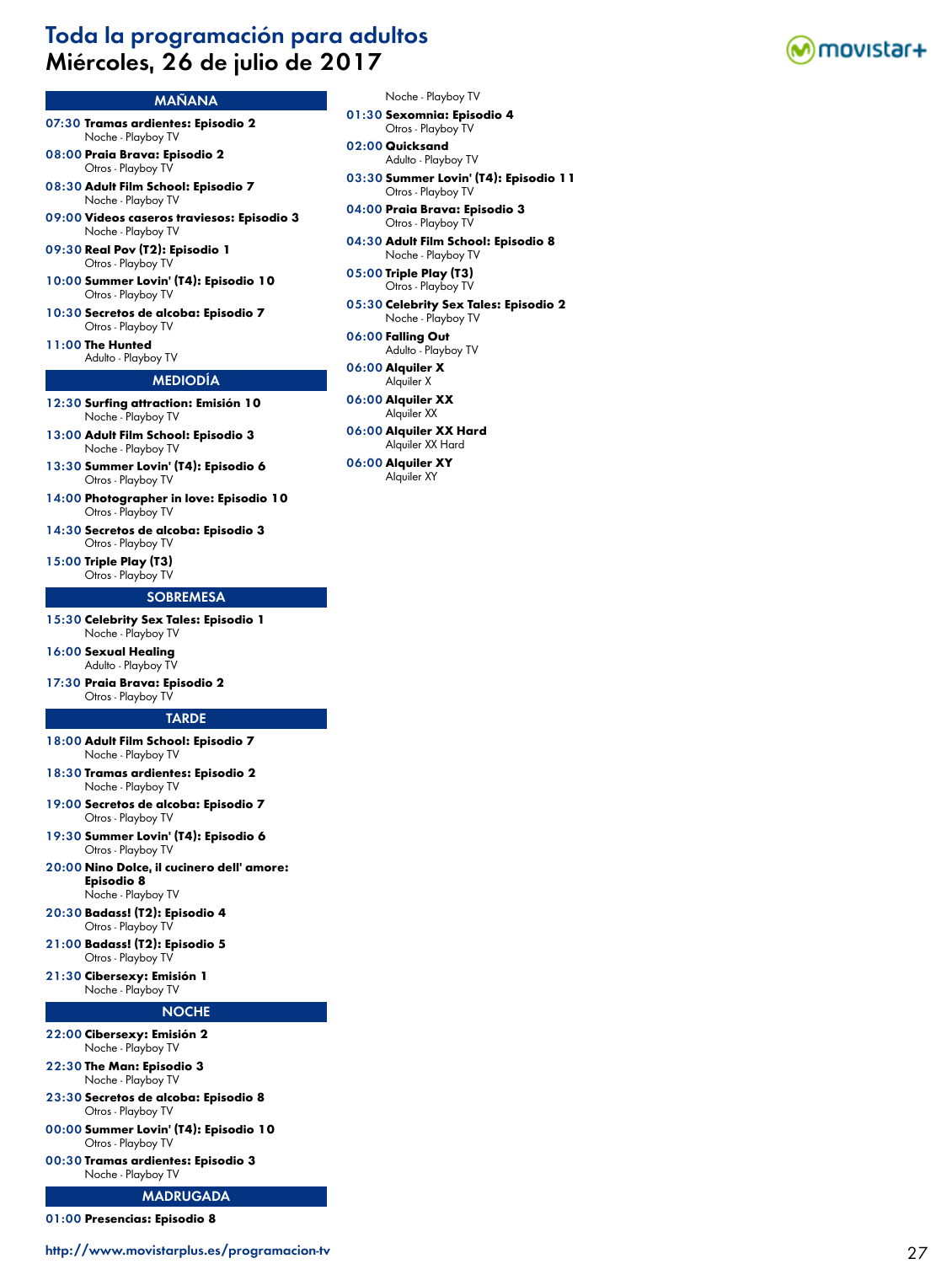# Toda la programación para adultos Jueves, 27 de julio de 2017



# MAÑANA

- 07:25 **Tramas ardientes: Episodio 3** Noche - Playboy TV
- 08:00 **Praia Brava: Episodio 3** Otros - Playboy TV
- 08:30 **Adult Film School: Episodio 8** Noche - Playboy TV
- 09:00 **Nino Dolce, il cucinero dell' amore: Episodio 8** Noche - Playboy TV
- 09:30 **Amateur: Episodio 4** Otros - Playboy TV
- 10:00 **Summer Lovin' (T4): Episodio 11** Otros - Playboy TV
- 10:30 **Secretos de alcoba: Episodio 8** Otros - Playboy TV
- 11:00 **Sloppy Salivating Secretaries** Adulto - Playboy TV

#### MEDIODÍA

- 12:30 **Surfing attraction: Emisión 11** Noche - Playboy TV
- 13:00 **Adult Film School: Episodio 4** Noche - Playboy TV
- 13:30 **Summer Lovin' (T4): Episodio 7** Otros - Playboy TV
- 14:00 **Photographer in love: Episodio 11** Otros - Playboy TV
- 14:30 **Secretos de alcoba: Episodio 4** Otros - Playboy TV
- 15:00 **Cougar Club L.A.: Episodio 7** Noche - Playboy TV

### **SOBREMESA**

- 15:30 **The Wild Life: Miami: Episodio 7** Noche - Playboy TV
- 16:00 **The Hunted** Adulto - Playboy TV
- 17:30 **Praia Brava: Episodio 3** Otros - Playboy TV

#### **TARDE**

- 18:00 **Adult Film School: Episodio 8** Noche - Playboy TV
- 18:30 **Tramas ardientes: Episodio 3** Noche - Playboy TV
- 19:00 **Secretos de alcoba: Episodio 8** Otros - Playboy TV
- 19:30 **Summer Lovin' (T4): Episodio 7** Otros - Playboy TV
- 20:00 **Vídeos caseros traviesos: Episodio 3** Noche - Playboy TV
- 20:30 **Naughty Dorm Videos: Episodio 7** Noche - Playboy TV
- 21:00 **Naughty Dorm Videos** Noche - Playboy TV
- 21:30 **Uncut: Spring Break Edition: Episodio 7** Noche - Playboy TV

#### NOCHE

- 22:00 **Uncut: Spring Break Edition: Episodio 8** Noche - Playboy TV
- 22:30 **Hot American Nights: Episodio 7** Noche - Playboy TV
- 23:00 **Hot American Nights: Episodio 8** Noche - Playboy TV
- 23:30 **Secretos de alcoba: Episodio 9** Otros - Playboy TV
- 00:00 **Summer Lovin' (T4): Episodio 11** Otros - Playboy TV
- 00:30 **Tramas ardientes: Episodio 4** Noche - Playboy TV

- 01:00 **Triple Play (T3)** Otros - Playboy TV
- 01:30 **Celebrity Sex Tales: Episodio 2** Noche - Playboy TV
- 02:00 **Falling Out** Adulto - Playboy TV
- 03:25 **Summer Lovin' (T4): Episodio 12** Otros - Playboy TV
- 04:00 **Praia Brava: Episodio 4** Otros - Playboy TV
- 04:30 **Adult Film School: Episodio 9** Noche - Playboy TV
- 05:00 **Cougar Club L.A.: Episodio 8** Noche - Playboy TV
- 05:30 **The Wild Life: Miami: Episodio 8** Noche - Playboy TV
- 06:00 **Love and Other Mishaps** Adulto - Playboy TV
- 06:00 **Alquiler X** Alquiler X
- 06:00 **Alquiler XX** Alquiler XX
- 06:00 **Alquiler XX Hard** Alquiler XX Hard
- 06:00 **Alquiler XY** Alquiler XY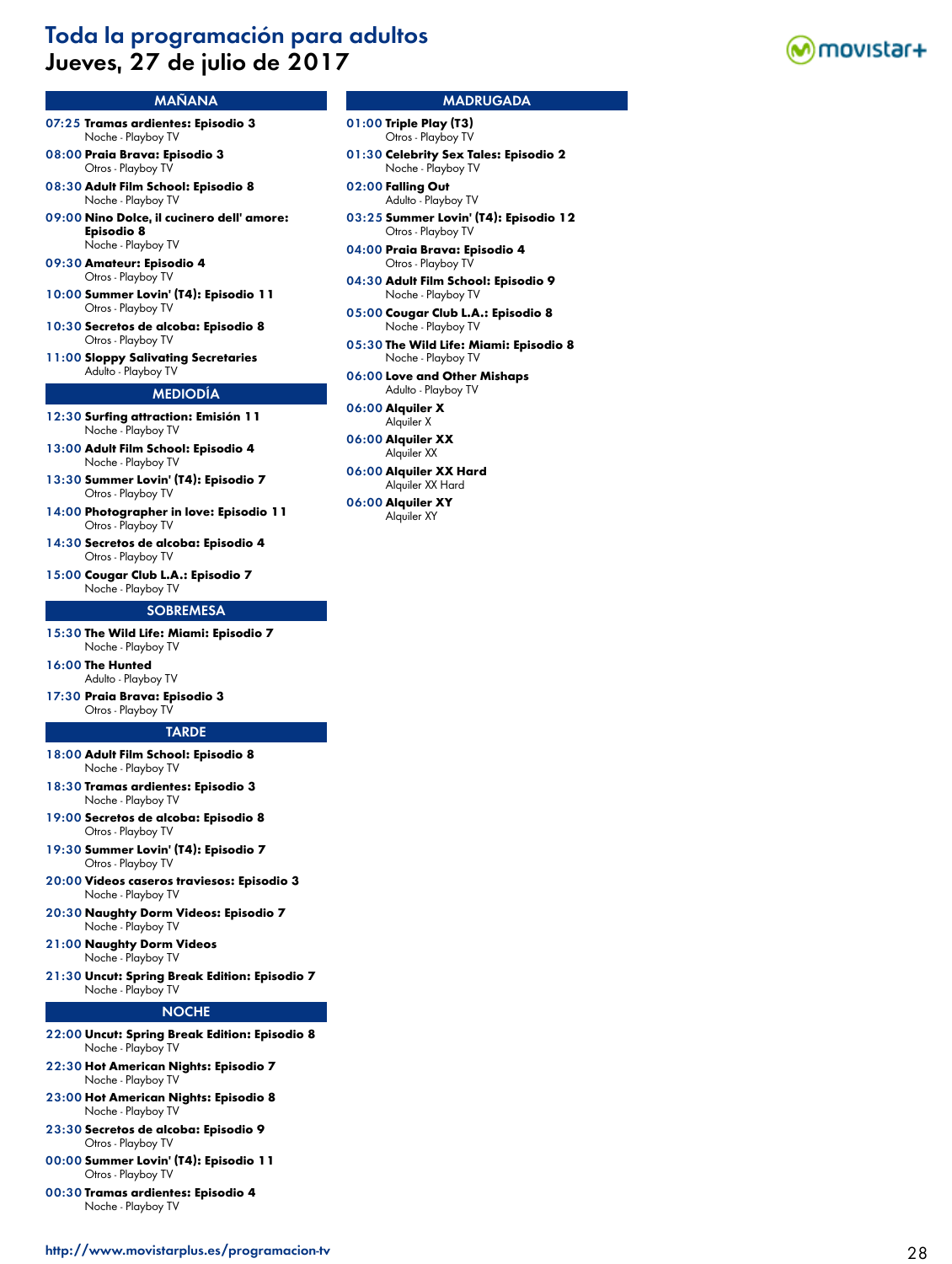# Toda la programación para adultos Viernes, 28 de julio de 2017



### MAÑANA

- 07:30 **Tramas ardientes: Episodio 4** Noche - Playboy TV
- 08:00 **Praia Brava: Episodio 4** Otros - Playboy TV
- 08:30 **Adult Film School: Episodio 9** Noche - Playboy TV
- 09:00 **Presencias: Episodio 8** Noche - Playboy TV

09:30 **Sexomnia: Episodio 4** Otros - Playboy TV

- 10:00 **Summer Lovin' (T4): Episodio 12** Otros - Playboy TV
- 10:30 **Secretos de alcoba: Episodio 9** Otros - Playboy TV

11:00 **The Pill** Adulto - Playboy TV

# MEDIODÍA

12:30 **Surfing attraction: Emisión 12** Noche - Playboy TV

13:00 **Adult Film School: Episodio 5** Noche - Playboy TV

- 13:30 **Summer Lovin' (T4): Episodio 8** Otros - Playboy TV
- 14:00 **Photographer in love: Episodio 12** Otros - Playboy TV

14:30 **Secretos de alcoba: Episodio 5** Otros - Playboy TV

15:00 **Vídeos caseros traviesos: Episodio 3** Noche - Playboy TV

#### **SOBREMESA**

- 15:30 **Real Pov (T2): Episodio 1** Otros - Playboy TV
- 16:00 **Falling Out** Adulto - Playboy TV
- 17:25 **Praia Brava: Episodio 4** Otros - Playboy TV

#### **TARDE**

- 18:00 **Adult Film School: Episodio 9** Noche - Playboy TV
- 18:30 **Tramas ardientes: Episodio 4** Noche - Playboy TV
- 19:00 **Secretos de alcoba: Episodio 9** Otros - Playboy TV
- 19:30 **Triple Play (T3)** Otros - Playboy TV

20:00 **Dont' fuck my sister** Adulto - Playboy TV

#### 21:30 **Sexual Healing** Adulto - Playboy TV

- **NOCHE**
- 23:00 **Celebrity Sex Tales: Episodio 2** Noche - Playboy TV
- 23:30 **Secretos de alcoba: Episodio 10** Otros - Playboy TV
- 00:00 **Summer Lovin' (T4): Episodio 12** Otros - Playboy TV
- 00:30 **Tramas ardientes: Episodio 5** Noche - Playboy TV

### MADRUGADA

- 01:00 **Cougar Club L.A.: Episodio 8** Noche - Playboy TV
- 01:30 **The Wild Life: Miami: Episodio 8** Noche - Playboy TV
- 02:00 **Love and Other Mishaps** Adulto - Playboy TV
- 03:30 **Summer Lovin': Episodio 1** Noche - Playboy TV
- 04:00 **Praia Brava: Episodio 5** Otros - Playboy TV
- 04:30 **Adult Film School: Episodio 10** Noche - Playboy TV
- 05:00 **Vídeos caseros traviesos: Episodio 4** Noche - Playboy TV
- 05:30 **Real Pov (T2): Episodio 2** Otros - Playboy TV
- 06:00 **The Virgin** Adulto - Playboy TV
- 06:00 **Alquiler X** Alquiler X
- 06:00 **Alquiler XX** Alquiler XX
- 06:00 **Alquiler XX Hard** Alquiler XX Hard

06:00 **Alquiler XY** Alquiler XY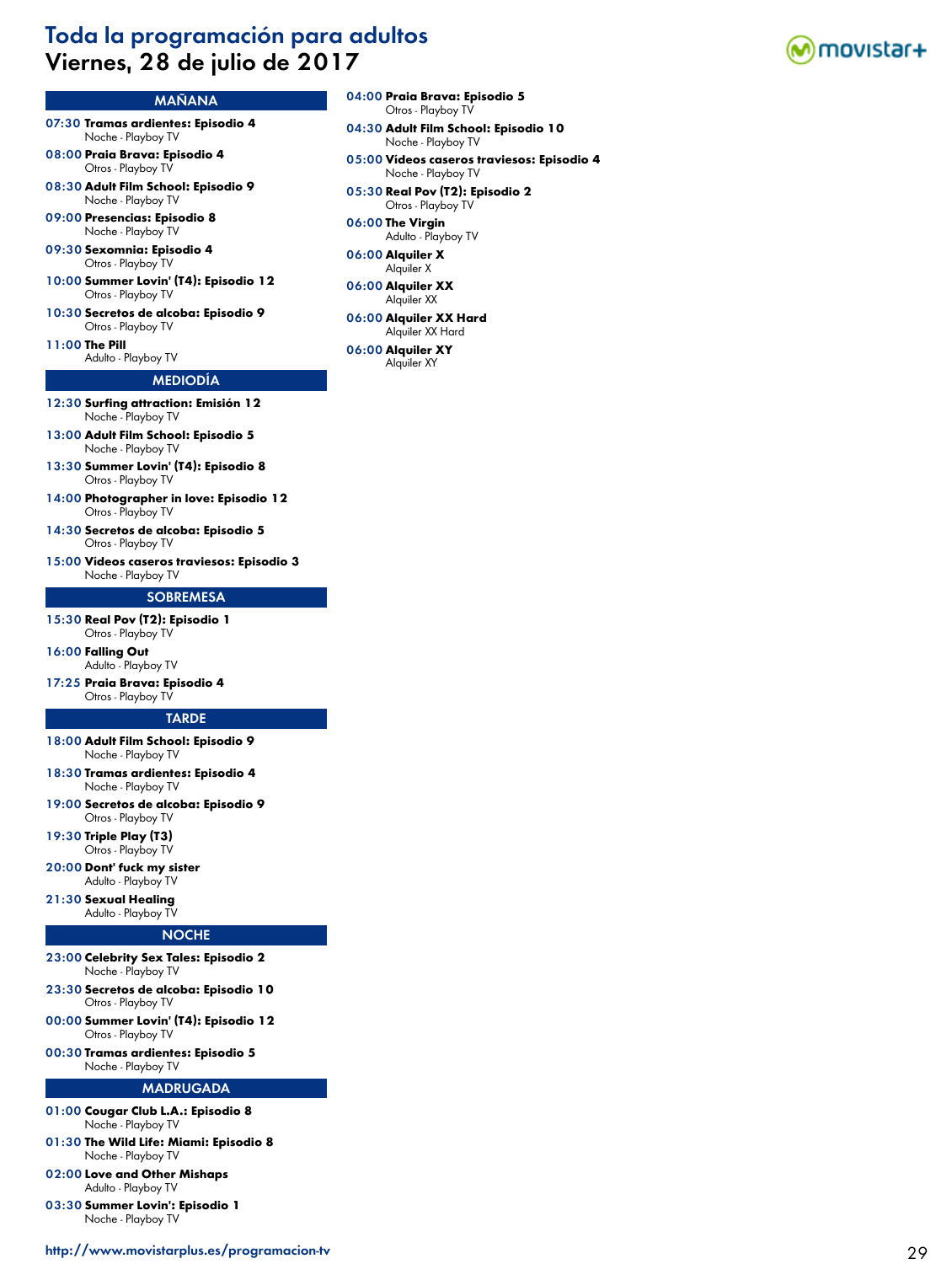# Toda la programación para adultos Sábado, 29 de julio de 2017



# MAÑANA

07:30 **Tramas ardientes: Episodio 5** Noche - Playboy TV

08:00 **Praia Brava: Episodio 5** Otros - Playboy TV

08:30 **Adult Film School: Episodio 10** Noche - Playboy TV

09:00 **Triple Play (T3)** Otros - Playboy TV

09:30 **Celebrity Sex Tales: Episodio 2** Noche - Playboy TV

10:00 **Summer Lovin': Episodio 1** Noche - Playboy TV

10:30 **Secretos de alcoba: Episodio 10** Otros - Playboy TV

11:00 **Love and Other Mishaps** Adulto - Playboy TV

#### MEDIODÍA

12:30 **Praia Brava: Episodio 4** Otros - Playboy TV

13:00 **Praia Brava: Episodio 5** Otros - Playboy TV

13:30 **Groundbreakers** Noche - Playboy TV

### **SOBREMESA**

15:30 **Summer Lovin' (T4): Episodio 12** Otros - Playboy TV

16:00 **Summer Lovin': Episodio 1** Noche - Playboy TV

16:30 **Girl Squared** Adulto - Playboy TV

#### **TARDE**

- 18:00 **Vídeos caseros traviesos: Episodio 4** Noche - Playboy TV
- 18:30 **Tramas ardientes: Episodio 1** Noche - Playboy TV
- 19:00 **Tramas ardientes: Episodio 2** Noche - Playboy TV
- 19:30 **Playmate Guide To The Universe: Episodio 2** Noche - Playboy TV
- 20:00 **Playmate Guide To The Universe: Episodio 3** Noche - Playboy TV
- 20:30 **Dream Dates: Episodio 4** Noche - Playboy TV

21:00 **Dream Dates: Episodio 5** Noche - Playboy TV

21:30 **Photographer in love: Episodio 6** Otros - Playboy TV

#### NOCHE

- 22:00 **Photographer in love: Episodio 7** Otros - Playboy TV
- 22:30 **Secretos de alcoba: Episodio 6** Otros - Playboy TV
- 23:00 **Secretos de alcoba: Episodio 7** Otros - Playboy TV
- 23:30 **Cougar Club L.A.: Episodio 8** Noche - Playboy TV
- 00:00 **The Wild Life: Miami: Episodio 8** Noche - Playboy TV
- 00:30 **Vídeos caseros traviesos: Episodio 4** Noche - Playboy TV

#### MADRUGADA

- 01:00 **Summer Lovin' (T4): Episodio 12** Otros - Playboy TV
- 01:30 **Summer Lovin': Episodio 1** Noche - Playboy TV

02:00 **Nino Dolce, il cucinero dell' amore:** 

<http://www.movistarplus.es/programacion-tv> 30

# **Episodio 8**

Noche - Playboy TV

02:30 **The Virgin** Adulto - Playboy TV

- 04:00 **Real Pov (T2): Episodio 2** Otros - Playboy TV
- 04:30 **Vídeos caseros traviesos: Episodio 4** Noche - Playboy TV
- 05:00 **Summer Lovin' (T4): Episodio 12** Otros - Playboy TV
- 05:30 **Summer Lovin': Episodio 1** Noche - Playboy TV
- 06:00 **The Nude Roommate** Adulto - Playboy TV
- 06:00 **Alquiler X** Alquiler X
- 06:00 **Alquiler XX** Alquiler XX
- 06:00 **Alquiler XX Hard** Alquiler XX Hard
- 06:00 **Alquiler XY** Alquiler XY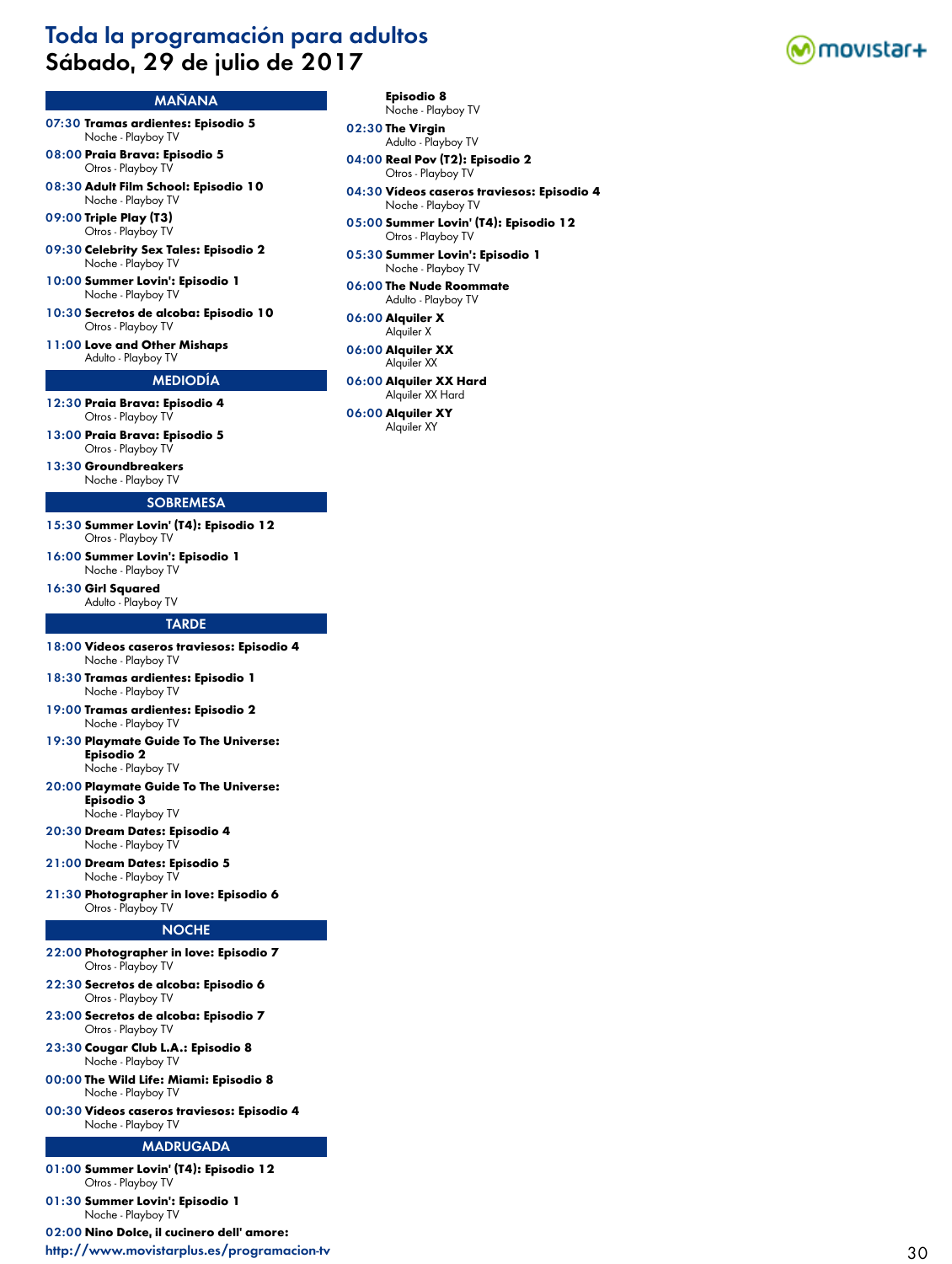# Toda la programación para adultos Domingo, 30 de julio de 2017



- 07:30 **Real Pov (T2): Episodio 2** Otros - Playboy TV
- 08:00 **Naughty Dorm Videos: Episodio 7** Noche - Playboy TV

08:30 **Naughty Dorm Videos** Noche - Playboy TV

- 09:00 **Uncut: Spring Break Edition: Episodio 7** Noche - Playboy TV
- 09:30 **Uncut: Spring Break Edition: Episodio 8** Noche - Playboy TV
- 10:00 **Hot American Nights: Episodio 7** Noche - Playboy TV
- 10:30 **Hot American Nights: Episodio 8** Noche - Playboy TV

11:00 **The Virgin**

Adulto - Playboy TV

# MEDIODÍA

- 12:30 **Adult Film School: Episodio 6** Noche - Playboy TV
- 13:00 **Adult Film School: Episodio 7** Noche - Playboy TV
- 13:30 **Triple Play (T3)** Otros - Playboy TV
- 14:00 **Secretos de alcoba: Episodio 6** Otros - Playboy TV
- 14:30 **Secretos de alcoba: Episodio 7** Otros - Playboy TV
- 15:00 **Presencias: Episodio 8** Noche - Playboy TV

#### **SOBREMESA**

- 15:30 **Sexomnia: Episodio 4** Otros - Playboy TV
- 16:00 **City of Vices** Adulto - Playboy TV
- 17:30 **Real Pov (T2): Episodio 2** Otros - Playboy TV

#### **TARDE**

- 18:00 **Summer Lovin' (T4): Episodio 12** Otros - Playboy TV
- 18:30 **Summer Lovin': Episodio 1** Noche - Playboy TV
- 19:00 **Badass! (T2): Episodio 4** Otros - Playboy TV
- 19:30 **Badass! (T2): Episodio 5** Otros - Playboy TV
- 20:00 **Cibersexy: Emisión 1** Noche - Playboy TV
- 20:30 **Cibersexy: Emisión 2** Noche - Playboy TV
- 21:00 **The Man: Episodio 3** Noche - Playboy TV

#### NOCHE

- 22:00 **Vídeos caseros traviesos: Episodio 4** Noche - Playboy TV
- 22:30 **Celebrity Sex Tales: Episodio 2** Noche - Playboy TV
- 23:00 **Groundbreakers** Noche - Playboy TV

- 01:00 **Tramas ardientes: Episodio 1** Noche - Playboy TV
- 01:30 **Tramas ardientes: Episodio 2** Noche - Playboy TV
- 02:00 **The Nude Roommate** Adulto - Playboy TV
- 03:30 **Presencias: Episodio 8** Noche - Playboy TV
- <http://www.movistarplus.es/programacion-tv> 31
- 04:00 **Sexomnia: Episodio 4** Otros - Playboy TV
- 04:30 **Groundbreakers** Noche - Playboy TV
- 06:00 **Alquiler X** Alquiler X
- 06:00 **Alquiler XX** Alquiler XX
- 06:00 **Alquiler XX Hard** Alquiler XX Hard
- 06:00 **Alquiler XY** Alquiler XY
- 06:07 **Girl next door** Adulto - Playboy TV